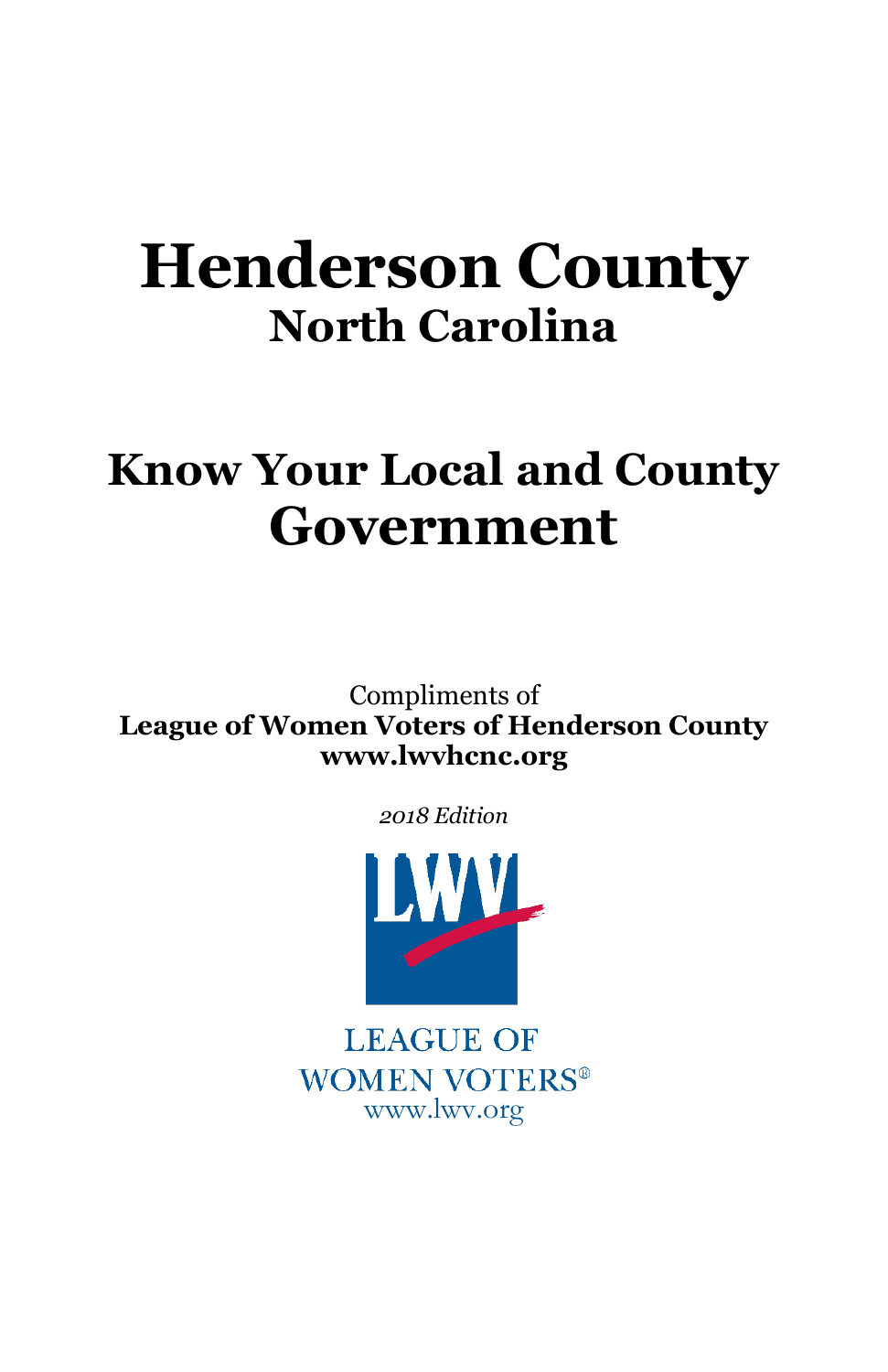#### **ACKNOWLEDGMENTS**

The League of Women Voters of Henderson County (LWVHC) publishes this booklet to provide information to citizens to encourage their full participation in the governmental process. Its purpose is to provide basic data on government agencies and services in Henderson County. We wish to thank the Henderson County Board of Commissioners, the municipal governments and the many other public officials and agencies who provided the information and checked our data.

#### **THE LEAGUE OF WOMEN VOTERS Empowering Voters. Defending Democracy.**

The League of Women Voters (LWV) is a non-partisan organization of women and men dedicated to the principles of government established by the Constitution of the United States. The League does not support or oppose any candidates or political parties.

The purpose of the LWV is to promote political responsibility through informed and active participation of citizens in government. The League provides information to voters on candidates, issues, voting and election procedures. The League of Women Voters of Henderson County is supported by membership dues, contributions from members, and contributions from individuals and businesses. Membership is open to all people over 16 years of age.

#### **League of Women Voters of Henderson County Post Office Box 2238 Hendersonville, NC 28793**

#### **[www.lwvhcnc.org](http://www.lwvhcnc.org/)**

Check out website for further information and updates and follow us on Facebook.

*This booklet was compiled by members of the League of Women Voters of Henderson County with funding from:*

*Allegra FootPRINT Fund and* 

*League of Women Voters (US) Education Fund*

*Henderson County League of Women Voters Education Fund*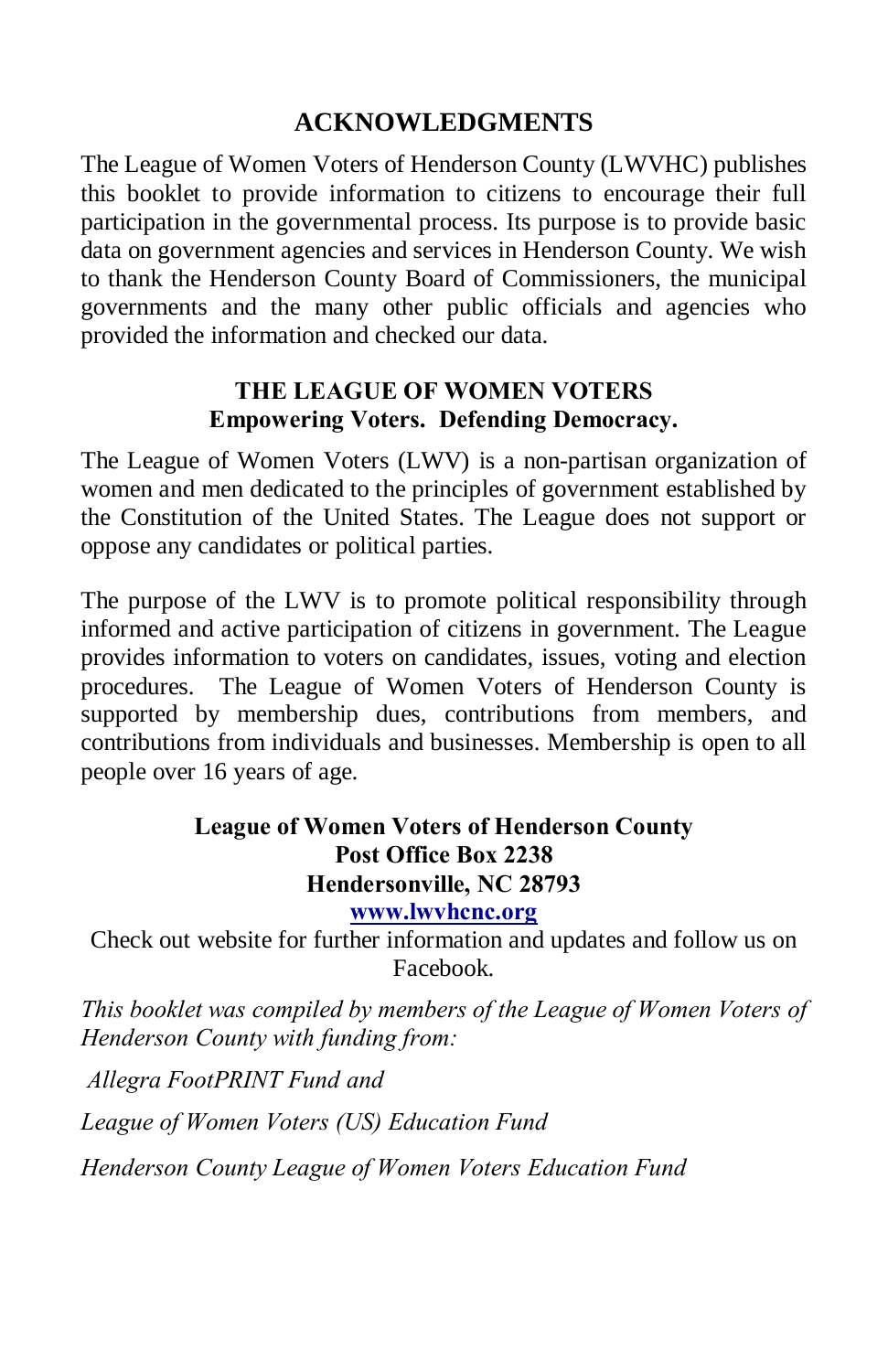### **TABLE OF CONTENTS**

## SECTION PAGE

| <b>History</b>                         | $\overline{c}$          |
|----------------------------------------|-------------------------|
| <b>Economy and Culture</b>             | $\overline{\mathbf{3}}$ |
| Libraries                              | 5                       |
| <b>Henderson County Government</b>     | 6                       |
| <b>Municipal Governments</b>           | 11                      |
| City of Hendersonville                 | 11                      |
| Town of Fletcher                       | 13                      |
| Town of Laurel Park                    | 15                      |
| Town of Mills River                    | 17                      |
| Village of Flat Rock                   | 18                      |
| Department of Health                   | 20                      |
| Department of Social Services          | 21                      |
| Water and Wastewater                   | 23                      |
| Solid Waste                            | 24                      |
| Education                              | 25                      |
| <b>Henderson County Public Schools</b> | 25                      |
| <b>Blue Ridge Community College</b>    | 28                      |
| Wingate University                     | 29                      |
| Law Enforcement                        | 30                      |
| The North Carolina Court System        | 32                      |
| Voter Information                      | 36                      |
| Taxes                                  | 40                      |
| Parks and Recreation                   | 41                      |
| Government in Action Calendar          | 48                      |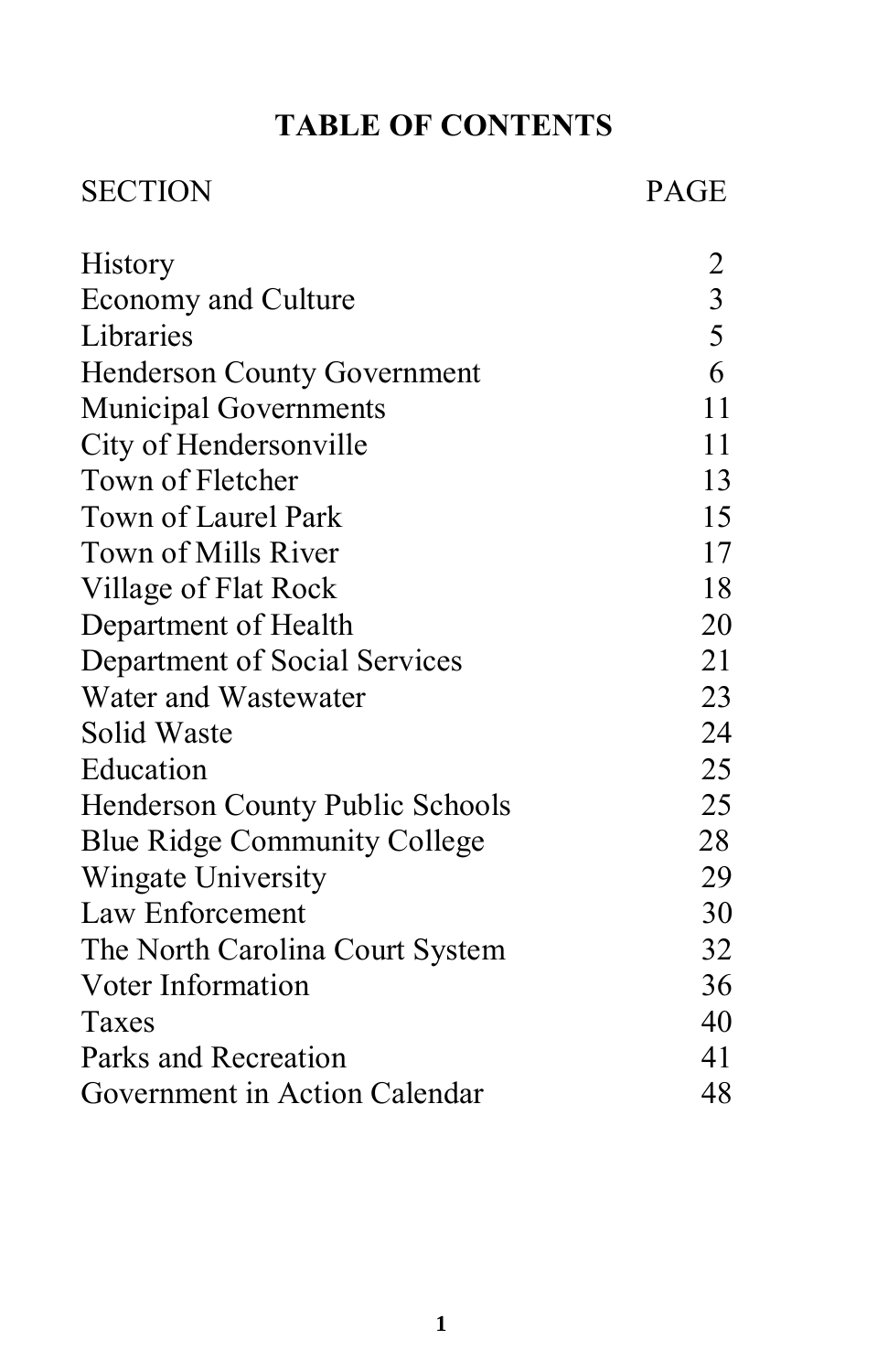#### **HISTORY**

Henderson County is nestled in the hills of the Blue Ridge in southwestern North Carolina, which were once the Cherokee hunting grounds. This fertile, well-watered plateau was settled in the eighteenth century, first by William Mills and his wife Eleanor, in the Fruitland area where they reared a family of seven children. He became the father of the county apple industry, forerunner of the multi-million dollar production of today, on 640 acres of land granted to him by North Carolina. The Mills River and Valley and Mills Gap bear his name.

Predominantly Welsh, English, Scottish and Irish pioneers followed. Families with names of Corn, Capps, King, Sentelle, Shipman, Kuykendall and Blackwell can trace their ancestry to the Revolutionary War veterans who settled permanently in our area. Those who fought on the British side carry the names of Mills, Stepp, Featherstone, Lyda and Edney, prominent preachers of yesteryear.

In the early 1800's Hendersonville/Flat Rock became a summer resort where many wealthy South Carolina planters and dwellers came to escape the intense heat, insects and diseases of the lowcountry. The tradition of a popular summer community continues with many historic homes restored and still in use.

The Civil War found county residents split: some loyal to the Confederacy, some to the Union, a clear indication of the independent, feisty spirit of the inhabitants. Henderson County was incorporated in 1838, and for political reasons was named for Judge Leonard Henderson of eastern North Carolina. Judge Mitchell King donated land for the county seat, Hendersonville, incorporated in 1847.

With an elevation of 2200 feet, the county occupies 375 square miles. The estimated population is over 114,209 in 2016. Eight townships comprise the county: Hendersonville, Blue Ridge, Green River, Edneyville, Mills River, Hooper's Creek, Crab Creek and Clear Creek. Hendersonville, Laurel Park, Fletcher, Mills River and Flat Rock are the five incorporated municipalities in the county.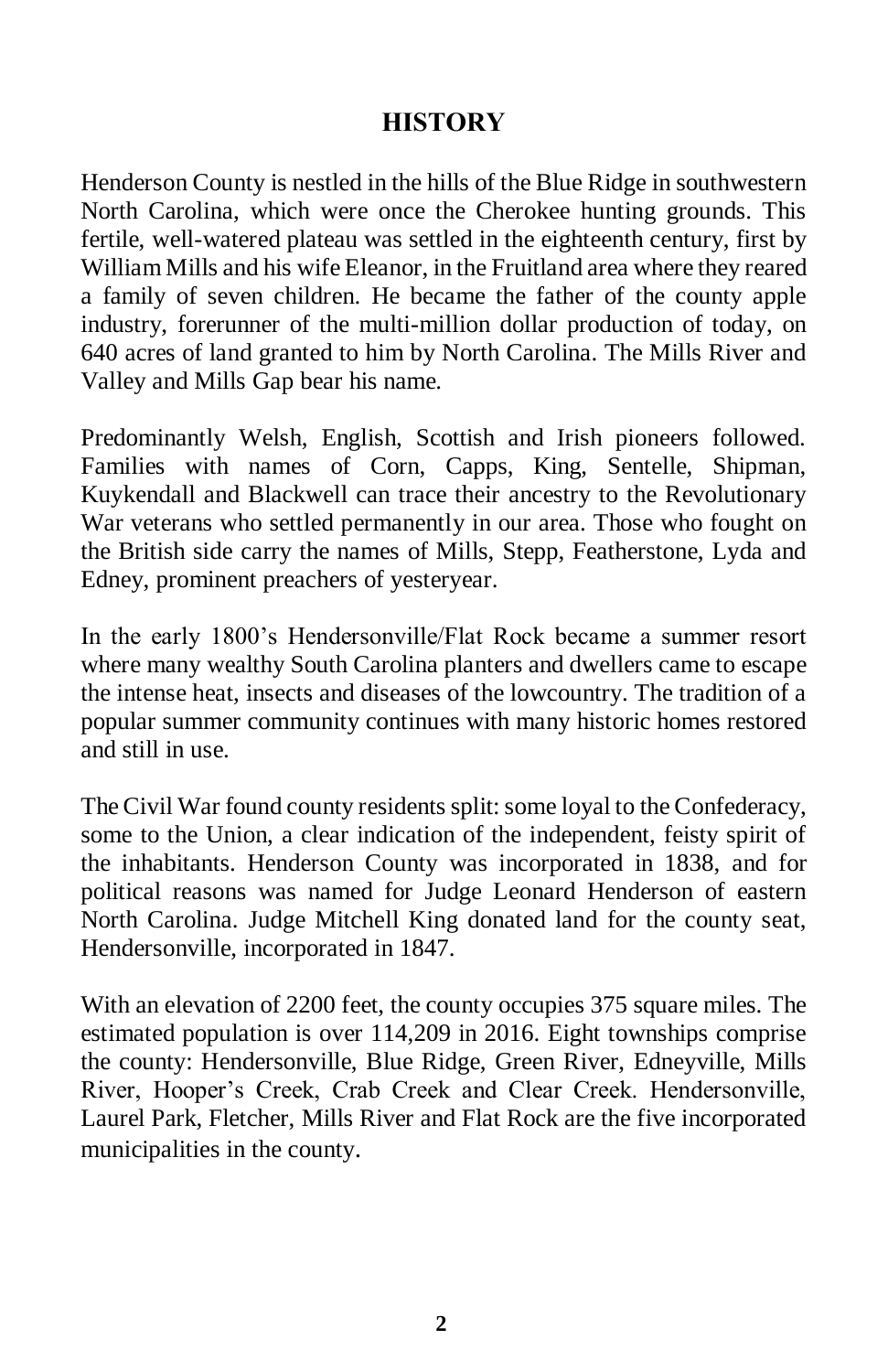#### **ECONOMY AND CULTURE**

The economy of Henderson County is based primarily upon diversified manufacturing, agriculture and tourism. According to the NC Department of Commerce, the fifteen businesses with the largest number of employers are Henderson County Board Of Public Education, Margaret R Pardee Memorial Hospital, Ingles Markets, Park Ridge Health, County Of Henderson, Continental Automotive Systems, Wal-Mart Associates Inc., Meritor Heavy Vehicle Systems, Broad River Rehabilitation, Sierra Nevada Brewing, Blue Ridge Community College, GE Lighting Solutions, Carolina Village, Raflatac, Compassionate Home Care/ Four Seasons Compassion for Life.

Henderson County is home to more than 136 manufacturers producing globally-recognized products that add value to our local economy. The manufacturing sector employs more than 15% of Henderson County's workforce at an average wage in excess of \$54,000/year, resulting in an annual payroll of \$280 million circulating in the local economy. The average wage for all employment sectors in Henderson County is just over \$37,000/year. The county's largest manufacturers are Continental Automotive Systems, Wilsonart International, Meritor Heavy Vehicle Systems, BorgWarner Thermal Systems, UPM Raflatac, Multi Packaging Solutions International, Sierra Nevada Brewing, Kimberly-Clark, GE Lighting Solutions, and Manual Woodworkers and Weavers.

The **Henderson County Partnership for Economic Development**  [\(http://gohendersoncountync.org\)](http://gohendersoncountync.org/) is the professional economic development entity for Henderson County, North Carolina. HCPED protects and encourages existing industry, markets the county to targeted clusters (automotive, outdoor recreation, food and beverage, metal working and plastics), preserves and improves sites and buildings, and advocates on public policy matters at the local and state level. Since 1994, HCPED has assisted existing and new clients that announced over \$1,232,515,020 in new taxable investment, helping to create and retain 5,583 quality jobs.

**Agribusiness Henderson County** [\(www.agrihc.org\)](http://www.agrihc.org/) promotes the economic development of agricultural and agribusiness in Henderson County. It is a public and privately funded non-profit organization assisting new and existing agricultural operations to foster growth in the industry. Gross farm income, total cash receipts (2012) of \$101,724,883,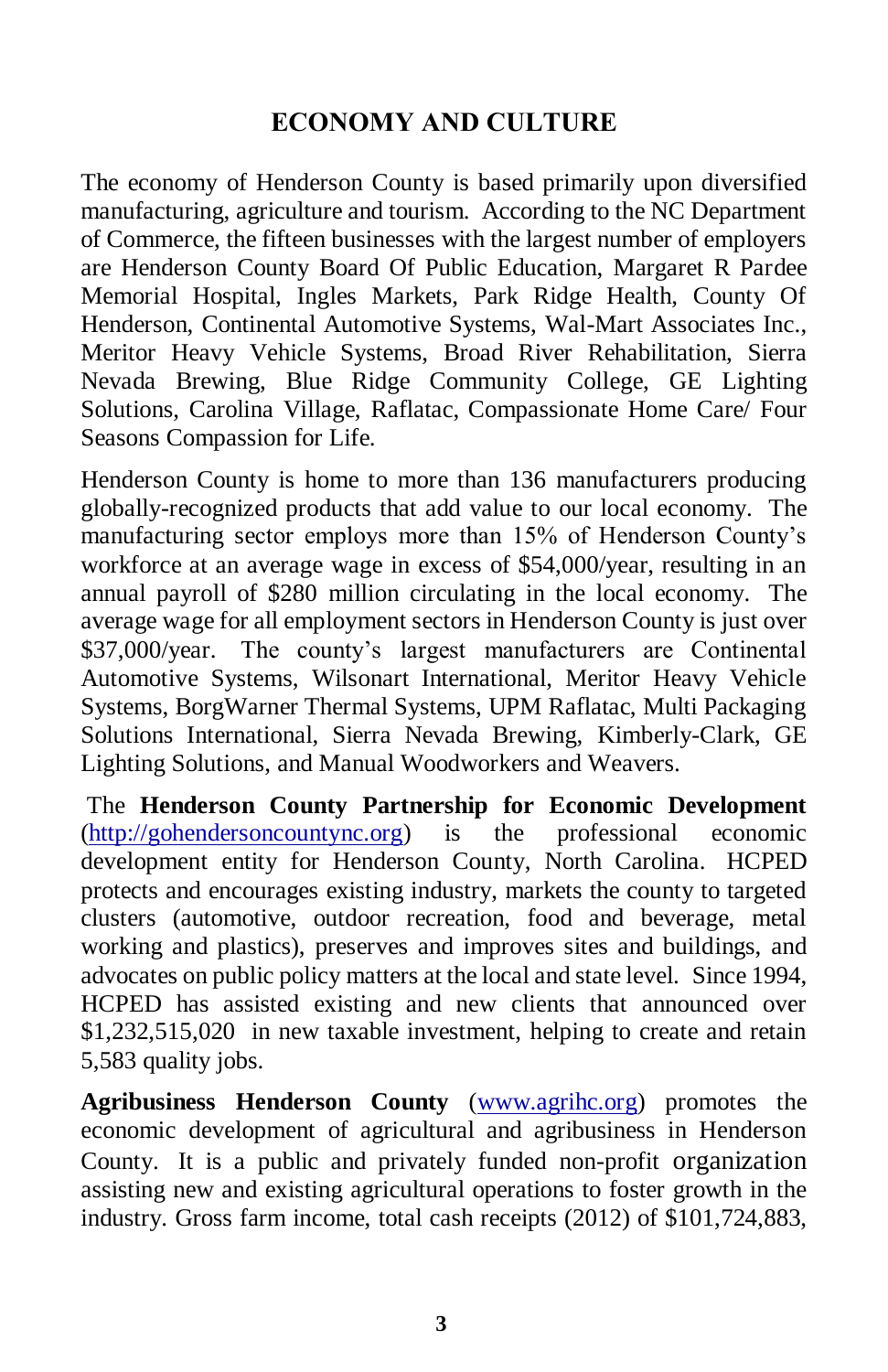is derived from produce, nursery stock and ornamental shrubs. Henderson County is the largest apple producer in North Carolina and the 7th in the nation. Recently Henderson County has seen agribusiness ventures move into beer, wine, and hard cider production and support agricultural activity.

Tourism, when extended to include summer residents plus the children and staffs of the many summer camps, almost doubles the population, adding \$275,020,000 annually to the income of the county. Tourism activity is supported by **Henderson County Tourism Development Authority** [\(www.historichendersonville.org\)](http://www.historichendersonville.org/) with resources and travel planning information.

Twenty-five percent of the residents are of retirement age. Their stable incomes are protection against the economic downturns, and they provide countless volunteer hours towards all facets of community life. The median household income in Henderson County reported for 2016 is \$48,138.

The **Times-News** [\(www.blueridgenow.com\)](http://www.blueridgenow.com/), owned by Gatehouse Media, LLC, is the daily newspaper. Hendersonville Lightning and Hendersonville Tribune also provide local news on a weekly basis. Two radio stations, WHKP and WTZQ, and cable television service the area. There are over 135 Places of Worship within the county. Medical facilities are available through Margaret R. Pardee Memorial Hospital, a county owned facility in partnership with UNC Health, and Park Ridge Hospital, supported through the Adventist Health System. In addition, The Free Clinics and the Blue Ridge Community Health Center provide services to the uninsured and underinsured.

Culturally, the community supports several active theater groups, a symphony orchestra and chorale group. Many citizens enroll in Blue Ridge Community College Lifelong Learning Curriculum. Local organizations, service clubs and an arts council sponsor flower, antique and art shows.

The area offers a variety of recreational activities for residents and visitors with easy access to the Blue Ridge Parkway, DuPont State Forest and Pisgah National Forest. Interstate 26 bisects the county, and the Asheville Regional Airport offers passenger and air freight services daily.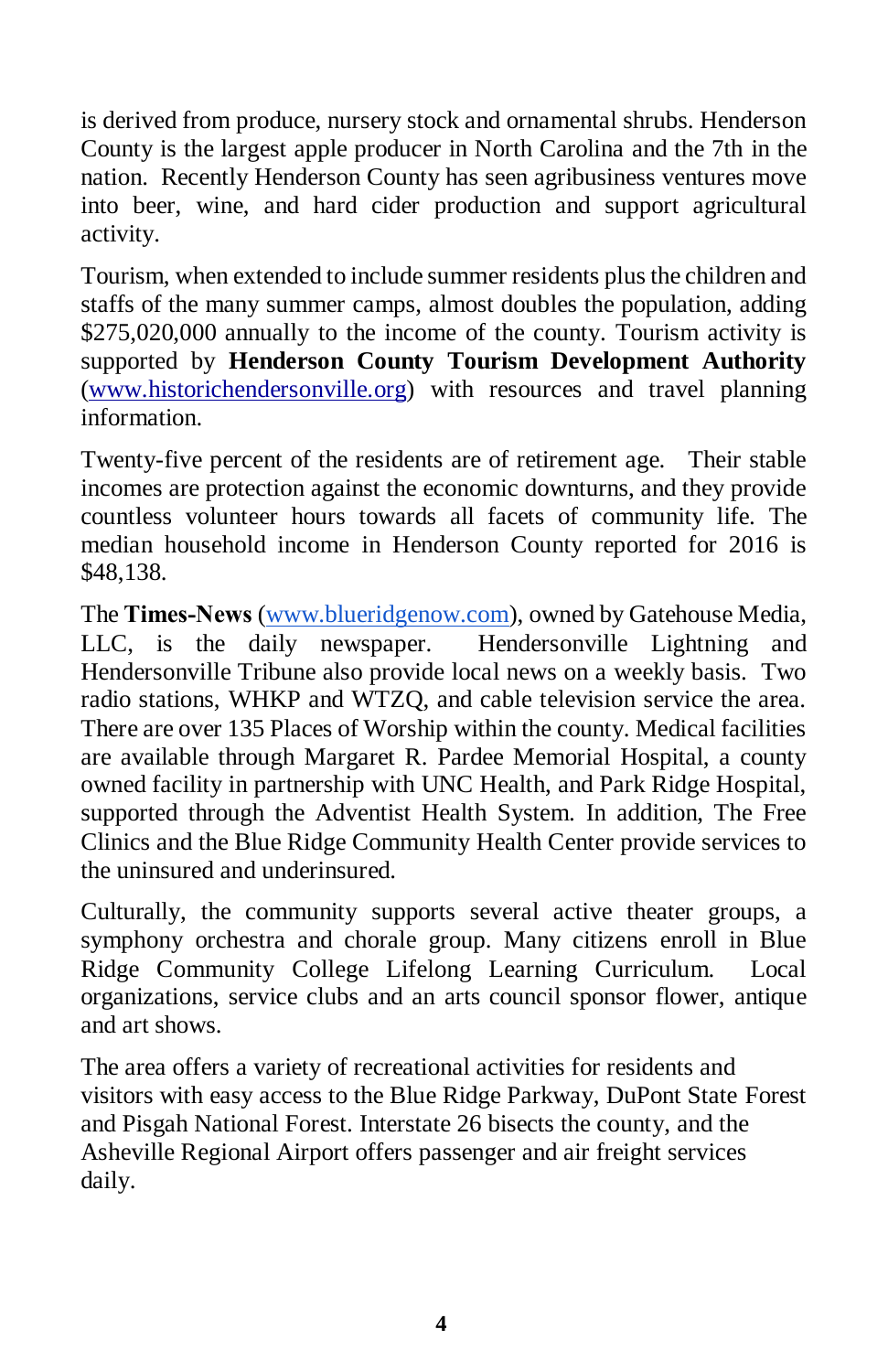The **Henderson County Public Library**, with a main library and five branches, boasts one of the most active circulations in the state, and is the center for many literary and film programs. Website for all branches: [www.henderson.lib.nc.us/](http://www.henderson.lib.nc.us/)

Main Branch - 828-697-4725 [301 N. Washington St., Hendersonville NC 28739](https://maps.google.com/?q=301+N.+Washington+St.,+Hendersonville+NC+28739828&entry=gmail&source=g)

Green River Branch - 828-697-4969 [50 Green River Rd., Zirconia NC 28790](https://maps.google.com/?q=50+Green+River+Rd.,+Zirconia+NC+28790&entry=gmail&source=g)

Etowah Branch - 828-891-6577 [101 Brickyard Rd., Etowah NC 28729](https://maps.google.com/?q=101+Brickyard+Rd.,+Etowah+NC+28729828&entry=gmail&source=g)

Edneyville Branch - 828-685-0110 [2 Firehouse Rd., Edneyville NC 28792](https://maps.google.com/?q=2+Firehouse+Rd.,+Edneyville+NC+28792&entry=gmail&source=g)

Fletcher Branch - 828-687-1218 [120 Library Rd., Fletcher NC 28732](https://maps.google.com/?q=120+Library+Rd.,+Fletcher+NC+28732&entry=gmail&source=g)

Mills River Branch - 828-890-1850 [124 Town Center Dr., Mills River NC 28759](https://maps.google.com/?q=124+Town+Center+Dr.,+Mills+River+NC+28759&entry=gmail&source=g)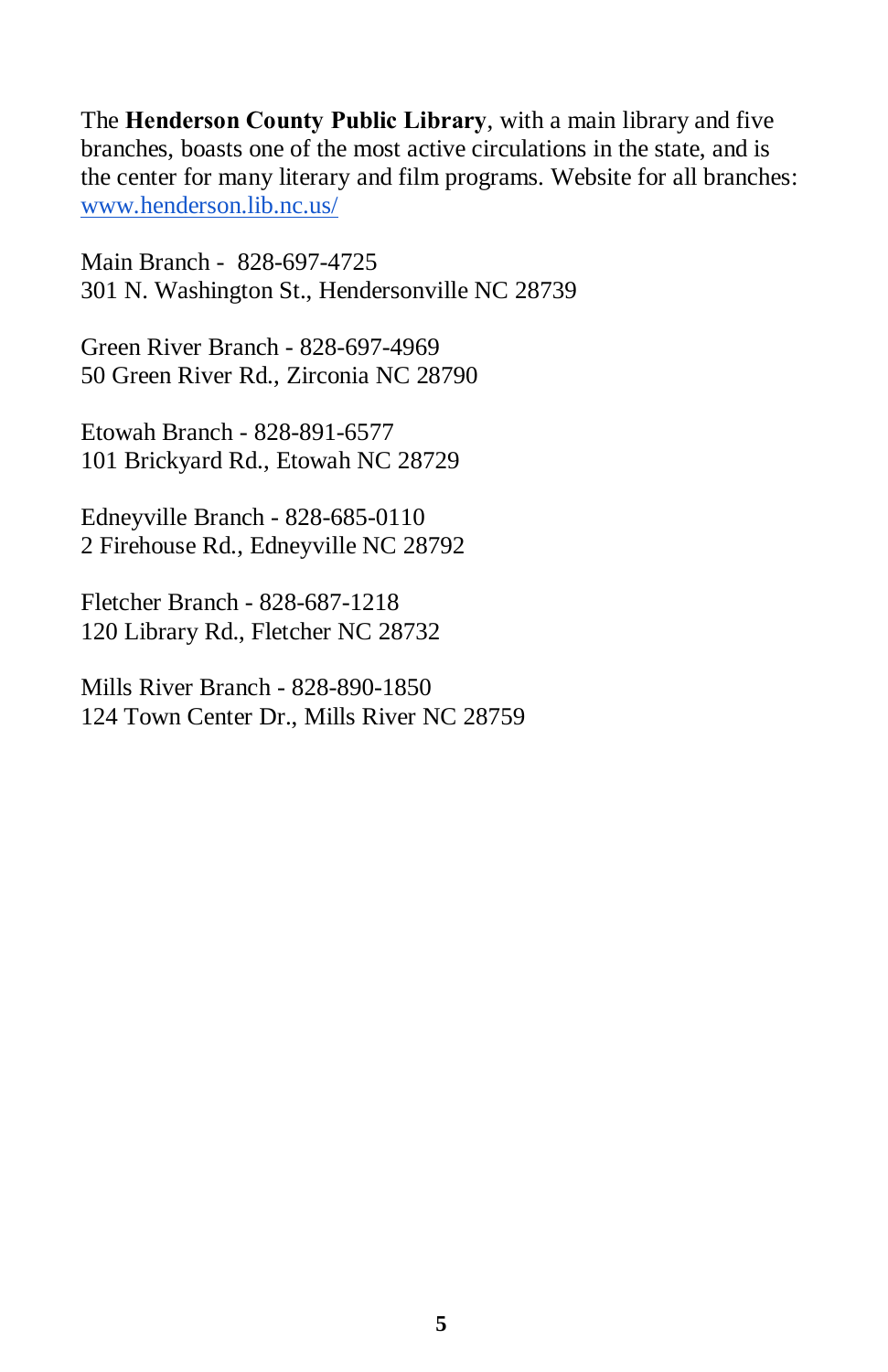#### **HENDERSON COUNTY 1 Historic Courthouse Square 828-697-4808 County Government [www.hendersoncountync.org](http://www.hendersoncountync.org/) County Manager 828-697-4809**

Under the authority of the North Carolina Constitution, the General Assembly established counties, outlining the powers and duties of county governments. The county governments derive authority from the State Legislature and act on given issues when specifically designated by the General Assembly.

The main areas of responsibility in county government include finance, health, social services, tax and land records, building inspections, emergency services, public safety, and education. In addition, counties often may offer other non-mandated services such as parks and recreation, public libraries, and land use planning. Counties have the authority to enact ordinances or take other actions that would preserve or protect public health and safety.

#### **County Government**

#### COUNTY CITIZENS ELECT THE FOLLOWING:

- BOARD OF COMMISSIONERS
- SHERIFF
- REGISTER OF DEEDS
- BOARD OF EDUCATION

Henderson County government includes services that are in support of the government function such as maintenance, human resources, risk management, staff attorney, county engineer, information technology, and public information. Henderson County government provides location and some funding for state mandated services. These include the Health Department, Department of Social Services, Board of Public Education, Blue Ridge Community College, Soil and Water Conservation, Cooperative Extension, Board of Elections, public safety, courthouse operations, and fire marshal.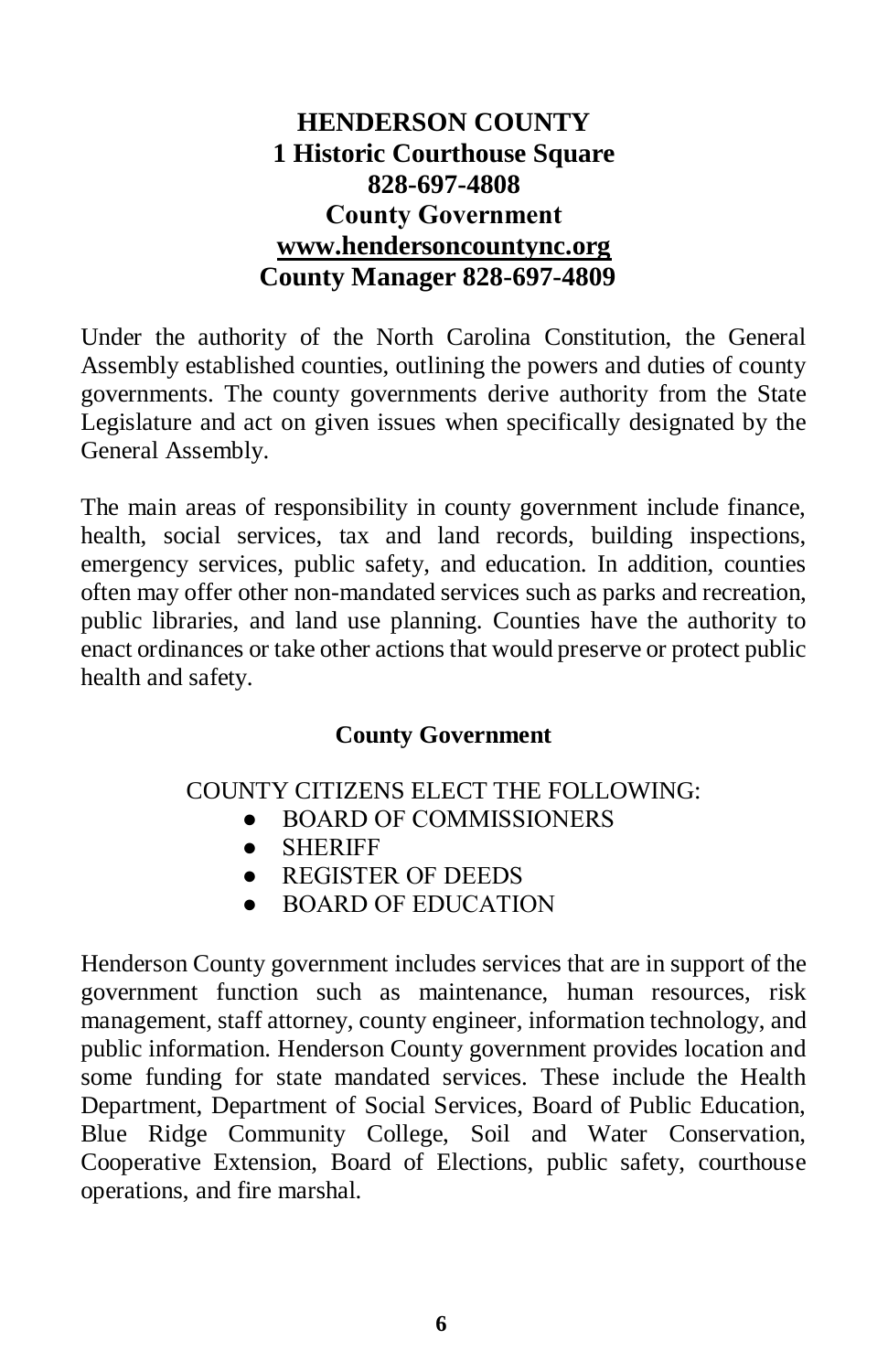In addition, Henderson County government provides public libraries, county parks and recreation programs, building inspections, emergency medical services, emergency management, planning and zoning, veterans' services, youth development, and solid waste programs. Finally, there are two county departments, Pardee Hospital and Henderson County Tourism Development Authority, that exist and are defined under special laws or resolutions. All programs and services listed above are reflected in the annual budget process, with county funding blended with state, federal and grant funds as appropriate.

There are limits to a county's authority. In North Carolina, counties have no funding responsibility for and only an advisory role in secondary road systems. Public utilities such as water and sewer are directed through partnerships with other governments, as entered into by the county.

Henderson County government includes services that are in support of the governmental function such as maintenance, human resources, risk management, staff attorney, county engineer, information technology, and public information. Henderson County government provides location and some funding for a number of state mandated services. These include the Health Department, Department of Social Services, Board of Public Education, Blue Ridge Community College, Soil and Water office, Cooperative Extension, Board of Elections, public safety, courthouse operations, and fire marshal.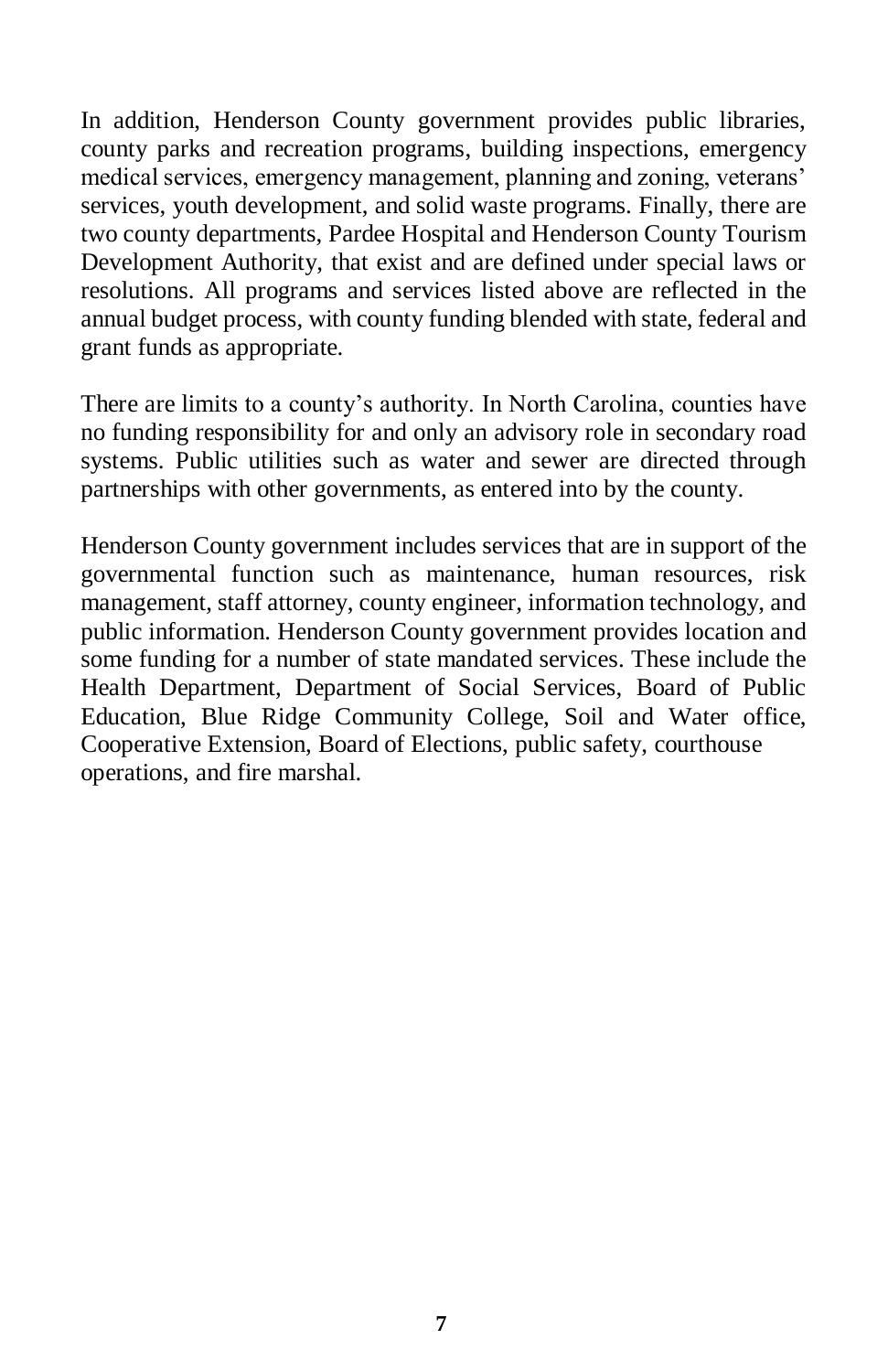#### **Board of Commissioners [www.hendersoncountync.org](http://www.hendersoncountync.org/) 1 Historic Courthouse Square, Hendersonville, NC 28792 828-697-4808**

Henderson County is governed by a five-member Board of Commissioners. Members of the Board are elected every two years for staggered four-year terms. The members elect the Chair who presides at all meetings. The county is divided into five districts with one member residing in each district. However, all members are elected by the entire voting population. The Board serves as a policymaking Board. It has limited legislative powers to enact ordinances, resolutions and orders, as necessary. The Board supervises and controls county government, authorizes disbursement of county money, determines the tax rate, and appoints county board and commissions and some county officials.

The Board's work is supervised by the County Manager. The manager has responsibility for day-to-day county operations, implements policies set by the Board of Commissioners and is the Budget Officer of the County. The manager is supported by a finance officer, staff attorney, county engineer and public information officer as well as department heads for county services.

The Board of Commissioners meet on the first Monday of each month at 5:30 pm and the third Wednesday of each month at 9:00 am.

#### **Boards and Committees of Henderson County**

The Commissioners appoint citizens to approximately thirty-eight different Boards and Committees. Citizens interested in this type of community service may review the available boards and committees at the county website under Citizen Participation. Board and Committee vacancies are listed on the county website along with a downloadable Citizen Application at www.hendersoncountync.org/board/boards.html.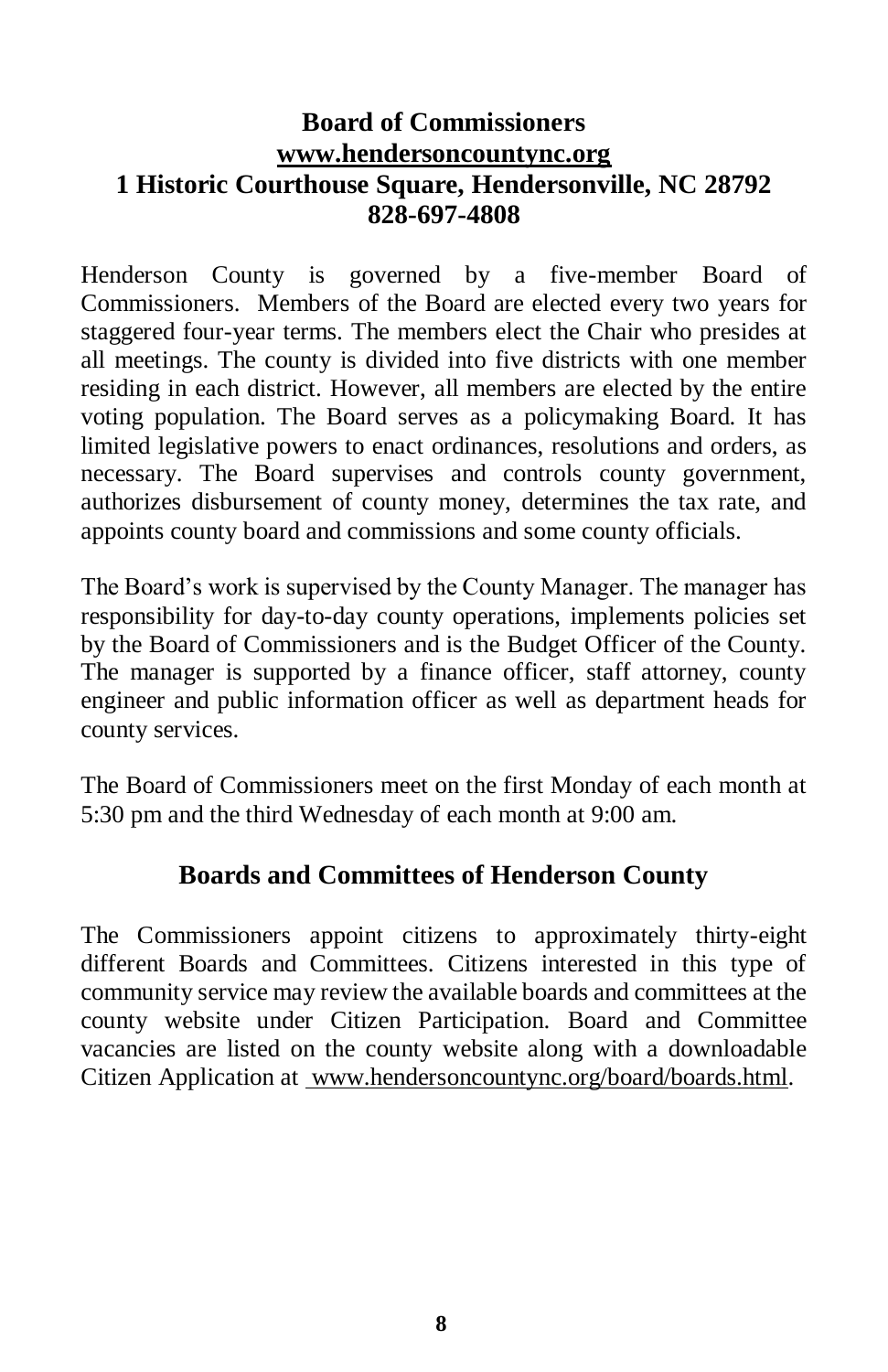#### **Henderson County Planning 828-697-4819 [planning@hendersoncountync.org](mailto:planning@hendersoncountync.org)**

The Henderson County Planning Board is comprised of nine members appointed by the Board of County Commissioners. Planning Board members serve for staggered terms of three years each. Regular public meetings are held on the third Thursday of each month at 5:30 pm in the King Street Meeting Room located at 100 N. King Street in Hendersonville, NC. The Planning Board approves major subdivision of 35 to 299 lots and provides recommendations to the County Commissioners regarding proposed zoning map changes, ordinance revisions, and other land use related items.

The Henderson County Planning Department currently consists of four professional planners and a property addressing coordinator. The Planning Department and its daily operations are supervised by the Senior Planner. The Planning Department and various other County Departments are under the direct oversight of the Business and Community Development Director. The department's staff work involves, but is not limited to, assisting citizens with rezoning requests, subdivision reviews, preparing and updating various land use plans in the County's jurisdiction including the County Comprehensive Plan, Community Plans and the Land Development Code; maintaining a portion of the county's electronic mapping information; administration of the Apple Country Transit System and transportation related plans and projects; overseeing and administering related housing and economic development grants; and maintaining the E911 addressing systems which includes addressing property, renaming roads and oversight of road abandonments. The department provides demographic data, maps, and other relevant information to elected and appointed boards, committees, agencies and county departments. Additionally, staff participate in an advisory role on numerous county and regional committees and organizations which focus on a variety of topics such as open space, transportation, affordable housing, and recreation.

Projects in the Planning Department include the 2020 Henderson County Comprehensive Plan (CCP) -winner of the 2005 Outstanding Planning Award from the North Carolina chapter of the American Planning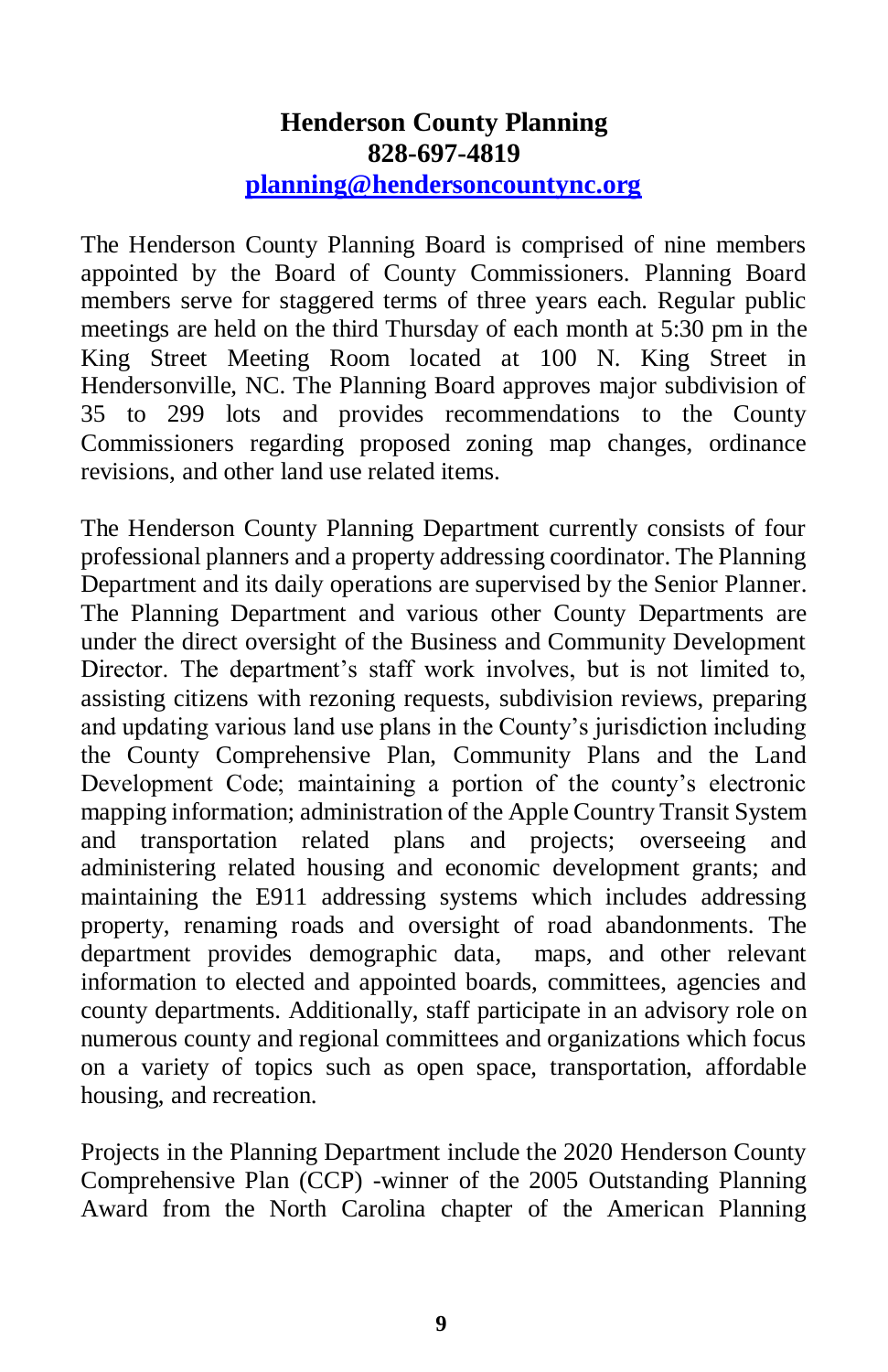Association (NCAPA); the Land Development Code - winner of the 2009 Outstanding Planning Award from NCAPA; and the community plan process. The County has completed the first four community plans which include Etowah-Horseshoe, Edneyville, Dana - winner of the 2012 Outstanding Planning Award from NCAPA, and Green River-Tuxedo-Zirconia (GRTZ) community plans. There are a total of ten community plans identified in the CCP.

#### **Zoning Board of Adjustment**

<http://www.hendersoncountync.org/ces/>

**The Henderson County Zoning Board of Adjustment**. The board is composed of five regular members and four alternate members who serve staggered three-year terms. Regular public meetings are held on the last Wednesday of each month at 4:00 PM at the County Administration Building, 100 N. King Street in Hendersonville. This is a quasi-judicial administrative body that reviews requests for zoning variances, conditional use permits, and temporary use permits. The Board also hears and decides appeals of staff zoning interpretations and acts as the watershed and floodplain ordinance review board.

**Henderson County Code Enforcement Services** is managed by a Director. This department consists of Zoning Enforcement, Nuisance Enforcement, Solid Waste Enforcement, and Minimum Housing Enforcement. The Code Enforcement Services Department is in charge of enforcing the Henderson County Zoning, Solid Waste, Nuisance, and Minimum Housing Ordinances.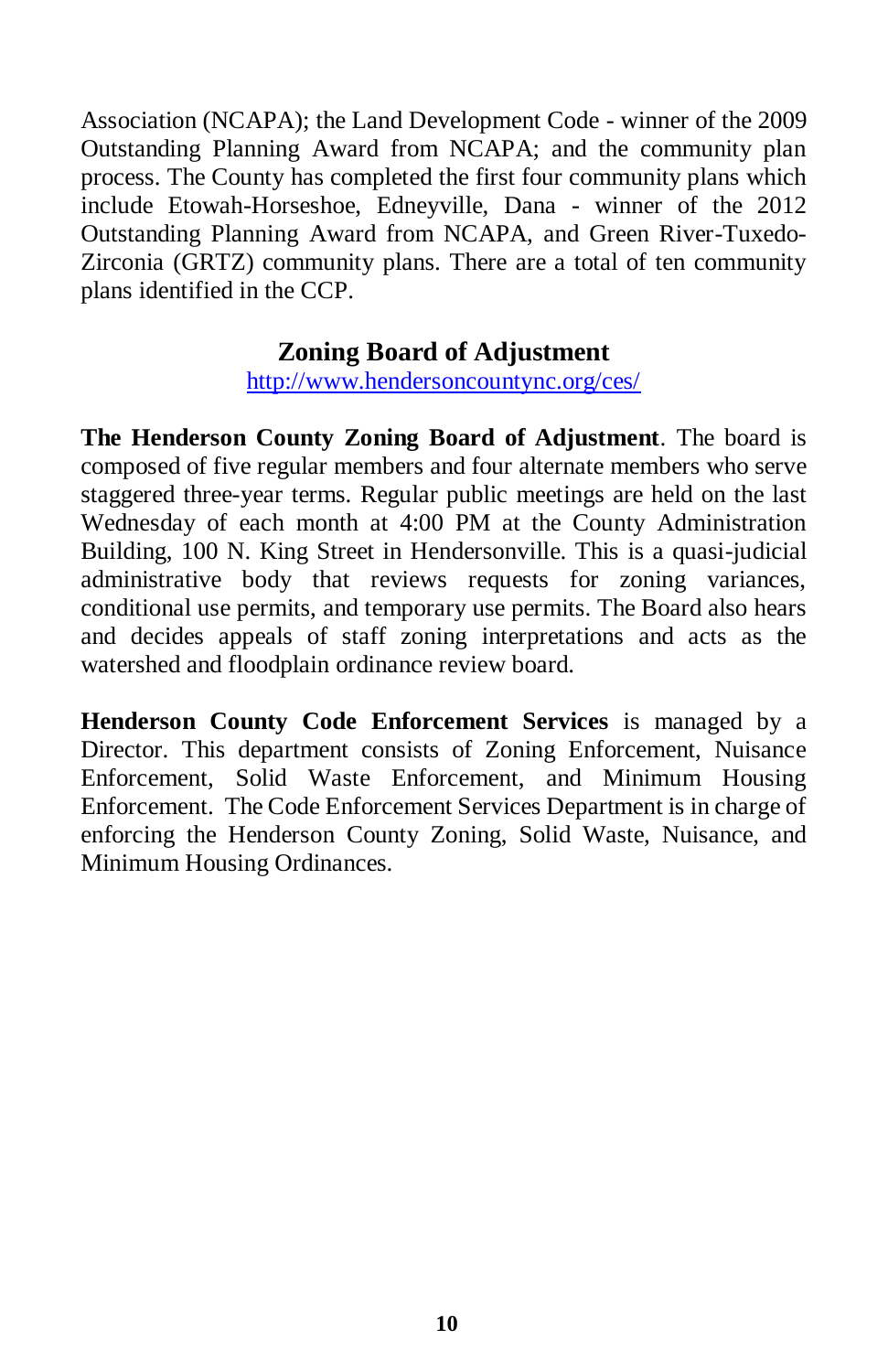#### **MUNICIPAL GOVERNMENTS North Carolina League of Municipalities [www.nclm.org](http://www.nclm.org/)**

Authority is granted to municipal governments by the State Constitution, the North Carolina General Statutes, and the City Charter. Major areas of city government are police and fire protection, planning, zoning administration, public works (garbage and leaf collection, street maintenance, traffic engineering), and provision for water and sewer utilities.

#### **CITY OF HENDERSONVILLE [www.cityofhendersonville.org](http://www.cityofhendersonville.org/) 145 Fifth Avenue E. P.O. Box 1670 Hendersonville, NC 28793 828-697-3000**

#### **City Government**

The City of Hendersonville is governed by a Council-Manager form of government. The City Council consists of a mayor and four council members elected in non-partisan elections every two years for four-year staggered terms. The elected mayor is the Chairman of the Council. The mayor presides at all meetings and represents the city for all ceremonial purposes. The mayor pro tem is elected by the City Council from among its members to preside in the mayor's absence. City Council meets the first Thursday after the first Monday of each month at 5:45 pm.

The Council has the power to adopt ordinances, rules, regulations, and procedures to properly govern the city. The Council also has the power to levy and collect an ad valorem tax on property. Property assessment values are taken from county records.

The City Manager is charged with the responsibility of upholding ordinances and carrying out the policies and procedures as set by the Council. The Manager is the chief administrator of the city and is responsible to the Council for administering all municipal affairs placed in charge by them; for appointing, suspending, or removing all department heads and other city employees, except as otherwise provided for by law;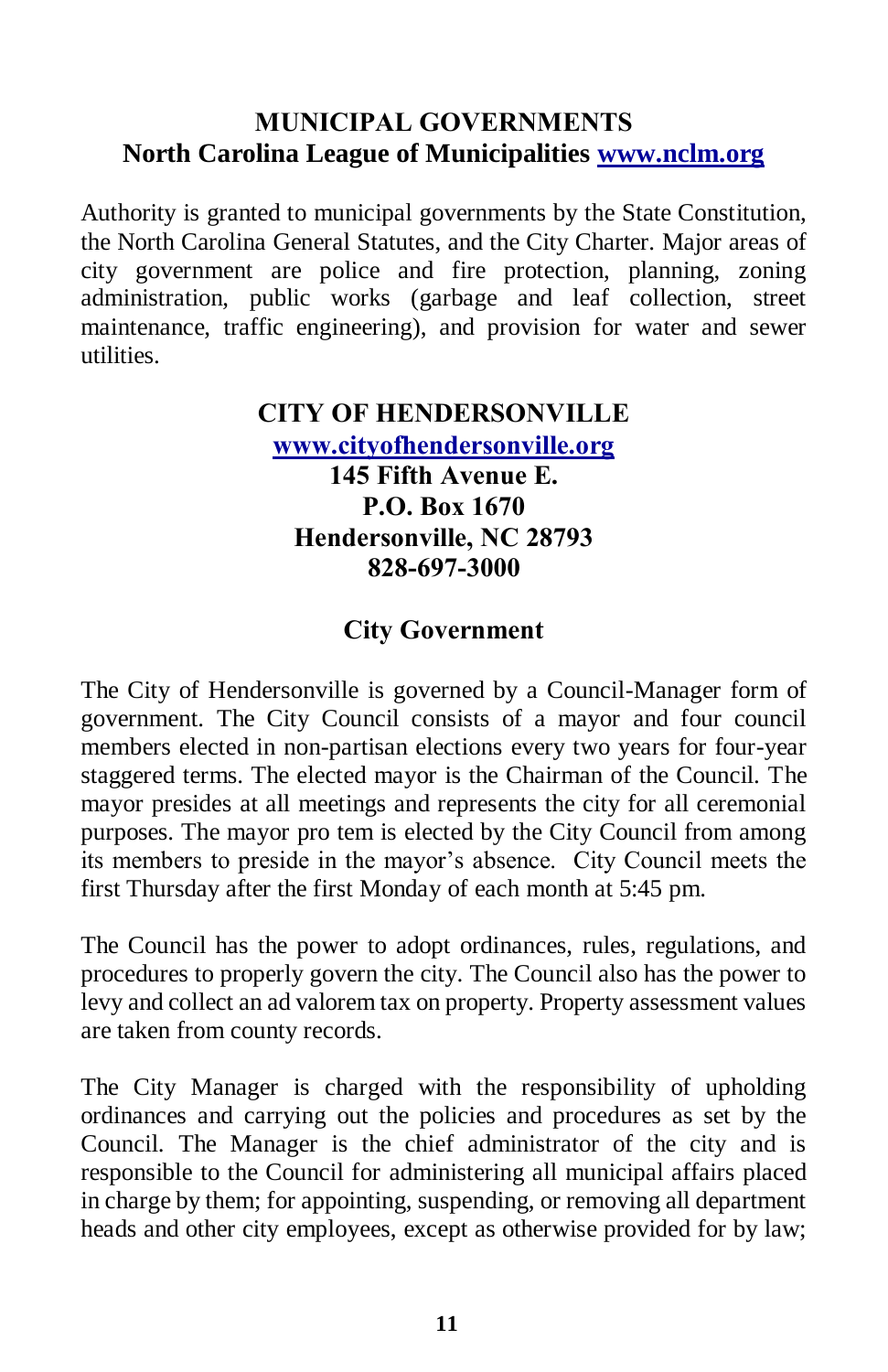and for preparing and submitting the annual budget and capital improvement program to the Council.

The City Clerk, appointed by the Council, is responsible for all records of council meetings and performs general duties in support of the Mayor, Council, and City Manager.

The City Attorney, appointed by the Council, is required to attend all regular council meetings, prepare ordinances, and give legal advice on any matter requested by the Mayor, Council, or other City officials.

#### **Hendersonville Planning**

The City of Hendersonville adopted the 2030 Hendersonville Comprehensive Plan in 2009. The city enforces, within its corporate limits and extra territorial jurisdiction (that area extending up to one mile beyond the city limits), a zoning ordinance regulating the use and density of land development, a subdivision ordinance, minimum housing code, and a flood damage prevention ordinance. The City employs two full-time planners and an administrative assistant.

The Hendersonville Planning Board, an advisory board, is comprised of ten members: seven city residents appointed by the City Council and three from the extra territorial jurisdiction appointed by the Henderson County Board of Commissioners. All ten members serve staggered terms of three years. The City of Hendersonville provides the operations budget. Meetings are held the second Monday of each month at 4:00 pm at the City Operations Center (305 Williams Street) and are open to the public.

Any request for change in the zoning ordinances must be directed to the City Council, which rules upon this request after recommendation by the Planning Board, meeting in public session.

The Board of Adjustment rules on suitability of conditional use and variance requests, also meeting in public session. The Board's jurisdiction is the same as the Planning Board.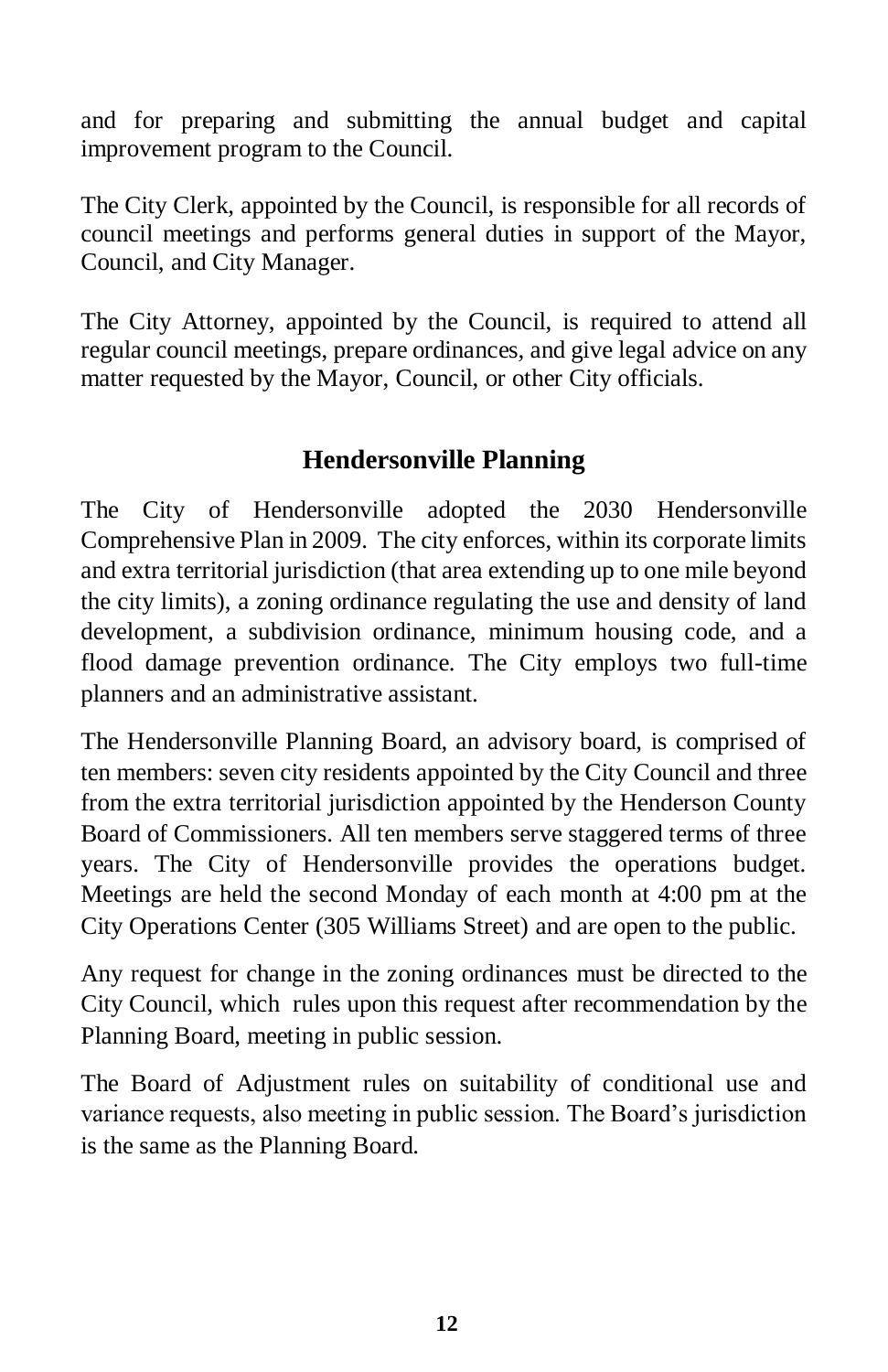#### **TOWN OF FLETCHER [www.fletchernc.org](http://www.fletchernc.org/) 300 Old Cane Creek Road Fletcher, NC 28732 828-687-3985**

#### **Town Government**

Fletcher was incorporated in June 1989 with its first election in December 1989 and is governed by its Charter which was amended by ordinance in September 1996 from Mayor/Council form of government to Council/Manager form of government. Town services include police, public works, recreation, fire/zoning, and planning. Fire protection is contracted with Fletcher Fire and Rescue and Mills River Fire and Rescue. Town streets and roads are maintained by the Public Works Department. State roads within the town are maintained by North Carolina Department of Transportation. Trash is picked up by the Public Works Department and recycling is contracted out to a private contractor.

#### **Town Council**

The governing body is made up of a mayor and 4 council members. Members of the Board are elected in non-partisan elections every two years for staggered four-year terms. The Mayor is Chair of the Town Council and presides at all meetings. He/she is the official head of the town and represents the town for all ceremonial purposes. The Council has the power to make ordinances, rules, and regulations for the proper government of the town. The Council appoints all standing committees. The Council has the power to annually levy and collect a tax on property, real and personal. Property assessment values are taken from county records.

Fletcher has a manager who handles the day-to-day operations of the Town and reports directly to the Town Council. The manager is also responsible for recommending and implementing policy that is approved by Council. Other duties of the manager include preparing an operating budget that is submitted to Town Council and then implemented by the manager and staff.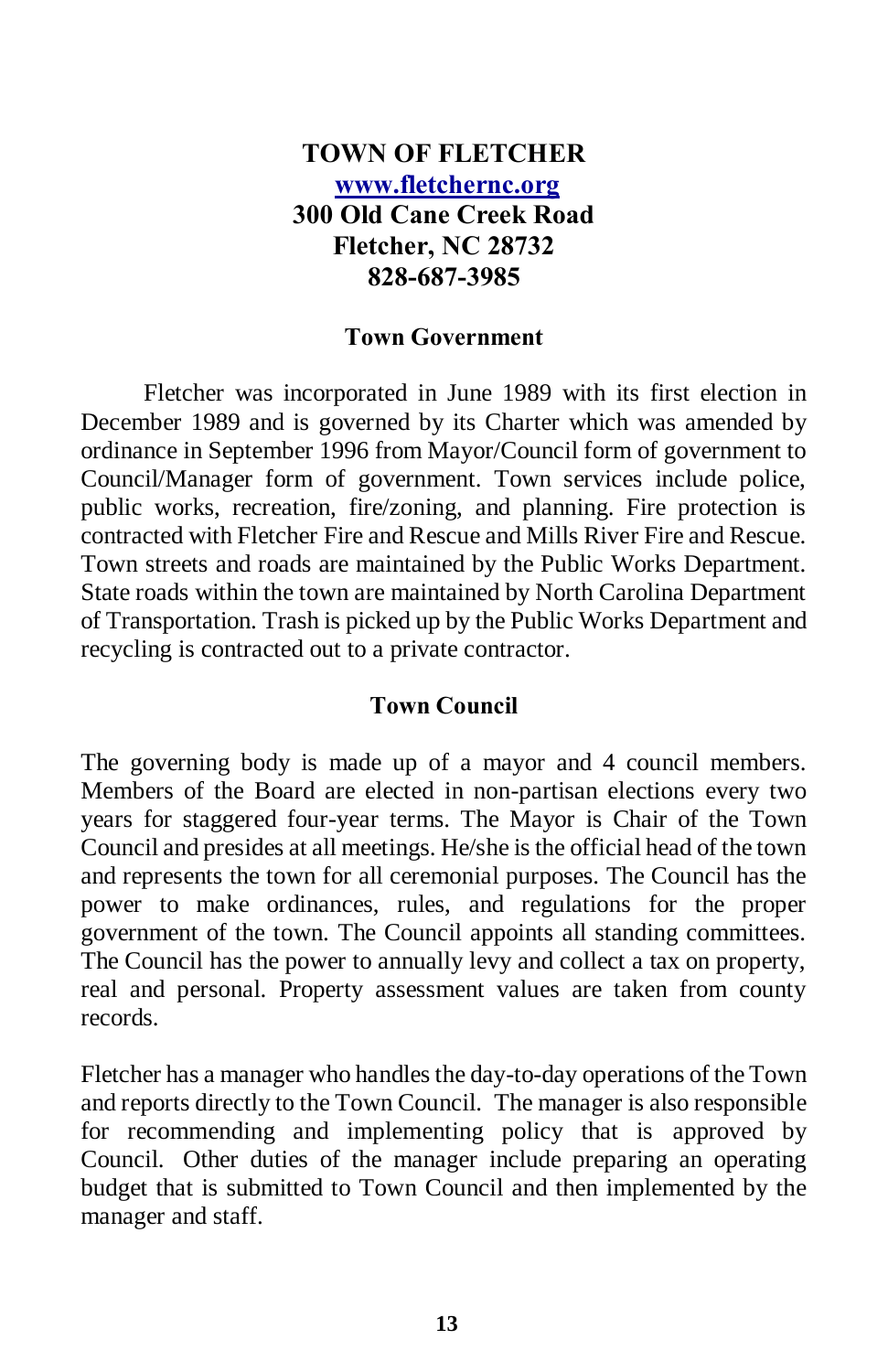#### **Planning and Zoning**

The Town of Fletcher Planning and Zoning Department provides technical assistance to Town Council, the Planning Board and Zoning Board of Adjustments. The staff also enforces the Town's Land Development Code adopted in 2005. The Planning Board advises the Town Council and makes recommendations on zoning requests, conditional district applications and major subdivision preliminary plats. The board also works on other planning and zoning related issues. The Fletcher Planning Board consists of eight appointed citizens. All citizens may attend monthly meetings held generally on the third Tuesday of each month at 6:00 PM in Town Hall.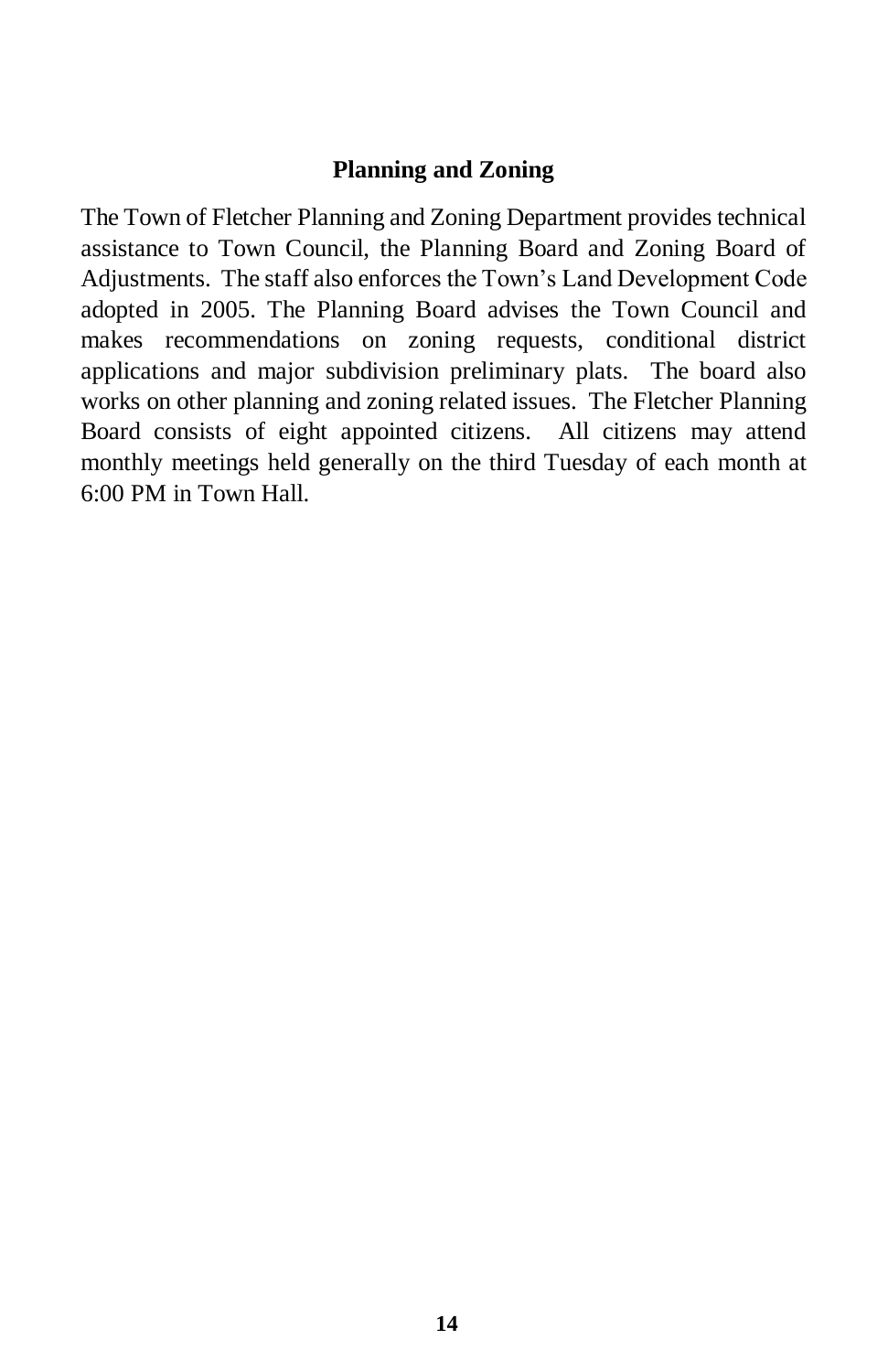#### **TOWN OF LAUREL PARK [www.laurelpark.org](http://www.laurelpark.org/) 441 White Pine Drive Laurel Park, NC 28739 828-693-4840**

#### **Town Government**

The Laurel Park Charter was adopted February 28, 1925, and revised on June 14, 2000. Town services are provided by three departments: the Laurel Park Police Department is a community-oriented law enforcement service of the Town; the Public Works Department coordinates street maintenance, maintenance of public buildings and grounds, water system operation and maintenance, snow and ice removal, leaf collection, and brush collection; and the Administration Department handles state and federal reporting, budgetary accounting, water billing, record keeping, and tax collection. Fire protection is furnished by contract with the Valley Hill Fire and Rescue Department. Solid waste collection is provided to all residential homes on a weekly basis. Both of these contract services are funded from general revenue tax dollars. Laurel Park owns and operates the Town's water system which services most of the Town; however, parts of Laurel Park receive water and/or sewer service directly from the City of Hendersonville.

#### **Town Council**

Laurel Park operates under a Council/Manager form of government. The Town Council consists of a mayor and four commissioners, each elected in non-partisan elections every two years for staggered four-year terms. The mayor presides at all meetings. The mayor is the official head of the Town and represents the Town for all ceremonial purposes. The Town Council appoints all standing boards within the community. The Town Council is a policy-making body and has the power to enact ordinances, rules, and regulations for the proper governing of the Town. The Town Council employs a town manager who oversees the daily operations of the Town and supervises all Town employees. The Town Council has power to annually levy and collect a tax on property, real and personal. Property assessment values are taken from the county assessor's records.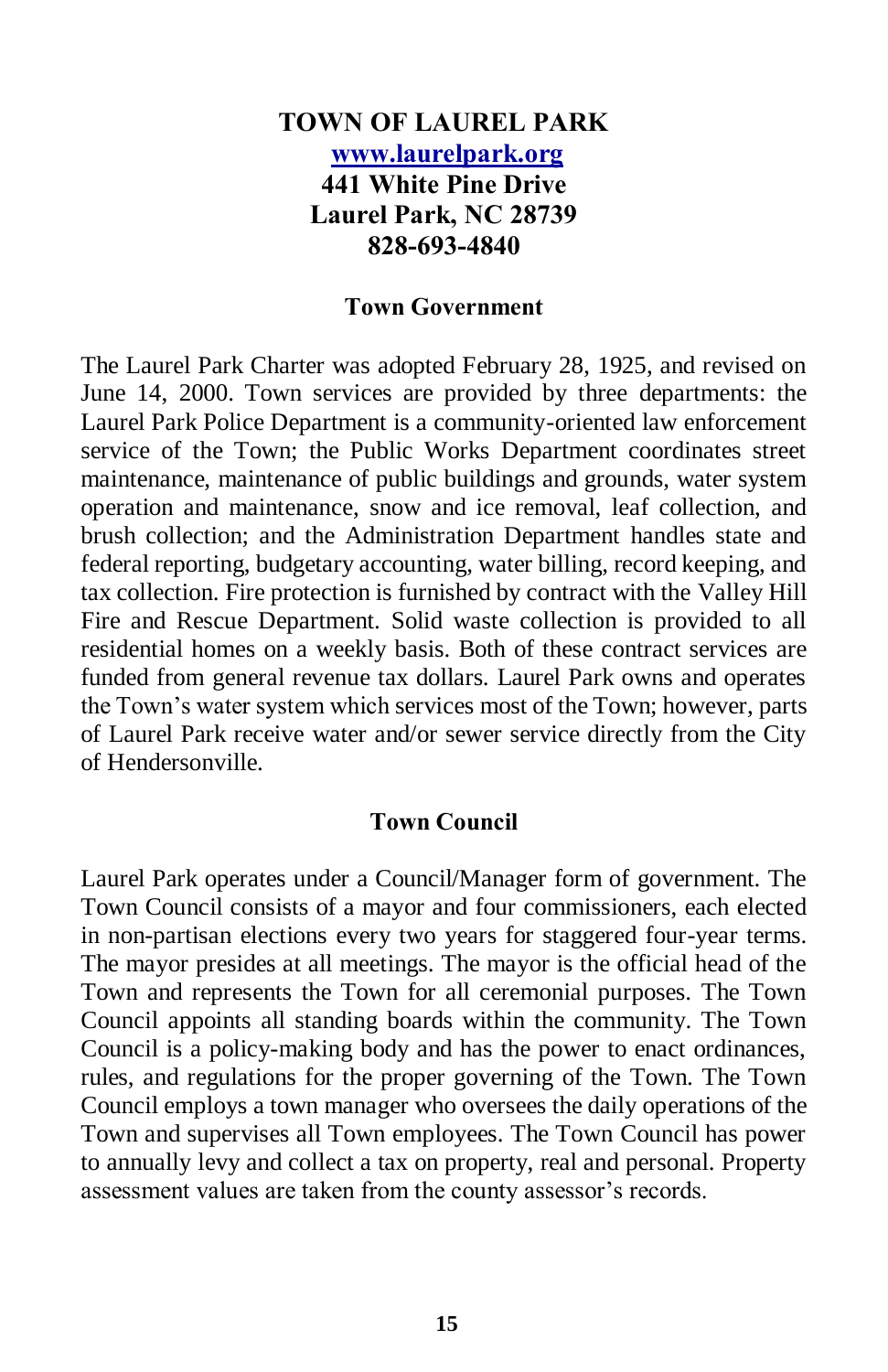#### **Planning Board**

The Planning Board makes studies of areas, prepares plans, develops policies, ordinances and administrative procedures, making recommendations to the Town Council regarding these issues. Seven members are appointed by the Town Council for terms of three years. Meetings are on the second Tuesday of each month at 3:00 pm in the Town Hall meeting Room.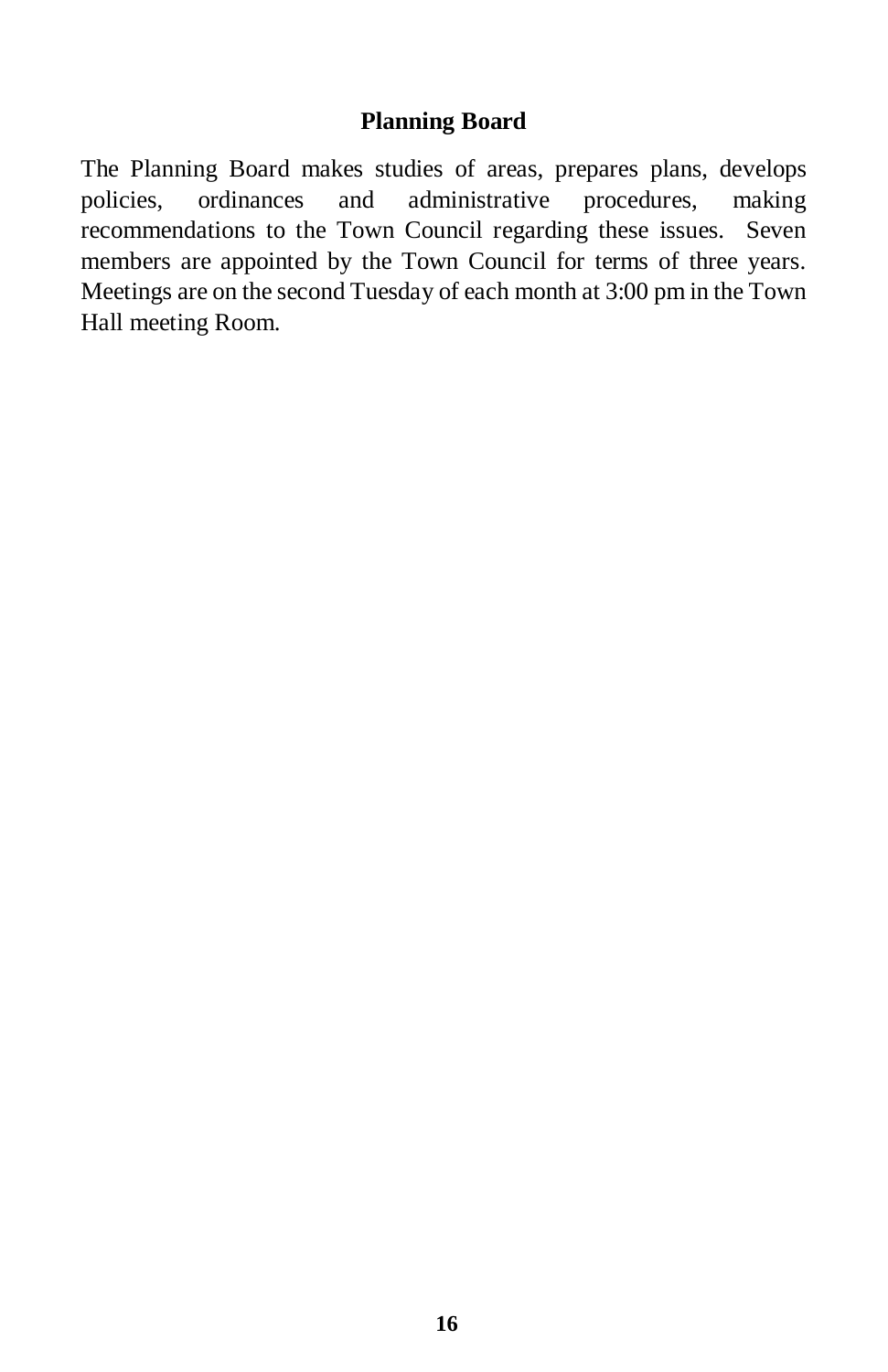#### **TOWN OF MILLS RIVER [www.millsriver.org](http://www.millsriver.org/) 124 Town Center Drive Mills River, NC 28759 828-890-2901**

#### **Town Government**

The authority and responsibilities of the town government are determined by the State Constitution and General Statutes. Town services include fire protection contracted with the Mills River Fire Department. Supplemental law enforcement services are provided by the Henderson County Sheriff's Department. Street lights are provided as a service. Streets and roads are maintained by the State. Residents are responsible for their own rubbish pick-up. The Town of Mills River provides planning and zoning services.

#### **Town Council**

Mills River operates under the Council/Manager form of government; the five elected members elect the mayor. The Council elects a mayor for a two-year term from among its members. The Council members are elected in non-partisan elections every four years for staggered terms. Three members must live in the district they represent while two members are elected at large. The offices of the Town of Mills River are staffed by eight paid employees: the Town Manager/Planner, Town Clerk/Finance Director, Tax Collector, Park Director, Zoning Official, Receptionist, Maintenance/Park Ranger, Park Ranger. The Council appoints all standing committees.

#### **Planning Board**

 The Town of Mills River adopted a Zoning Ordinance in March 2004. The Planning Board advises the Town Council and makes recommendations on rezoning requests and requests for text amendments to the zoning ordinance Various other land use matters may be reviewed by the Planning Board before being heard by Town Council. The Mills River Planning Board consists of nine citizens appointed by the town council. All citizens may attend monthly meetings held generally on the first Tuesday of each month at 7:00 PM in the Town Hall.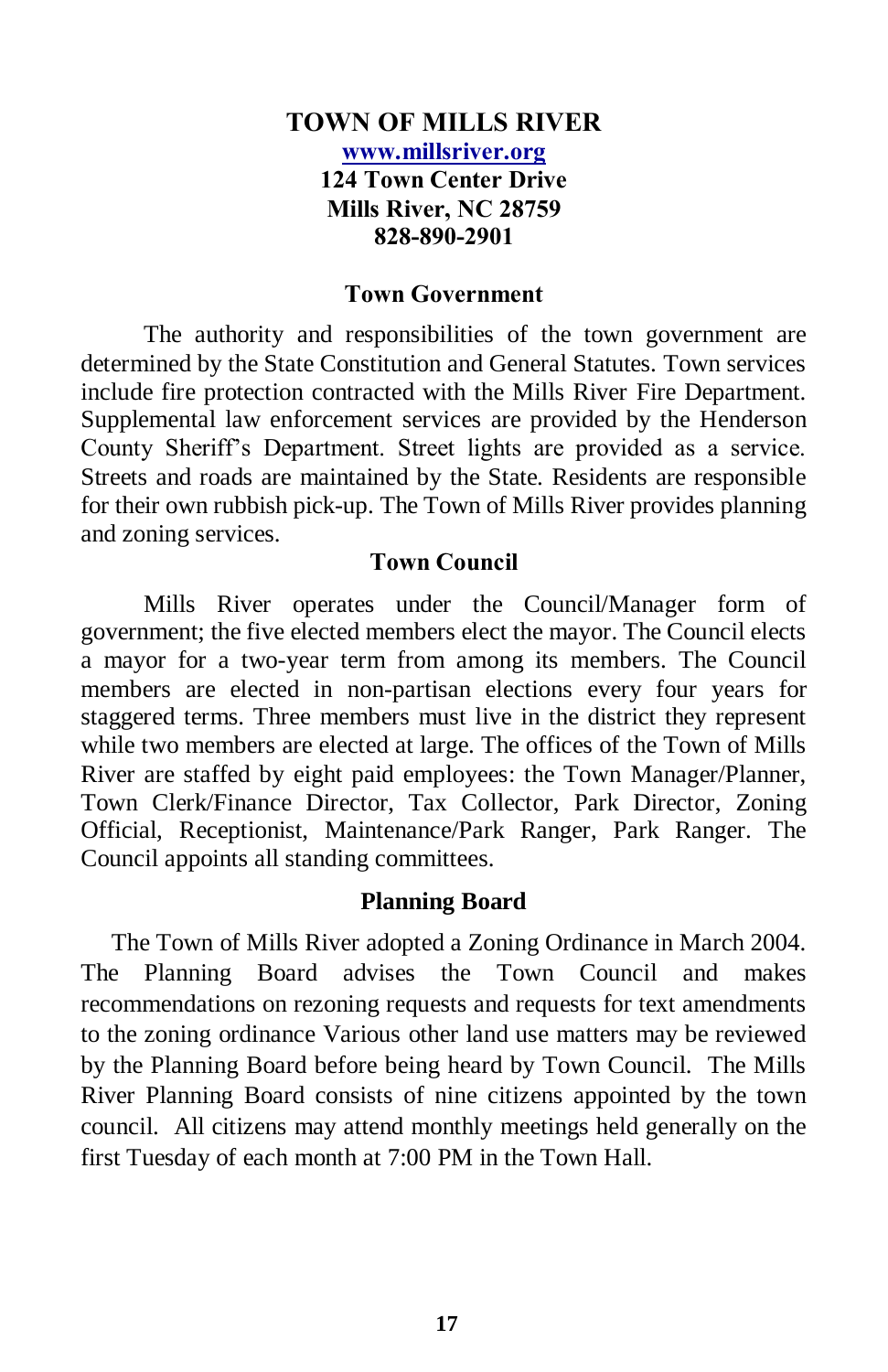#### **VILLAGE OF FLAT ROCK [www.villageofflatrock.org](http://www.villageofflatrock.org/) 110 Village Center Drive Flat Rock, NC 28731 828-697-8100**

#### **Village Government**

The Village of Flat Rock was incorporated in July 1995. Village services include the development and enforcement of land use ordinances related to zoning, flood damage prevention, unsafe structures and properties, tree preservation, sign control and historic landmarks designations. Other services provided by the Village include emergency services and fire protection furnished by Blue Ridge, Green River, and Valley Hill Fire and Rescue Departments. Law enforcement services are provided by the Henderson County Sheriff's Department. Streets and roads are either private or state owned and maintained.

#### **Village Council**

The administration and government of the Village of Flat Rock is vested in a governing body composed of seven members: a mayor and six council members. Members are elected in non-partisan elections every two years for staggered four-year terms. The Mayor presides at all meetings, is the official head of the Village, and represents it for all ceremonial purposes. The Council has the power to make ordinances, rules, and regulations for the proper governance of the village. The Council appoints all standing committees. There are three full-time employees of the Village who serve in the positions of Village Administrator, Village Clerk, Tax Collector, Deputy Village Clerk and Zoning Administrator. All other positions are filled by volunteers.

#### **Planning Board**

The Village has a comprehensive land use plan and appoints two boards to address land use issues within the Village. The Planning Board consists of seven members and serves primarily in an advisory capacity regarding land use applications and policies. The Planning Board meets the first Tuesday of each month at 10:30 AM in the Village Hall. The Board of Adjustment, comprised of five regular members and four alternates, conducts quasi-judicial hearings on such matters as zoning variances and appeals from administrative zoning decisions and meets as needed.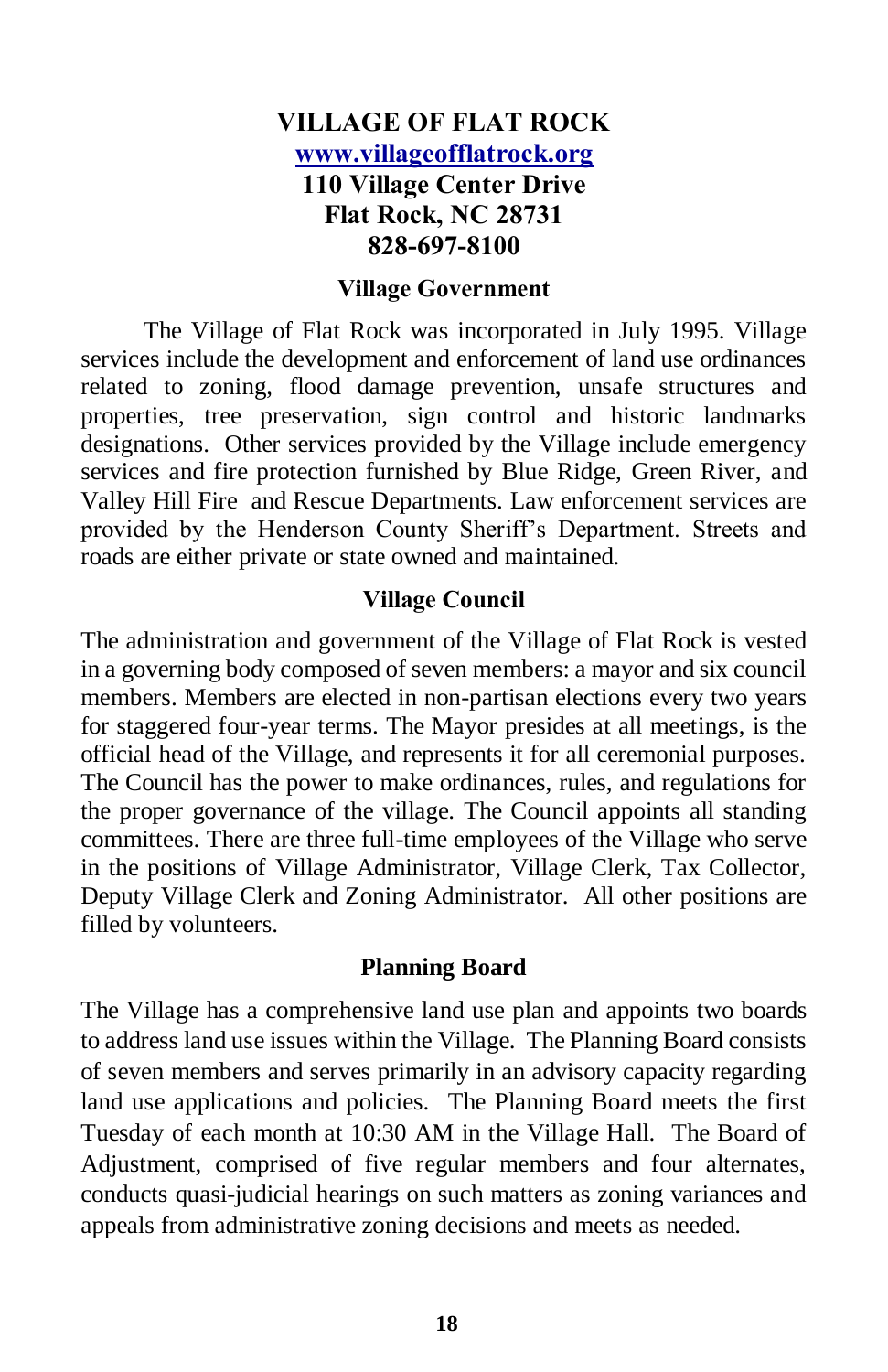# **HEALTH AND SOCIAL SERVICES**

#### **Henderson County Department of Public Health [www.hendersoncountync.org/health](http://www.hendersoncountync.org/health) 1200 Spartanburg Highway, Suite 100 Hendersonville, NC 28792 828-692-4223**

The Department of Public Health operates under the direction of the Henderson County Board of Health. Funds to operate the department come from Henderson County general revenues, state and federal grants, and fees charged through Medicaid, private insurance, patient payments, and user fees. Department activities include work in environmental and personal health, assurance on services to vulnerable populations, communicable disease surveillance and control, and keeping all county birth and death records. The Department conducts a comprehensive community health assessment every four years to identify and prioritize health problems and monitors health status through the year.

The environmental health section is responsible for promoting public health policy and procedure in maintaining acceptable sanitation levels at all food establishments, places of lodging and institutions within the county; supervising the installation of all septic and well systems within the county; water testing; and mosquito controls. The environmental health section will answer questions on indoor air pollution and any other environmentally-related issue.

The personal health section provides well child and pediatric care, pregnancy testing, prenatal care, family planning services, breast and cervical cancer screenings, and behavioral health counseling. The Department accepts Medicaid, some insurance plans, and self-pay based on a sliding fee scale. Payments plans are accepted, and services are not refused for inability to pay. Some services are offered at no cost to eligible clients.

Surveillance and control of communicable disease includes the availability of state-mandated vaccines, tracking of certain communicable diseases,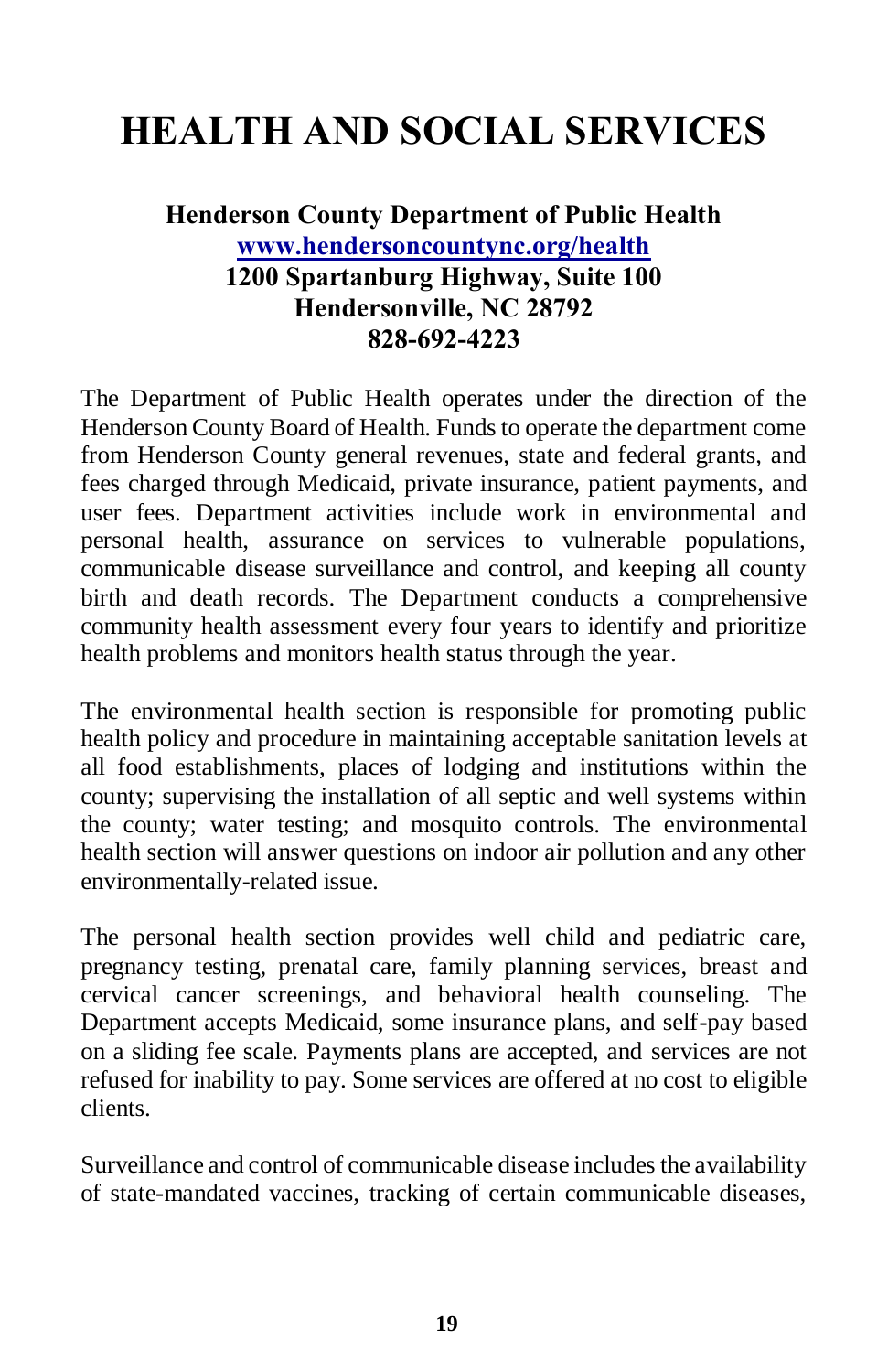diagnosis and treatment of tuberculosis and sexually transmitted diseases, and confidential HIV testing.

Public health nurses provide school nursing services, case management for eligible pregnant women and developmentally at-risk infants and preschoolers, home visits to pregnant and postpartum women and newborns, and supportive health services and technical assistance in childcare facilities.

The nutrition services provided to eligible county residents through this department include the Special Supplemental Food Program for Women, Infants and Children (WIC). This program is available to pregnant, breast feeding, or postpartum women, infants and children up until age five; and includes nutritionally appropriate food vouchers. Eligibility is based on financial criteria as well as medical/nutritional need. Medical nutrition therapy for some non-WIC clients is also available.

The Department offers dental health education, dental screening, and fluoride varnish treatments for children. The health education section has ongoing programs to promote other health department programs, community opportunities, child passenger safety, physical activity, nutrition, and tobacco-free initiatives.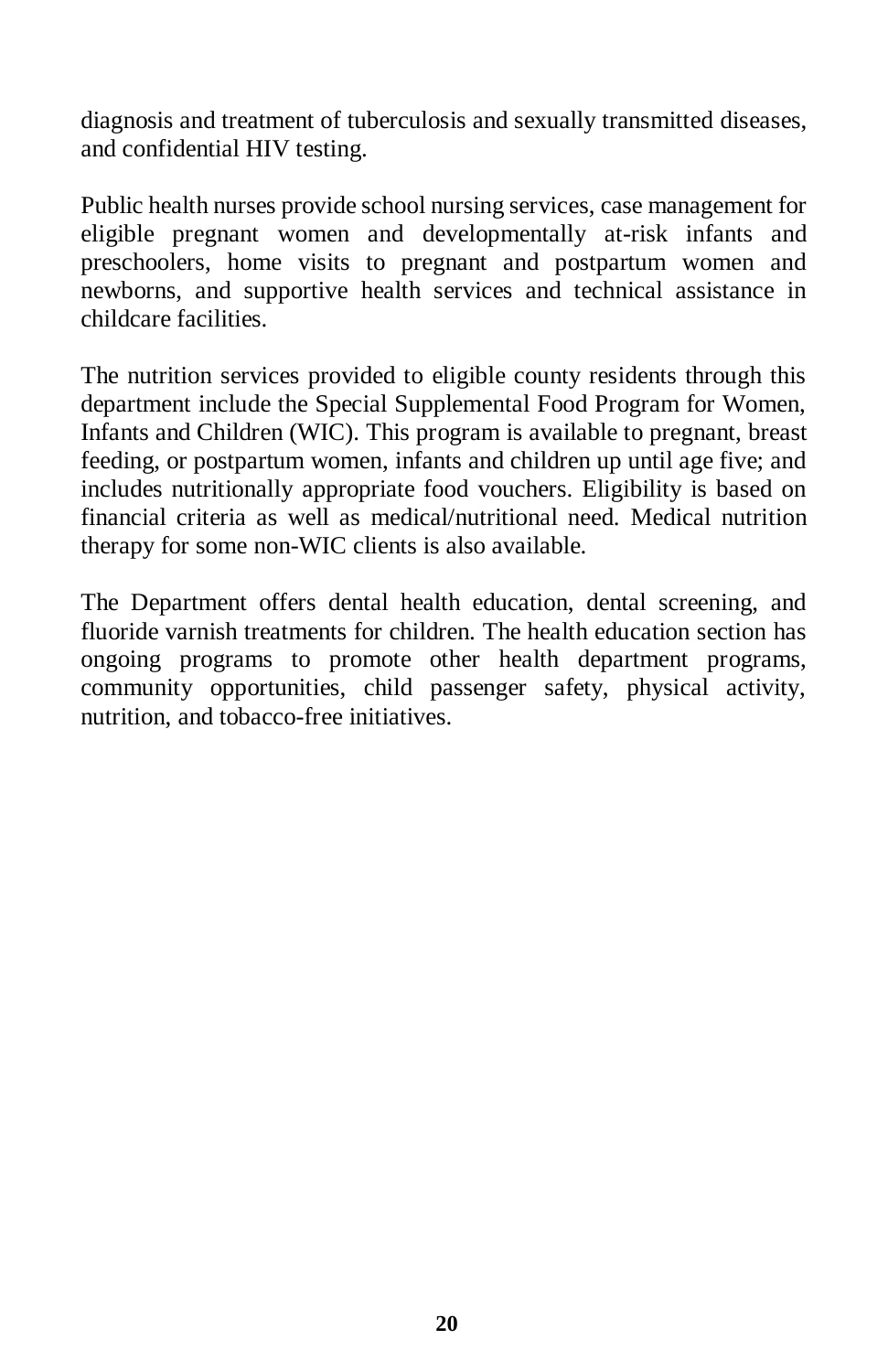#### **Henderson County Department of Social Services [www.hendersoncountync.org/dss](http://www.hendersoncountync.org/dss) 1200 Spartanburg Highway, Suite 300 Hendersonville, NC 28792 828-697-5500**

In North Carolina, Department of Social Services programs are locally administered under the direction of the Board of Social Services. Members of the Board of Social Services select the County Social Services Director, advise elected officials in developing plans to improve social conditions, consult with the County Social Services Director, and assist the County Social Services Director in the planning and approval of the annual budget. County staffing and funding requests are approved by the Henderson County Board of Commissioners. Financed by Federal, State, and County appropriations, over twenty- seven program services are provided to residents of Henderson County.

There are five categories of program services, including Medicaid, financial assistance programs, social work programs, Child Support Services, and Child Care Subsidy assistance. Medicaid, a public insurance program for children and the disabled and elderly, is the largest Social Services program. Medicaid is the number one provider of long- term care health insurance to the elderly in Henderson County.

Reimbursements on behalf of people receiving medical care are made directly to doctors, hospitals, nursing homes, pharmacies, and other healthcare providers.

Financial assistance programs include Work First, food assistance, energy assistance, emergency assistance, and adult care home special assistance. Assistance payments on behalf of people in need most often are made directly to vendors. Financial assistance programs are available with regard to financial need.

Social Work program services provided through contract or caseworkers include child protective services, family foster care, residential group care for teenagers, adoption services, adult protective services, services for the blind, guardianship, licensing and monitoring of adult care homes, inhome services, at-risk case management services, and employment training.

Social Work program services, most often a community response to a health or safety concern, are provided without regard to income. Child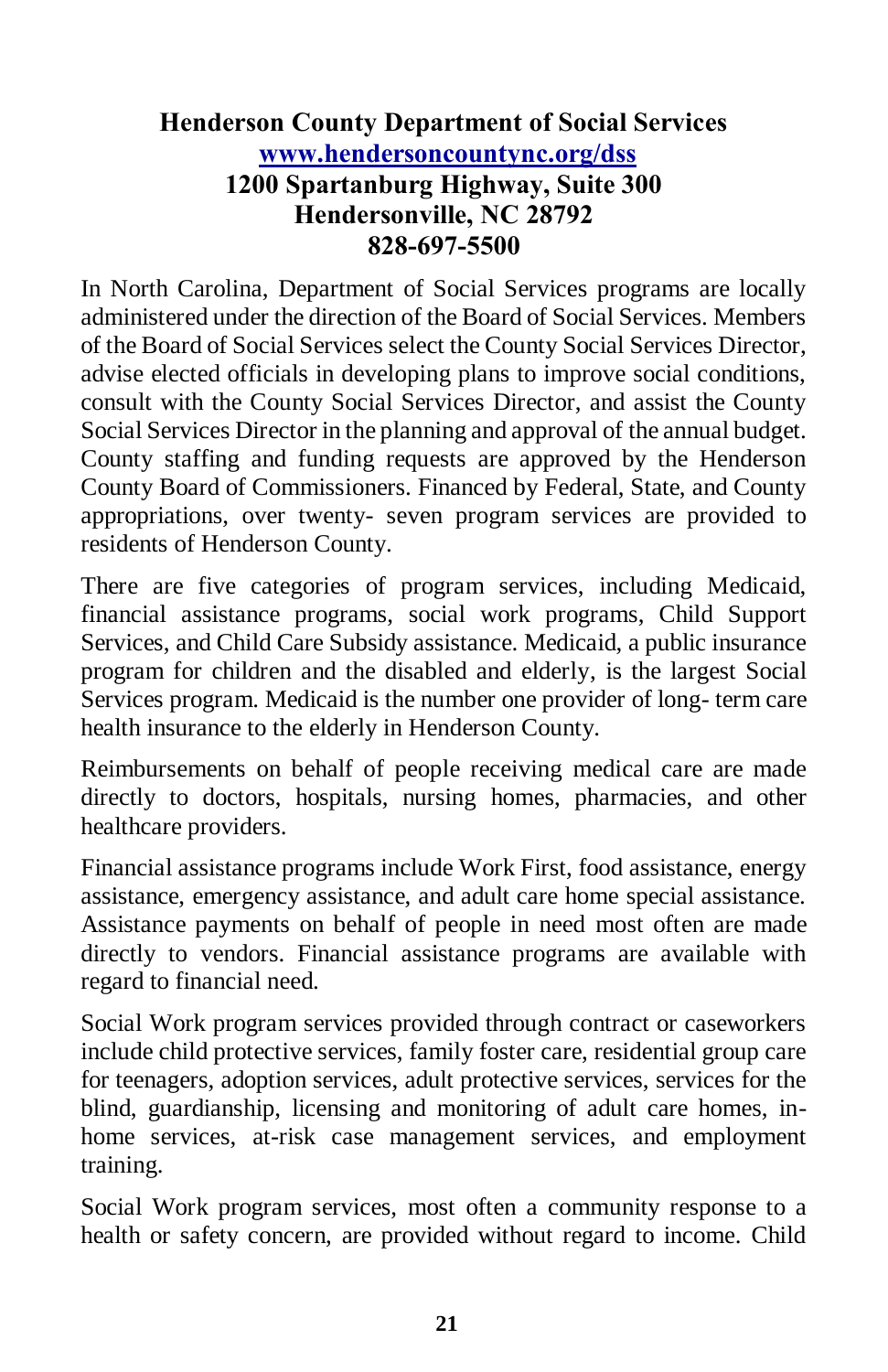Support Services include the establishment, enforcement, and modification of court orders, paternity establishment, and location of absent parents to ensure children are provided financial support by an absent parent.

Child Support Services are available to county residents without regard to income. The Child Care Subsidy program subsidizes the cost of child care for young working families. Vendor payments, financed by federal and state appropriations including Smart Start, are made directly to child day care providers. This program is available with regard to financial need and income.

Collaborative outreach programs are available to residents at Blue Ridge Community College NCWorks Center, Blue Ridge Health Center, Pardee Hospital, Park Ridge Hospital, County Department of Public Health, Children and Family Resource Center, Interfaith Assistance Ministry, Council on Aging, and The Free Clinics. Community involvement through the family foster and respite care programs is an important part of Social Services. Volunteer opportunities include tutoring of children, sponsorship of a foster child, transportation, office support, holiday events, friendly visitation program, lawn and house care for the frail and elderly, and special projects such as the Henderson County Toy Run.

|  |  | <b>DSS</b> Contact Information |
|--|--|--------------------------------|
|--|--|--------------------------------|

| <b>DSS</b> Reception           | 697-5500 |
|--------------------------------|----------|
| <b>Abuse/Neglect Reports</b>   |          |
| Child Abuse                    | 697-5572 |
| <b>Adult Abuse</b>             | 697-6241 |
| After hours:                   | 697-4911 |
| <b>Child Support Services</b>  | 697-5549 |
| Child Day Care                 | 694-6410 |
| <b>Foster Care Recruitment</b> | 697-6252 |

#### **211 - REFERRAL SERVICES**

Henderson County residents who need help can find information and direction to services by simply dialing 211. This easy-to-remember number connects to a 24-hour service staffed by a trained specialist who will refer the caller to a service or program that can help. This multilingual service helps citizens meet basic needs like food, shelter, clothing, health and mental health referrals as well as job training, tutoring, crisis intervention, and many other social services. This regional service is funded in part by United Way of Henderson County. Further information may be found at www.nc211.org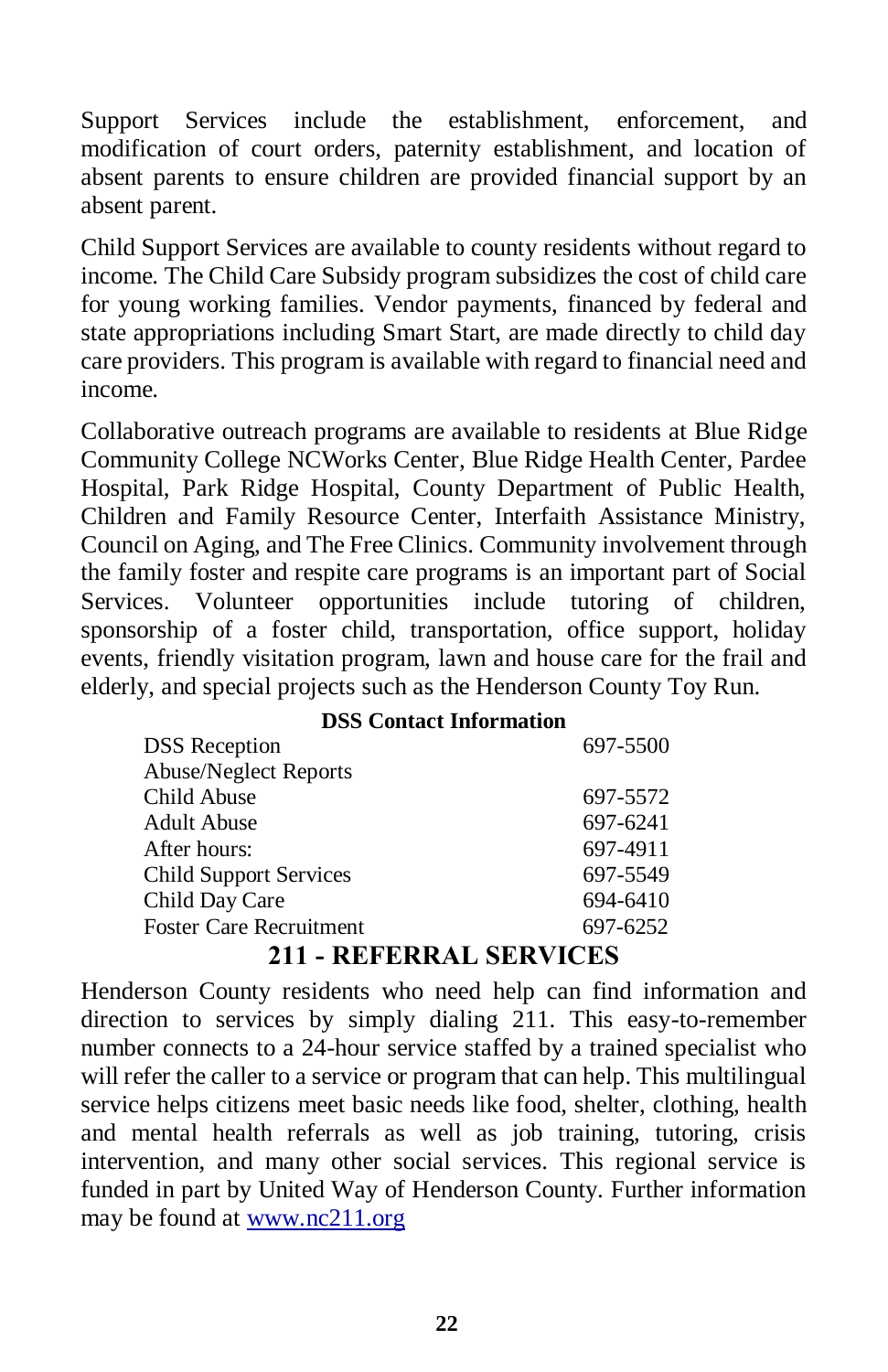# **WATER AND WASTEWATER**

The City of Hendersonville has two water intake sites in the Pisgah National Forest (north Mills River and Bradley Creek), where there are two dams and associated in-stream reservoirs. The City also obtains water from a third intake located on the Mills River near NC Highway 191 and NC Highway 280 in Mills River. The City's water treatment plant is also located in Mills River and has a rated capacity of 12 MGD (million gallons per day). There are several finished water storage tanks which provide 16.5 MGD of storage capacity within the City's water distribution system. The City provides water to surrounding towns (Laurel Park and Saluda), to customers in Fletcher and Flat Rock, and to many customers and industries located outside the City's corporate limits.

Areas of Henderson County, along the NC Highway 280 corridor, close to the airport, and portions of Fletcher, are served by Asheville's water system.

The City of Hendersonville has a wastewater treatment facility located in the Balfour area east of US Highway 25 (Asheville Highway). This facility expanded in 2003 to a rated capacity of 4.8 MGD. The City also provides wastewater treatment for the Town of Laurel Park, the Village of Flat Rock, and major industries in the southern part of the county as well as through a forced main serving the Mountain Home Industrial Park (sewer system is owned and operated by Henderson County as part of the Cane Creek Water and Sewer District). This wastewater treatment facility is sited to provide treatment in the future to much of the Mud Creek/Clear Creek drainage basin. The Henderson County Water and Sewer Advisory Council works in conjunction with Hendersonville's City Council on treatment and service issues but has been inactive since 2005.

Henderson County and the Town of Fletcher have formed the Cane Creek Water and Sewer District. This District buys wastewater treatment capacity from Metropolitan Sewerage District (MSD), a treatment authority in Buncombe County. The geographic treatment area of this District is the northern part of Henderson County along Cane Creek and has the potential to provide treatment capacity along the French Broad from the Mills River community to Etowah. The advisory board is the Cane Creek Water and Sewer District Advisory Board.

Many residents in the County also depend upon wells and springs for water sources and septic systems for wastewater disposal.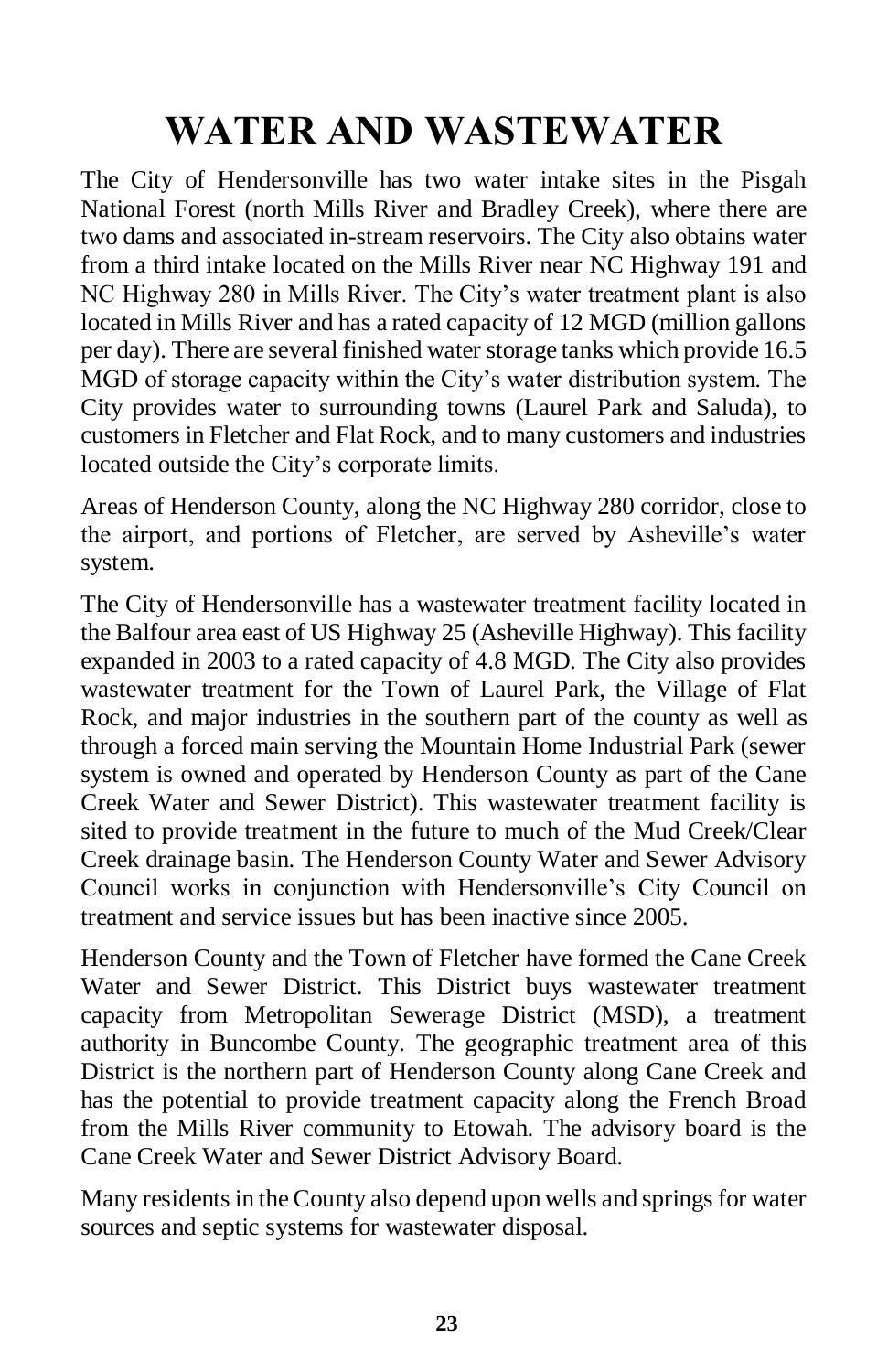### **SOLID WASTE www.hendersoncountync.org/engineering/solidwaste**

#### **Solid Waste**

Henderson County has closed the county landfill to municipal solid waste. All waste is deposited at a transfer station at the site and removed by a contractor to a regional, out-of-state landfill. There is a fee for trash disposal. Some municipalities provide waste pick up service to their constituents. Within the county many citizens contract with private trash haulers. Private haulers also provide pick up services for recyclable material.

The county website has been revised and includes links to brochures on recycling and guidelines for residential solid waste disposal. The brochures can be accessed and printed from the website.

The county **Transfer Station** operates from 8 AM - 4 PM Monday - Saturday. A fee schedule is available on the county Transfer Station Website.

**Convenience Center** accepts items for recycling. It operates from 8 am to 4:30 Monday - Saturday. Check the county website for items that are acceptable for recycling.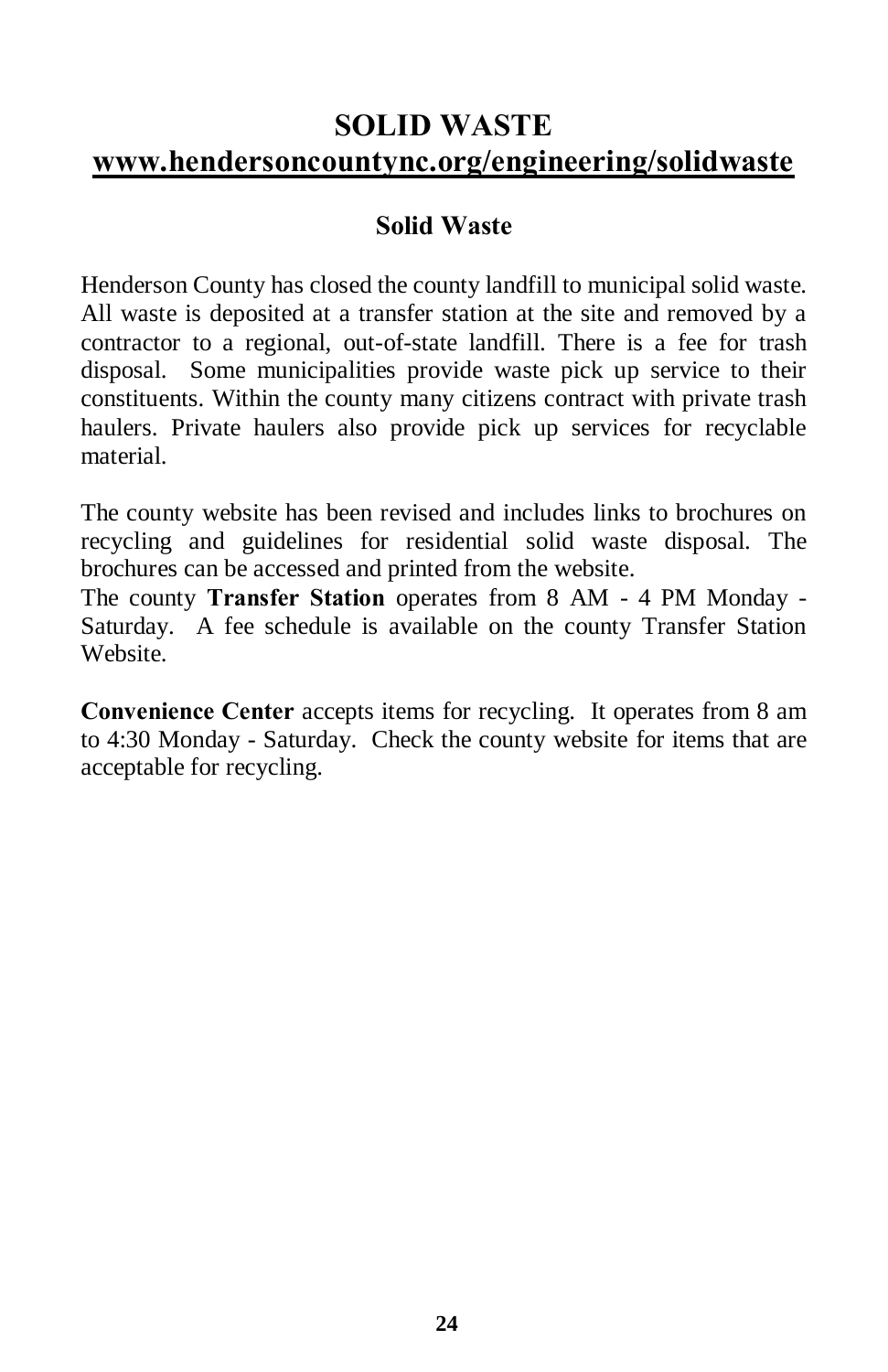# **EDUCATION**

#### **HENDERSON COUNTY PUBLIC SCHOOLS [www.hendersoncountypublicschoolsnc.org](http://www.hendersoncountypublicschoolsnc.org/) Administrative Offices 414 Fourth Avenue West 828-697-4733**

A major part of the cost of public education in North Carolina is State Legislature funded and controlled. The State Board of Education consists of the Lieutenant Governor, the Treasurer, and eleven members appointed by the Governor. The Governor's appointees are subject to confirmation by the General Assembly in joint session. Eight of the appointed members represent the eight education districts of the state. Three members are appointed from the state at-large.

Appointments are for overlapping terms of eight years. The State Superintendent of Public Instruction serves as secretary and chief administrative officer of the Board. The Governor also appoints two Student Advisors who participate in the State Board deliberations in an advisory capacity only. The State Teacher of the Year is selected to serve two years as an ex-officio advisor to the State Board.

The State Board of Education is responsible for general supervision, teacher certification, teacher allotments, course of study, textbook selection, and fiscal control. The State Board of Education maintains a minimum salary schedule for teachers based upon teacher certification and years of experience.

The County Commissioners appropriate local funds for education, and local funding provides a 8.5% salary supplement to teachers in the Henderson County Public School System. Funding for the general operation of the Henderson County Public Schools as of 2013 comes from state (67.21%), federal (9.29%), and local sources (21.87%, which includes capital outlay, current expenses, and child care).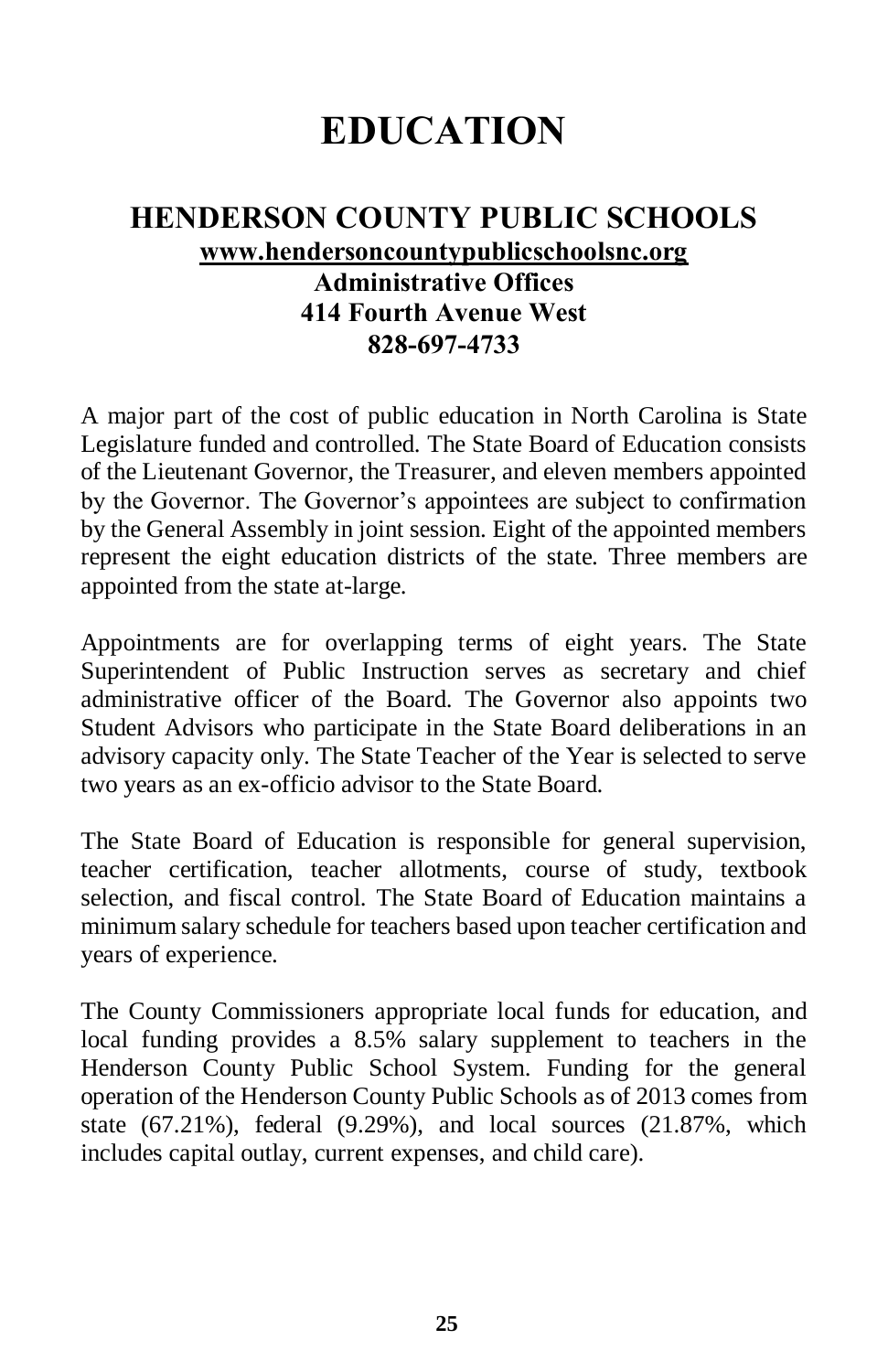Nutritious breakfasts and lunches are served in each school. Students who qualify may eat free or at a reduced price. School Food Service is a centralized operation supervised by a child nutrition director under the auspices of the Henderson County Public School System.

All principals and teachers in the Henderson County Public School System are certified by the North Carolina Department of Public Instruction. All Henderson County Public Schools are fully accredited by both the North Carolina Department of Public Instruction and the Southern Association of Colleges and Schools.

#### **Henderson County Board of Education [www.hendersoncountyp](http://www.hendersoncounty/)ublicschoolsnc.org**

The Henderson County Public School System is governed by a sevenmember Board of Public Education elected on a non-partisan countywide basis for staggered four-year terms. The members elect a chair who presides at all meetings. Their primary function is to establish policies for the operation of the school district and oversee the implementation of these policies.

#### **The School System**

Henderson County Public Schools consists of 23 schools: four high schools (grades 9-12), The Innovative High School (which includes Early College High School and the Career Academy), four middle schools (grades 6-8), and thirteen elementary schools (grades K-5). Enrollment is approximately 13,500 students.

Approximately 1800 people are employed by the schools. Of this number, over 900 are certified teachers. An extensive bus transportation system utilizes 109 buses with adult drivers trained and certified by the North Carolina Department of Motor Vehicles. There are full facilities for the maintenance of these vehicles.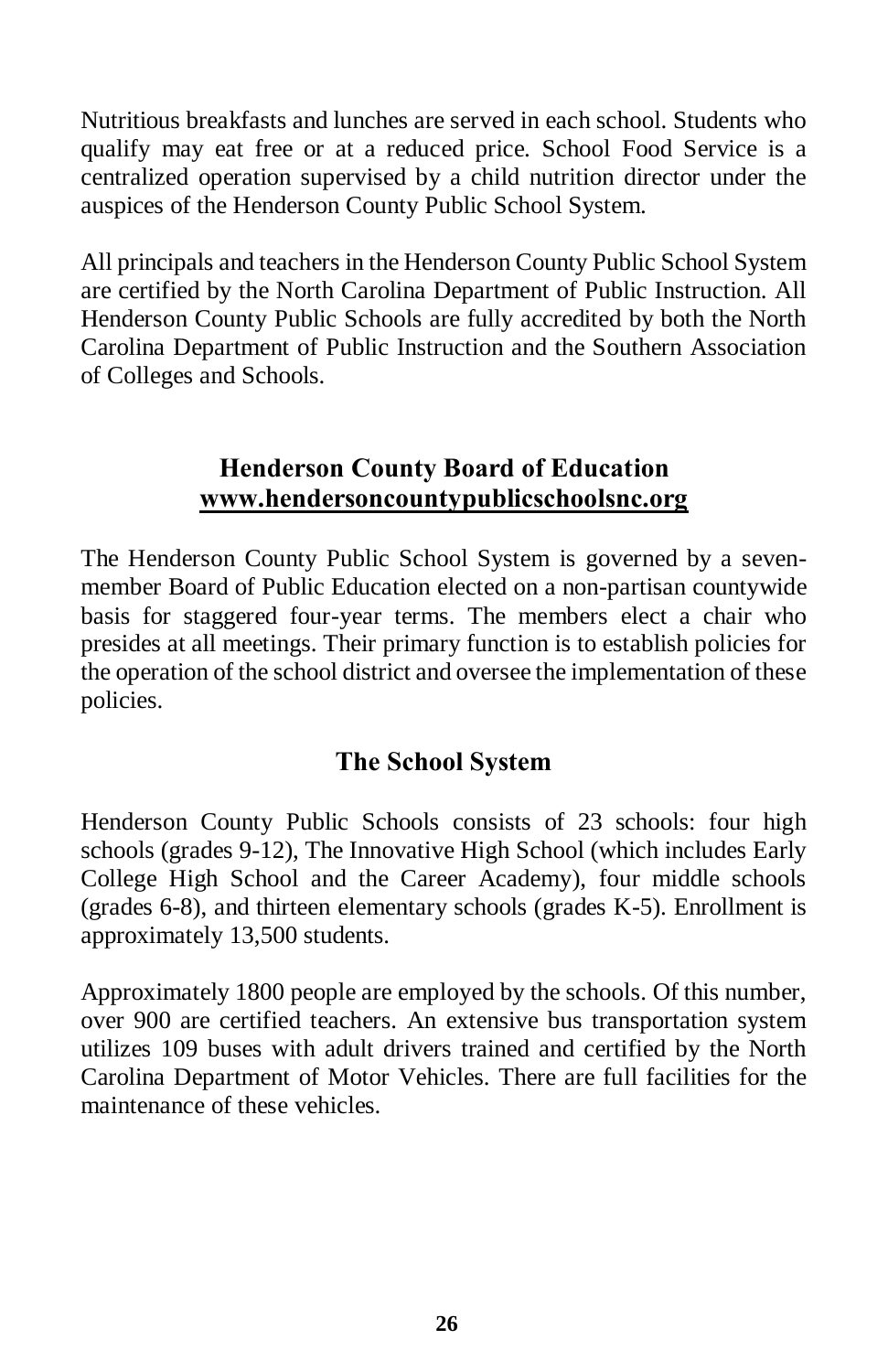#### **Curriculum**

The school system follows the State Standard Course of Study. A balanced K-12 program of Arts Education program is offered. A comprehensive vocational curriculum begins in the middle schools. Health and physical education are provided by specialists beginning in Kindergarten. Media and technology programs are offered by certified specialists. Band and strings are available in grades 6-12. Foreign language instruction is offered in grades 9-12. Each high school offers four levels of French and Spanish.

#### **Children With Special Needs**

All schools provide specially designed instruction, at no cost to the parent, to meet the unique educational needs of children ages three through twenty-one who have been evaluated and declared eligible and in need of special education services. These services are offered on a continuum of varying levels of service, depending on the needs of each student as identified in their Individualized Education Plan (IEP). The least restrictive environment or setting in which the student may receive an appropriate education is a primary factor of consideration by IEP teams. Most school-aged children with disabilities are served in regular and resource settings; however, self-contained or separate settings are also available for students who require more intensive intervention to meet their special needs. Henderson County Public Schools follow federal mandates and the North Carolina Department of Public Instruction regulations in determining evaluation requirements and program eligibility.

#### **Student Support Services**

Services include school counselors, attendance counselors, dropout prevention programs, promotion of student and staff health, safe and drug free schools including tobacco, alcohol and drug abuse education, an outreach program for homeless children and their families, and student records. The schools offer an athletic program guided by coaches and staff who are interested in the total development of the student. Sports teams are available in middle school for 7th and 8th graders. Each high school offers comprehensive athletic programs for both male and female students for the Fall, Winter, and Spring sport seasons. Beyond tax support, parents and community contribute to the support of these programs.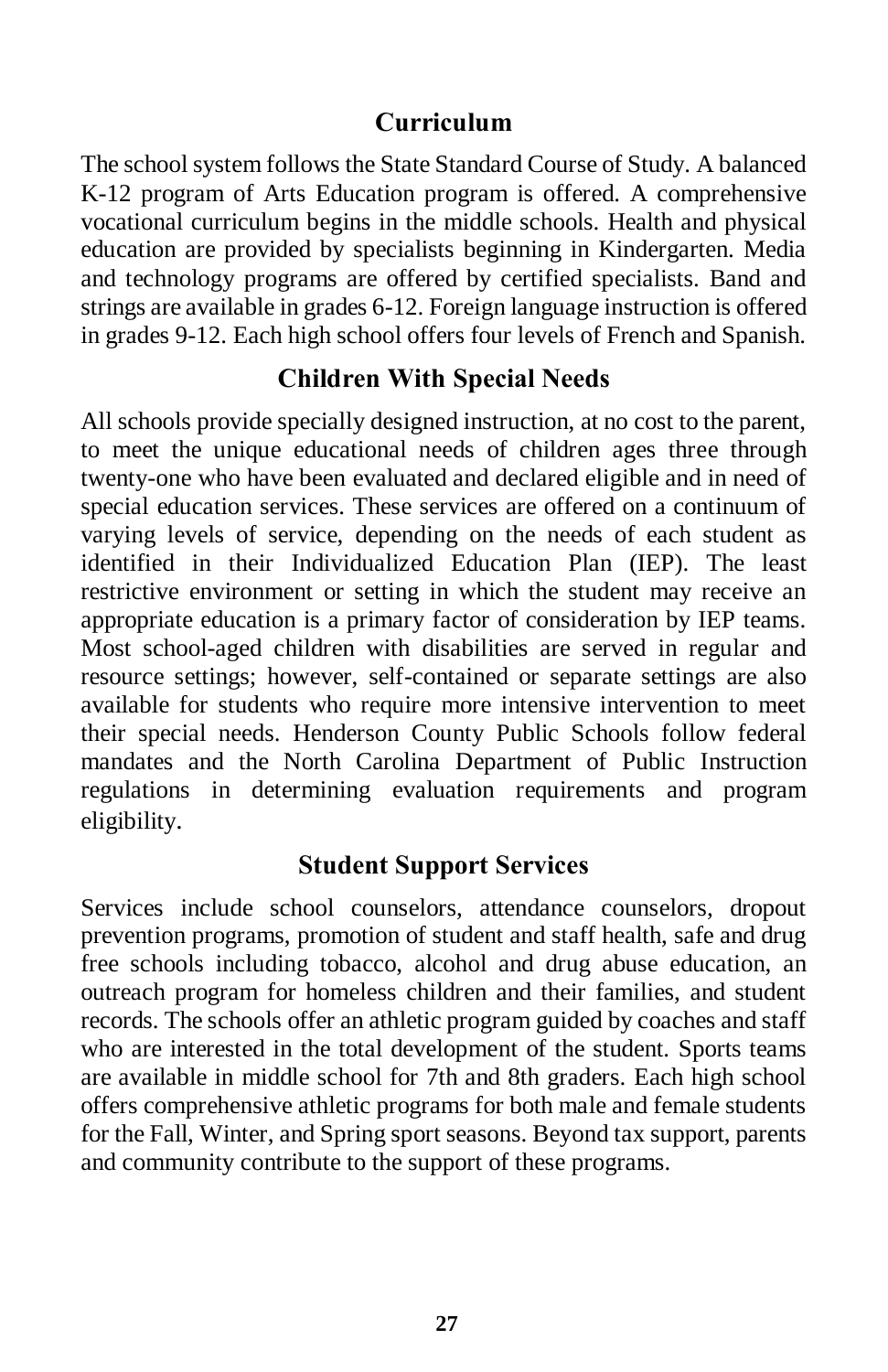#### **BLUE RIDGE COMMUNITY COLLEGE [www.blueridge.edu](http://www.blueridge.edu/) 180 West Campus Drive Flat Rock, NC 28731 828-694-1700**

Blue Ridge Community College (BRCC) is a two-year, comprehensive community college established to serve the citizens of Henderson and Transylvania counties. Chartered in 1969, it is one of the fifty-eight public community colleges operating under the auspices of the North Carolina Community College System. Blue Ridge Community College is an opendoor institution offering two-year college transfer programs, two-year associate degrees, diplomas, certificates, and continuing education programs. The College operates the Henderson County Campus in Flat Rock and the Transylvania County Campus in Brevard.

The College is funded from state, local, federal, and private funds. The counties are responsible for building operation and maintenance of the two locations. The State funds equipment, staff, faculty and programs. Federal funds support student financial aid, adult basic education, and training for the underemployed. The State and the counties share the cost of establishing new physical facilities.

In addition to the curriculum programs, BRCC provides other services to the community:

Adult Education and Literacy offers Adult Basic and Secondary Education (ABE), High School Equivalency Diploma, Accelerating Transitions Program, English Language Acquisition (ELA), Adult High School Diploma, and Project Search. All classes are offered free-of-charge.

NCWorks offers a comprehensive array of career planning, training, and job placement resources. These resources include career counseling, assessment and information; resume and job seeking skills preparation; and job development and placement. Training funds are available for dislocated workers or adults who meet income guidelines.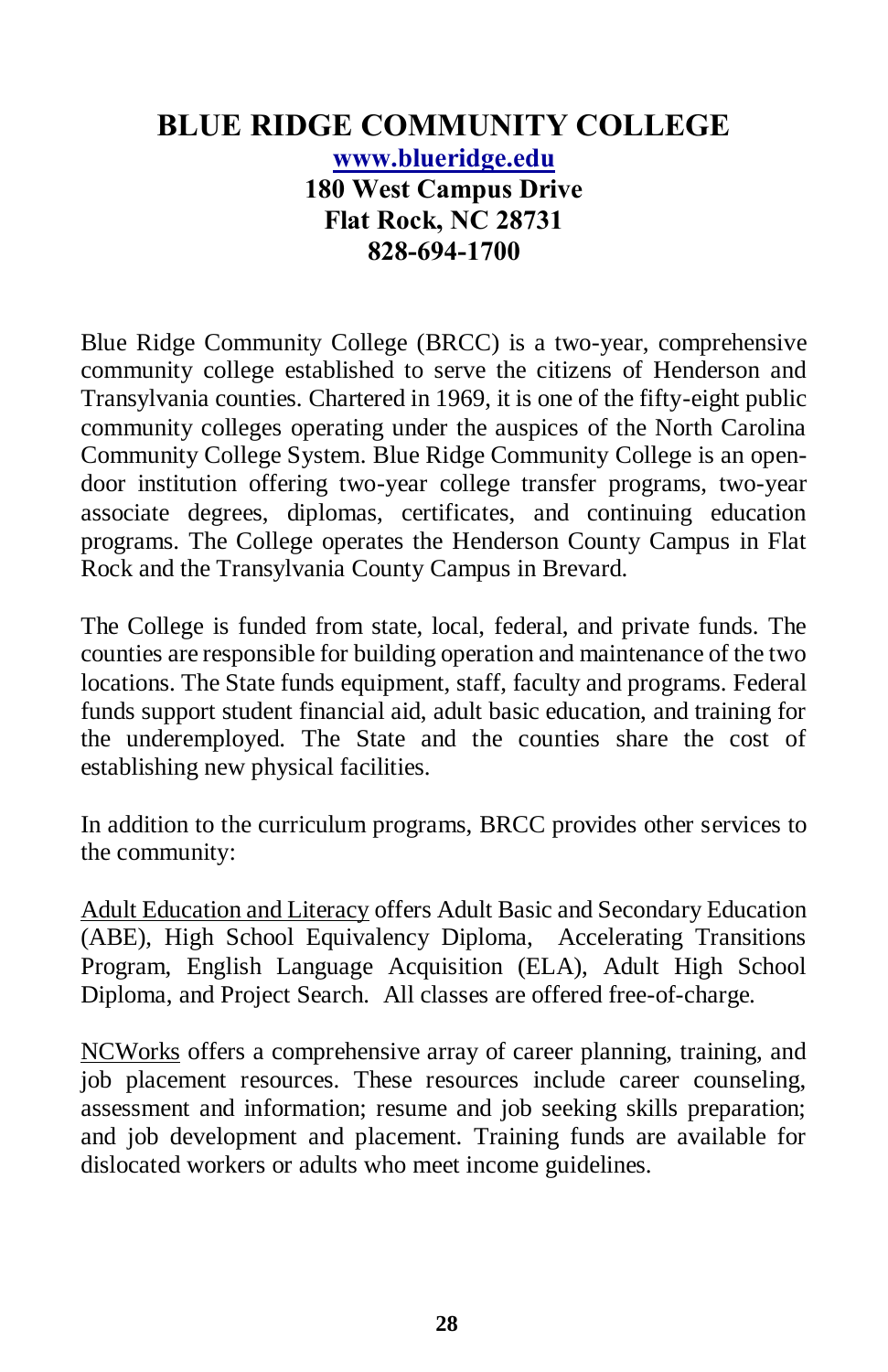Small Business Center (SBC) at BRCC functions as a management information resource for the community of small businesses in Henderson and Transylvania counties. The mission of the SBC is to enhance the prospects of success for small businesses in the region.

Community Enrichment Division offers the Blue Ridge Concert Series and Music by the Lake Series as well as the Blue Ridge Center for Lifelong Learning, a membership based organization for individuals age 50 and older that offers courses and trips. Personal Enrichment classes offer the opportunity for learning experiences as diverse as oil painting, line dancing, pottery, photography, watercolor, wire jewelry making, drawing or motorcycle safety, just to name a few.

#### **WINGATE UNIVERSITY 805 6th Avenue West Hendersonville, NC 28739 Toll Free (1-800-755-5550) Admissions: 704-233-8200**

#### **<https://www.wingate.edu/>**

Wingate University operates two programs on the campus of Pardee Memorial Hospital, Physician's Assistant Studies and a School of Pharmacy, and plans are underway to add a BSN program. Students perform clinicals in Pardee Hospital with classes in a new, purpose-built building.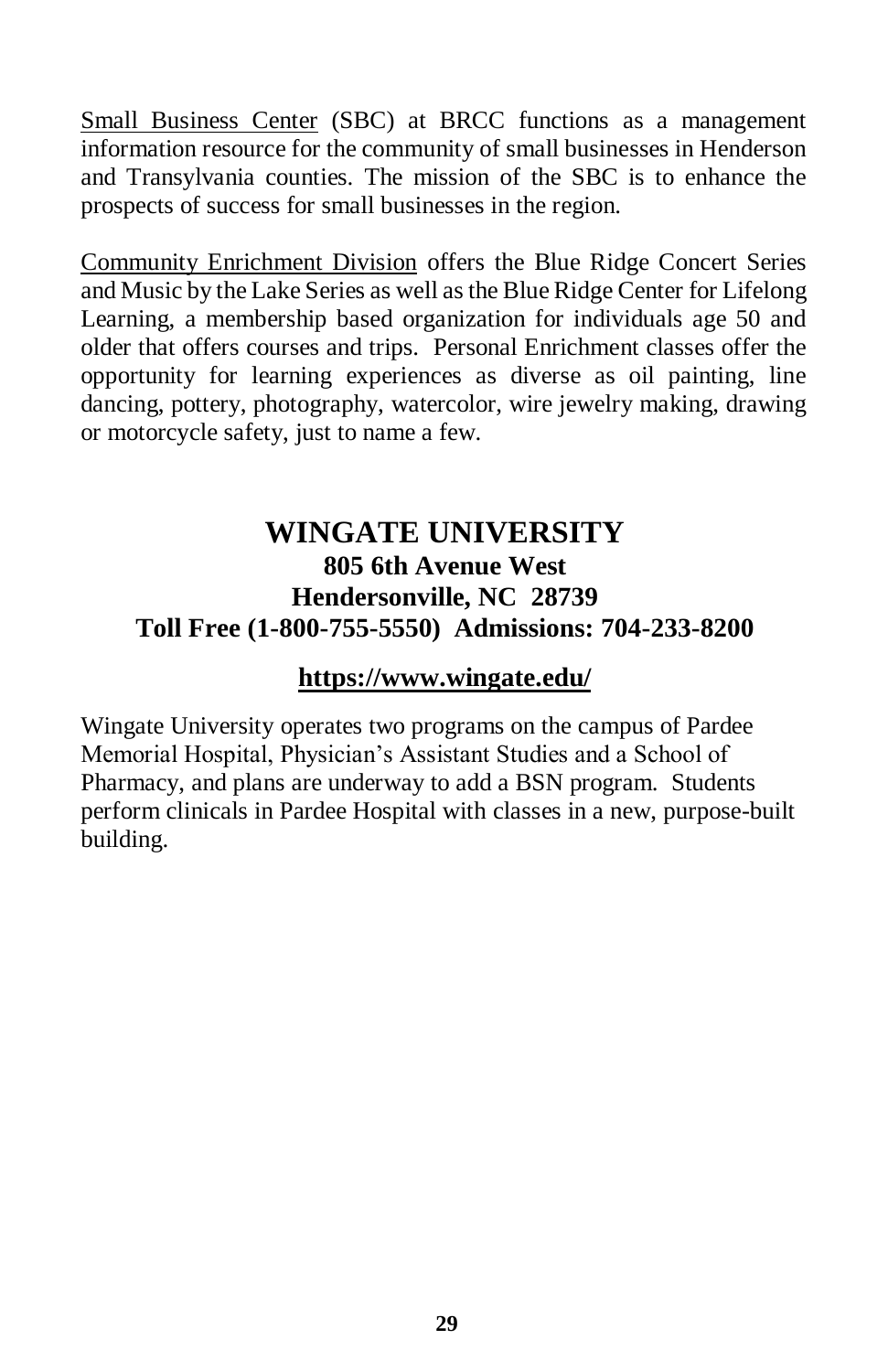# **LAW ENFORCEMENT**

#### **EMERGENCY SERVICES - 911 All emergency services dispatch through one emergency number countywide**.

#### **HENDERSON COUNTY SHERIFF'S OFFICE [www.hendersonsheriff.org](http://www.hendersoncountync.org/sheriff) 828-697-4596**

The Sheriff is the Chief Law Enforcement officer in the county and is elected every four years. The senior staff consists of a Chief Deputy, two Majors, five Captains and a Communications Director. The captains and director each supervise their respective divisions which includes Criminal Investigations, Patrol, Support Services, the Office of Professional Standards, Detention and Communications.

The Sheriff's Office responds to both routine and emergency calls for assistance to the citizens of the community, manages the Henderson County Detention Center and the E911 Center. The E911 Center answers calls for and dispatches all fire, rescue and emergency services for Henderson County.

The Sheriff's staff maintains security in the courthouse, transports prisoners and in-custody mental health patients, and serves civil papers and warrants. The Sheriff's Office also has several specialized units which include Special Weapons and Tactics (SWAT), K-9 Team, Explosive Ordinance Team, Warrant Squad, Direct Enforcement Team, Dignitary Protection Team and a team of School Resource Deputies who are assigned in the Henderson County Public School System. There are approximately 80 citizen volunteers that assist the office in the Volunteers in Partnership (VIP) program.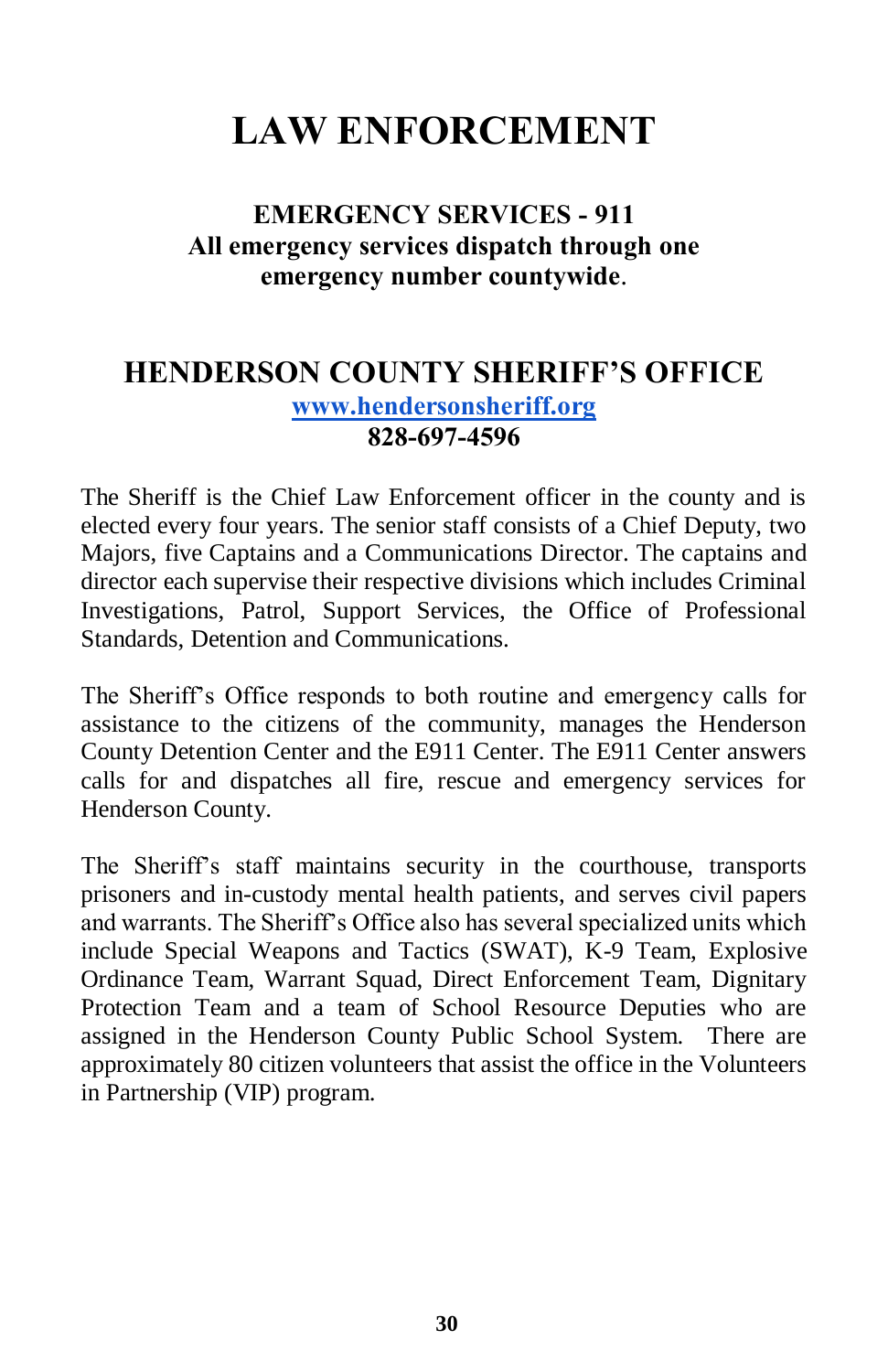#### **Municipal Police Departments**

Fletcher, Laurel Park and Hendersonville have police departments responsible for all provisions of the municipal codes (laws) as well as laws of the state within the municipal boundaries. Each department has a police chief appointed by the governing body. The Chief's principal responsibilities are management, command and public relations.

| Hendersonville Police Department  | 697-3025 |
|-----------------------------------|----------|
| <b>Fletcher Police Department</b> | 687-7922 |
| Laurel Park Police Department     | 692-9399 |

#### **County Medical Examiner**

The county medical examiner, a physician appointed by the NC Chief Medical Examiner for a three-year term, investigates all violent deaths, deaths during anesthesia, deaths unattended by a physician, and all deaths in hospitals if the patient was admitted less than 24 hours before. The examiner signs death certificates, orders autopsies when necessary, furnishes information upon request to law enforcement agencies, and testifies in court.

#### **Other Law Enforcement Agencies**

NC State Bureau of Investigation (SBI) www.ncsbi.gov NC Highway Patrol [www.ncdps.gov/our-organization/law-](http://www.ncdps.gov/our-organization/law-enforcement/state-highway-patrol)

[enforcement/state-highway-patrol](http://www.ncdps.gov/our-organization/law-enforcement/state-highway-patrol)

NC Department of Motor Vehicles (DMV) www.ncdot.gov/dmv

NC Alcoholic Beverage Control Commission abc.nc.gov

NC Alcohol Law Enforcement https://www.nc.gov/alcohol-law-

enforcement-0

NC Wildlife Resources www.ncwildlife.org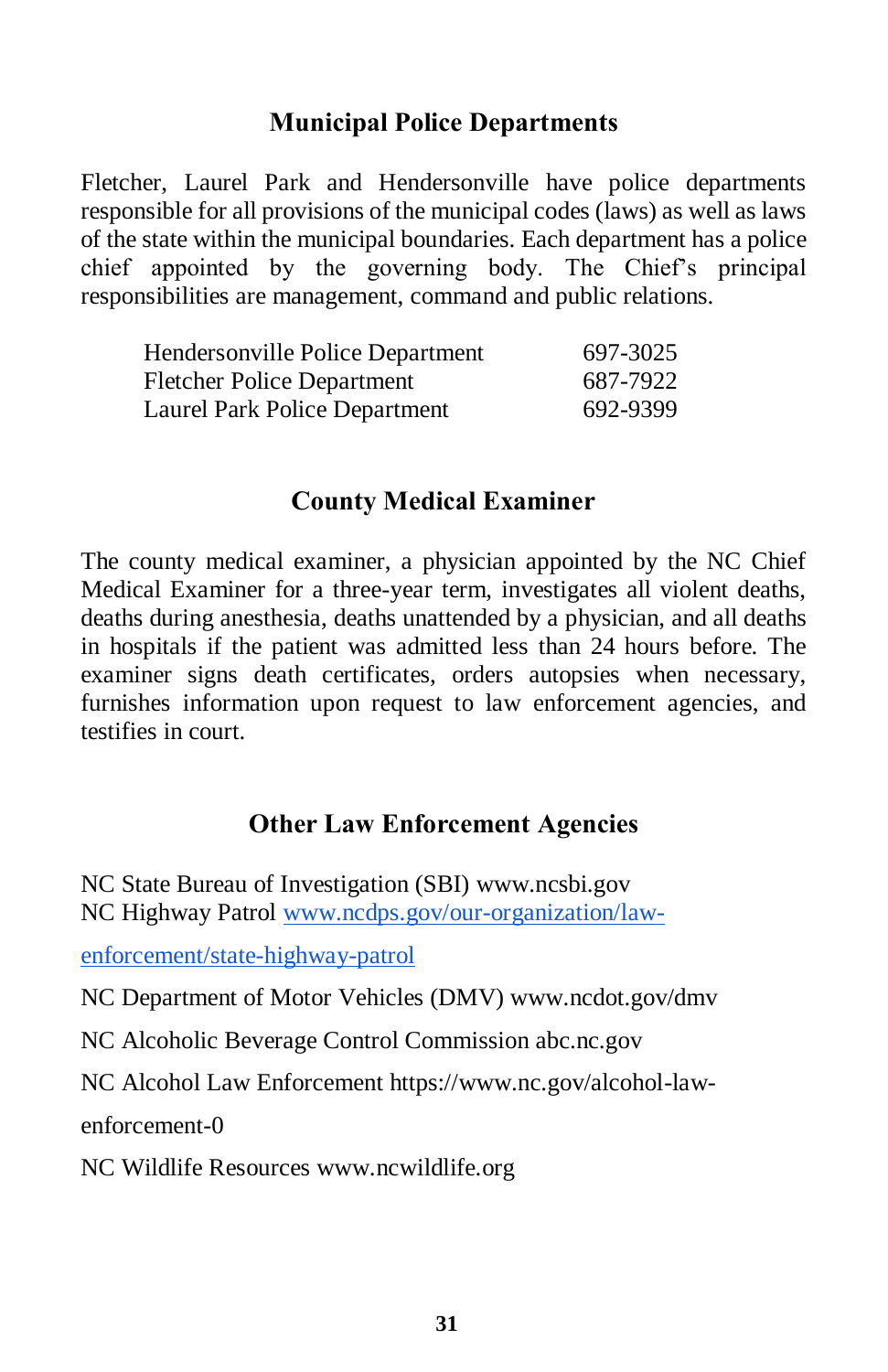# **THE NORTH CAROLINA COURT SYSTEM North Carolina Courts [www.nccourts.org](http://www.nccourts.org/)**

The judicial power of the State of North Carolina rests in the General Court of Justice as a unified and state-operated system. It consists of three divisions: the Appellate (consisting of the Supreme Court and Court of Appeals), Superior Court, and District Court. All Court personnel are paid by the state; the Administrative Office of the Court (AOC), under the Chief Justice, is responsible for developing a single budget for the entire judicial system.

The State is divided into 41 districts as of the end of 2006, grouped in eight divisions. Henderson County, along with Transylvania and Polk counties, comprises the 29B Judicial District in the eighth Division. The county provides courtrooms and related judicial facilities. Fines and forfeitures must be distinguished from costs and fees. Under the N.C. Constitution fines and forfeitures go to the county school fund and are not to be used to support the court.

In North Carolina judges must be attorneys. Judges are elected. Supreme Court Justices and Court of Appeals Judges are nominated and elected in non-partisan elections by the voters of the entire state to eight-year terms. Superior Court Judges are nominated and elected in non-partisan elections by the voters of their districts to eight- year terms. District Court Judges are nominated and elected in non- partisan elections by the voters of their districts to four-year terms.

#### **Henderson County Courts**

Superior Court - The Superior Court has original jurisdiction in all felony cases (major crimes) and in civil cases in which the amount in controversy is more than \$25,000. It also hears criminal appeals from District Court as well as appeals from rulings by the Clerk of Superior Court.

Special judges may be appointed to five-year terms by the governor to serve in any district where needed. Superior Court Judges rotate throughout the judicial division which includes their home district.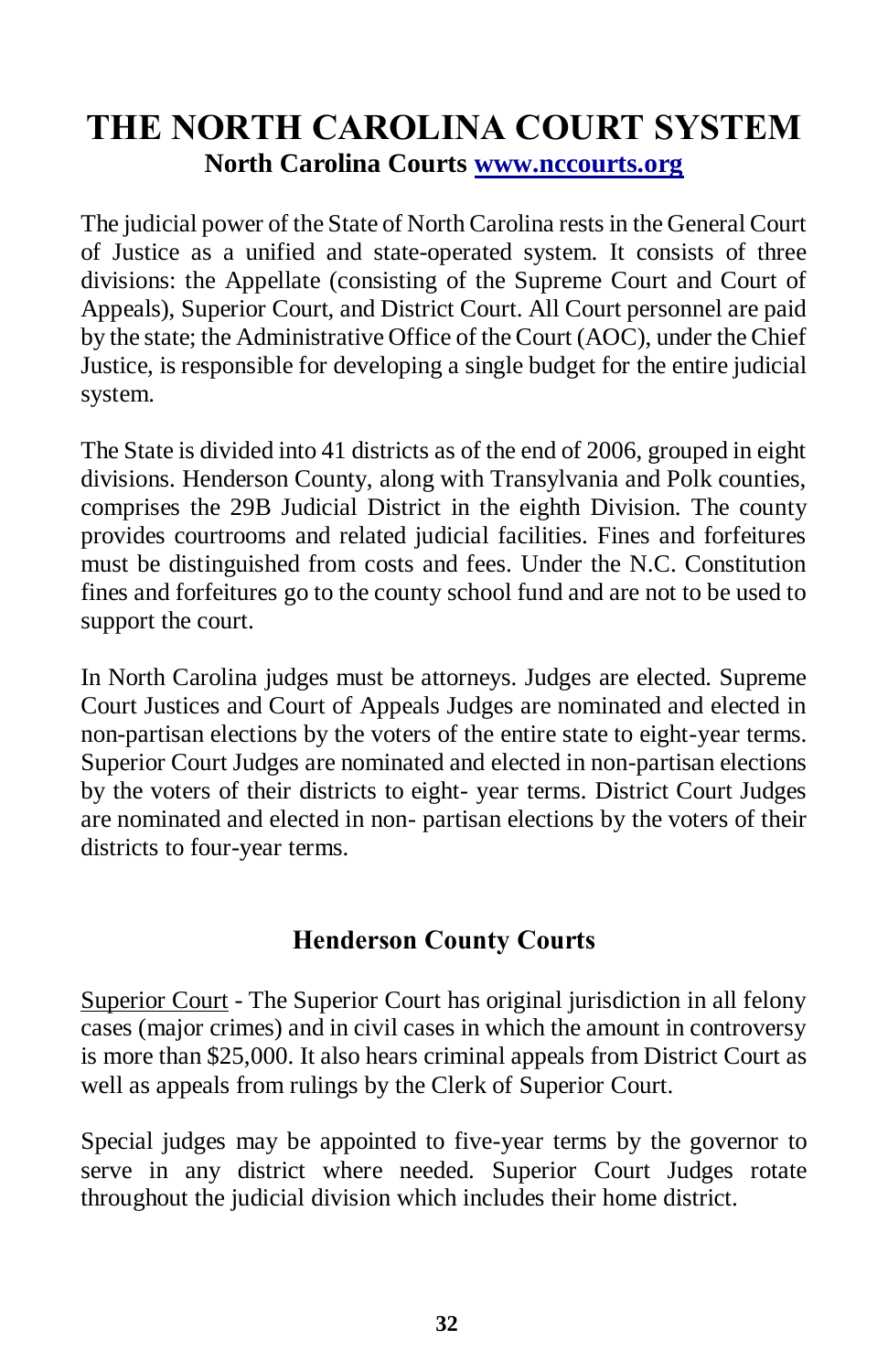The Superior Court Judge with the most seniority in a given district (or, if seniority is equal, the oldest) is the Senior Resident Superior Court Judge. This judge is responsible for supervising Superior Courts in his/ her district, carrying out various administrative duties, and appointing magistrates and some other court officials.

District Court - District Court tries misdemeanor cases, civil cases in which the amount in controversy is \$25,000 or less, domestic relations cases and juvenile cases.

The Chief Justice of the State Supreme Court designates one of the District Judges as Chief District Judge. This Judge supervises the District Courts and all of the Magistrates in the district. He/she schedules the sessions, supervises the calendaring of civil cases, and assigns the other District Judges.

Court - Magistrates are appointed to two-year terms by the Senior Resident Superior Court Judge from names submitted by the Clerk of Superior Court. Magistrates may hear and decide small claims cases (\$10,000 or less), accept guilty pleas in certain misdemeanor cases, and issue arrest warrants and search warrants. They also set the initial bail in criminal cases.

District Court - Juvenile -The District Court has jurisdiction over juvenile matters. These cases concern children under the age of sixteen who are delinquent and children under the age of eighteen who are undisciplined, dependent, neglected, or abused. The Court appoints an attorney to represent a juvenile at a delinquency hearing and appoints a guardian ad litem to represent the juvenile at an abuse or neglect hearing.

Juvenile Services, headed by a chief court counselor, provides a system of juvenile probation and aftercare. The purpose of the statewide Office of Juvenile Justice is to divert juvenile offenders from training schools so that they remain in their own communities to be treated through communitybased services.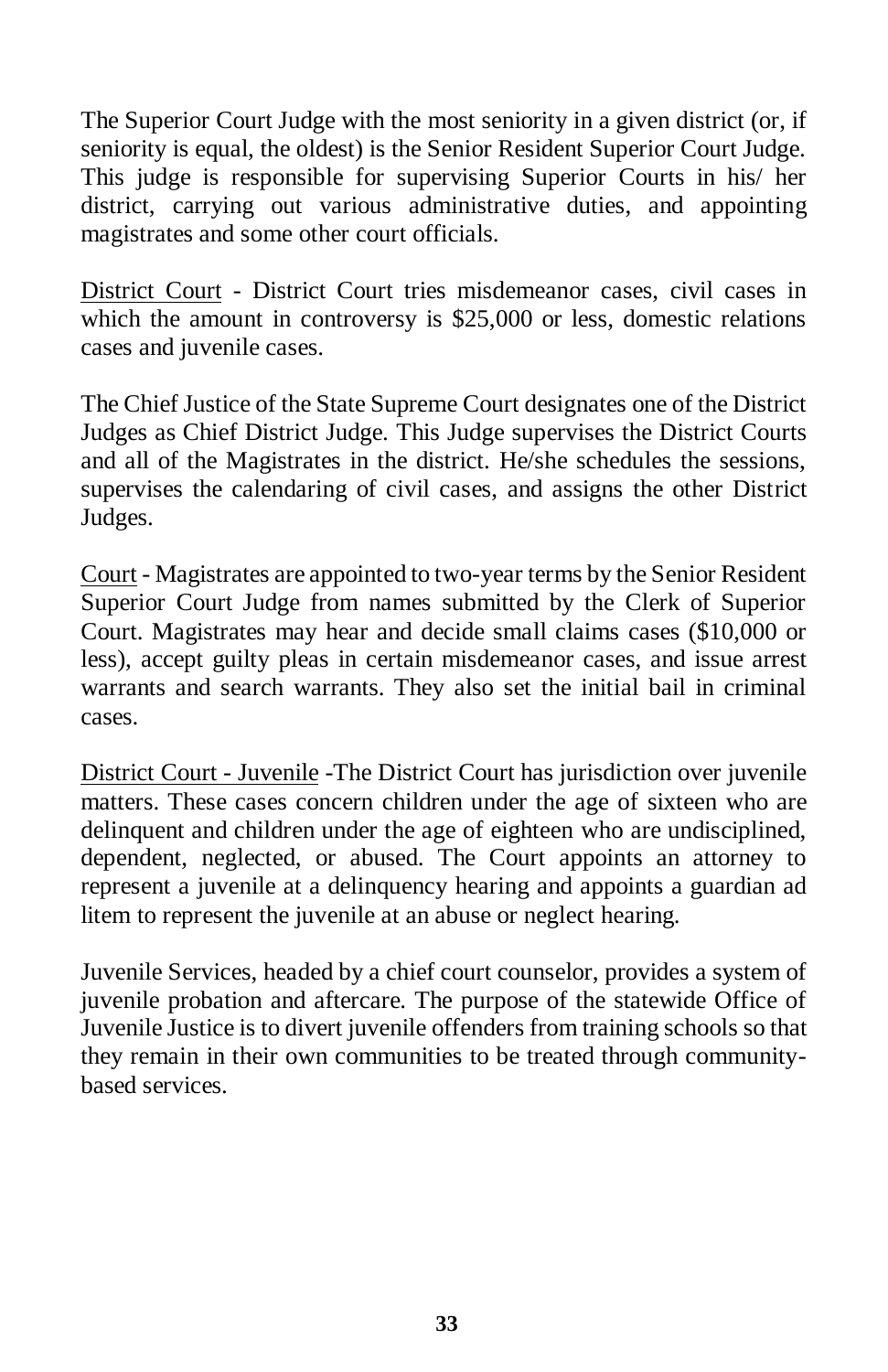#### **Officers of the Court**

District Attorney is elected by the judicial district to a four-year term in a partisan election to represent the state (people) in all criminal cases in both the Superior and District Courts. He/she is responsible for scheduling all criminal cases in the 29B district and is authorized to employ assistant district attorneys.

Clerk of Superior Court is elected in his or her home county to a four- year term in a partisan election. He/she is responsible for all record keeping and administrative functions of both the Superior and District Courts in Henderson County. Besides maintaining court records and controlling court funds, the Clerk is Judge of Probate and acts in such special proceedings as adoptions, incompetency determinations, and partitions of land, and the administration of trusts. In criminal matters the Clerk is empowered to exercise the same powers as a magistrate with respect to taking waivers of trial and pleas of guilty to some defined minor offenses.

Adult Probation/Parole Officers supervise adult probation and parolees. This supervision includes drug, alcohol, and financial counseling; domestic intervention; and monitoring and enforcing payment schedules for restitution to victims or to meet court-ordered fines and fees.

Community Services Program of the Governor's Crime Control and Public Safety, Victim and Justice Services places and monitors defendants at tax-supported and non-profit agencies who have been ordered to perform Court-ordered community service work.

Guardian *ad Litem* is appointed by the Court to investigate cases of child abuse and neglect from the perspective of what is best for the child. The duties of the Guardian ad litem are to make an investigation to determine the facts, the needs of the juvenile, and the available resources within the family and community to meet those needs; to facilitate, when appropriate, the settlement of disputed issues; to explore options with the judge at the court hearing; and to protect and promote the best interests of the juvenile.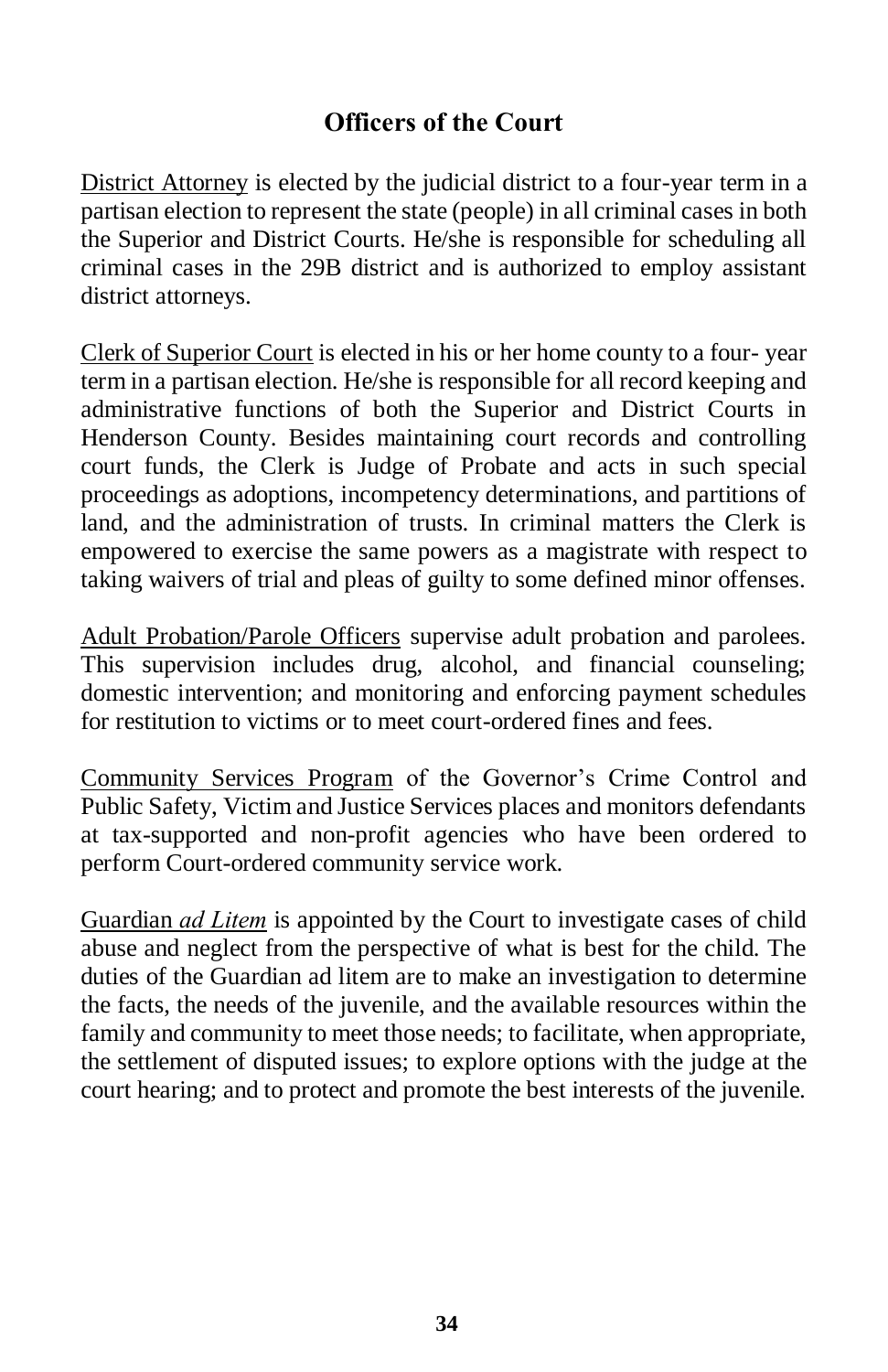#### **The Jury System**

The Henderson County Jury Commission consists of three qualified voters of the county – one each selected for a two-year term by the Senior Superior Court Resident Judge, the Clerk of Superior Court, and the Board of County Commissioners.

Every two years the commission prepares a list of prospective jurors (called the Petit Jury) drawing from both licensed driver and voter registration lists. The law requires a random selection be used so that all names have an equal opportunity to be selected.

Each prospective juror must be 18 years old, a citizen of the State, resident of the county, mentally and physically competent, able to hear and understand the English language, and must not have served on a jury during the preceding two years. A juror who has served on a Grand Jury is excused from jury duty for six years. An employer may not discharge or demote any employee because of the employee's service as a juror.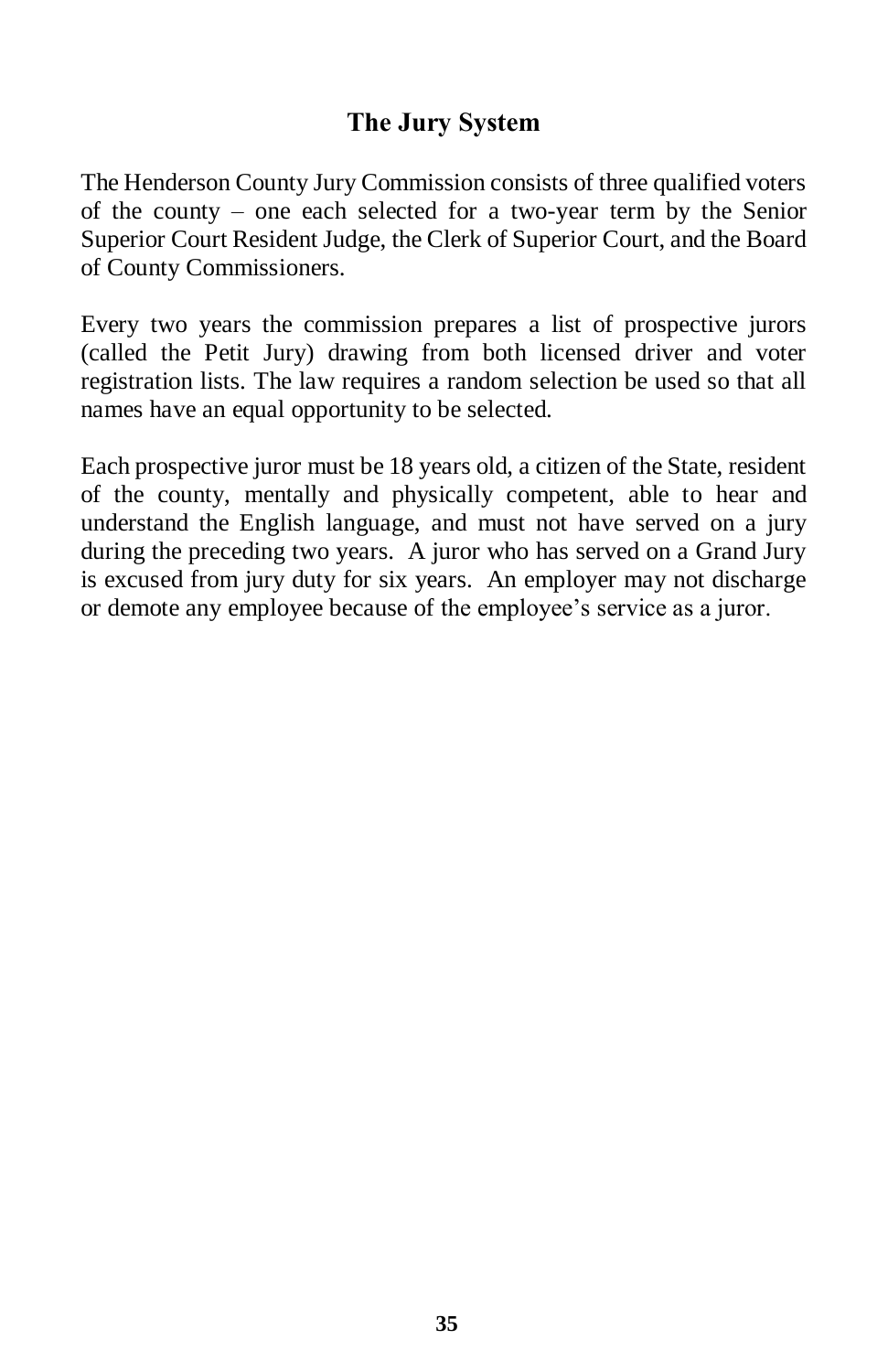# **VOTER INFORMATION**

**[www.hendersoncountync.org/elections](http://www.hendersoncountync.org/elections)**

#### **Board of Elections 75 E. Central Street Hendersonville, NC 28792 828-697-4970**

To qualify to vote in North Carolina, the applicant must sign a voter declaration attesting that he or she:

- is a citizen of the United States
- has been a resident of North Carolina, this county, and this precinct for 30 days
- will not vote in any other county or state after submission of the form
- will be at least 18 years of age by the general election
- has not been convicted of a felony or has completed any sentence, probation, or parole

Where to register to vote or make changes in one's registration:

- Board of Elections Offices
- Department of Motor Vehicles
- Public Assistance Agencies
- Agencies serving persons with disabilities
- Armed Forces Recruitment Offices
- Public Libraries

A qualified resident needs to register ONLY in the following situations:

- He or she has not previously registered in Henderson County
- Henderson County registration has been canceled because of registration in another county or state
- Voter registration had been canceled because of felony conviction. After probation is completed, the rights of citizenship are restored.

A citizen may register with any political party recognized in the State of North Carolina. Party affiliation determines the primary in which a voter is eligible to vote. Voters may also register unaffiliated, but during a partisan primary election, they must declare the party primary in which they wish to cast their vote.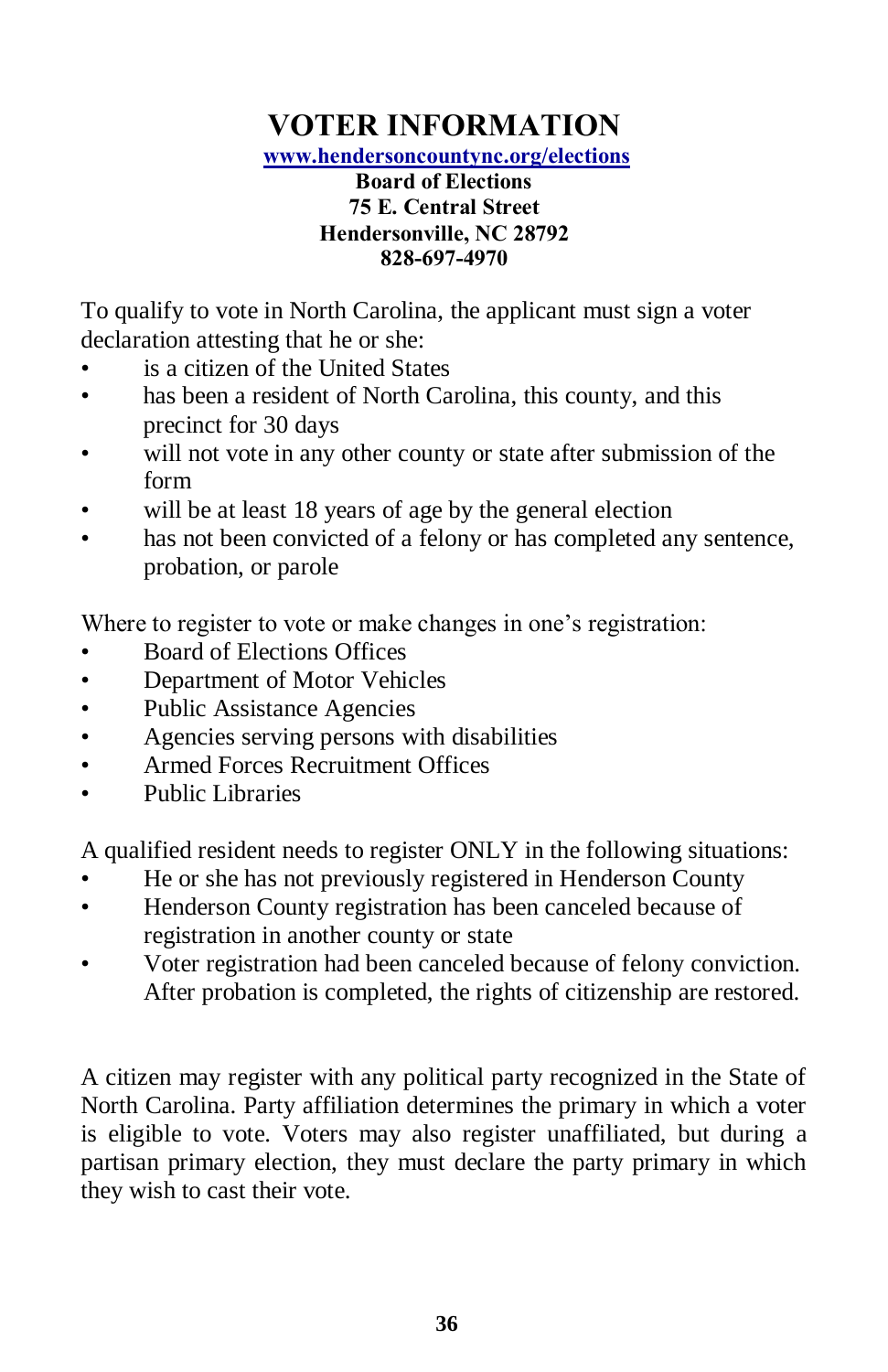A registration form may be hand delivered or mailed to the Board of Elections office, located at 75 E. Central Street in Hendersonville. If mailed, the form must be postmarked at least 25 days before the day of the election. If hand delivered, the form must be received no later than 5:00 pm on the 25th day prior to the election.

Once the registration form has been completed and submitted to the local Board of Elections office, allow two to six weeks for delivery of the voter identification card. Read the information thoroughly and note any changes or mistakes on the card. This card can be used to make name changes, party affiliation changes, and address changes within the county. The voter identification card will show the name and location of the voter's polling place. It is for the voter's use only and is not required in order to vote.

Changes in the election laws now permit citizens to register up to the Saturday before the election, provided they bring one of the following ID types with them: current NC driver's license, current passport, current utility bill showing residence address, current bank statement, current government check, current paycheck, and/or other current government documents which show residence address.

Changes in one's party affiliation **cannot** take place during ONE-STOP VOTING. If a voter wants to change party affiliation, it must be done at least 25 days before the election.

#### **17 Year Olds Voting and Party Primaries**

Seventeen-year-olds may vote in party primaries if they will be 18 years old at the time of the general election or regular municipal election for which the primary is held. These voters must register not earlier than 60 days nor later than 25 days prior to the election.

#### **Elections**

Henderson County is divided into 35 voting precincts. Polling places for each precinct are listed on the Board of Elections website. The polls are open on Election Day from 6:30 am until 7:30 pm. In addition to primary and general elections, special elections may be called by a city, county, state or special district for purposes of submitting proposals to the voters (examples: bond issues, referendums or amendments to the state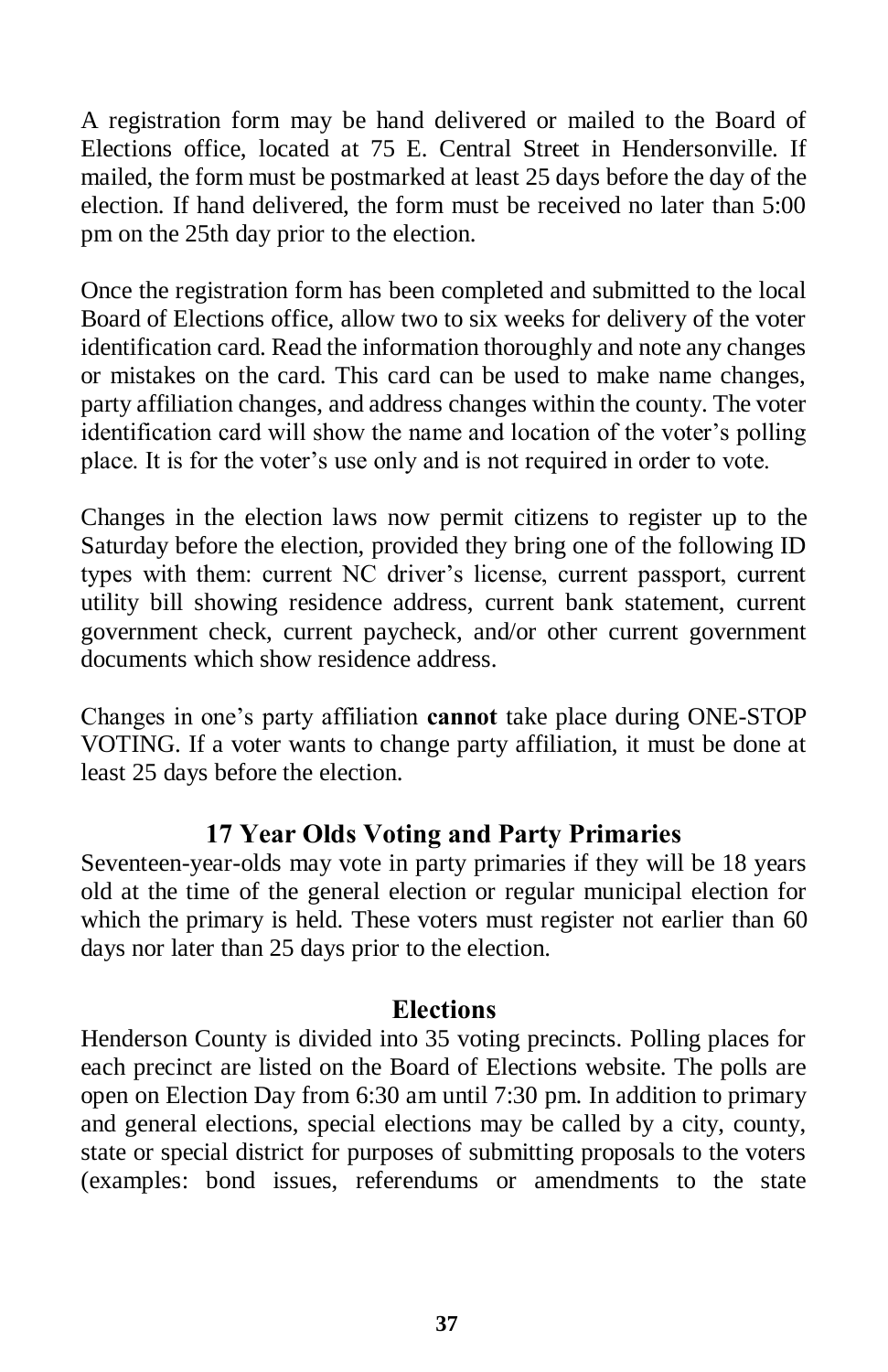constitution). Special elections may be held at the same time as a primary or general election or at some other time.

National, State, District and County - General Elections are held in even numbered years on the Tuesday following the first Monday in November. Primary elections are held on the Tuesday following the first Monday in May.

County School Board - Non-partisan elections are held in even numbered years at the same time as general elections.

Municipal Elections - General Elections are held in odd numbered years. The General Elections are held on the Tuesday following the first Monday in November. If the elections are non-partisan, the primaries are held on the fourth Tuesday before the general election.

Soil and Water Conservation District Supervisor - Non-partisan elections are held in even numbered years at the same time as the General Election.

#### **Absentee Voting**

A voter, the voter's near relative, or a qualified legal guardian may request an absentee ballot.

The State Absentee Ballot Request Form needs to be sent to the county Board of Elections no earlier than 50 days before an election and no later than the Tuesday before the election.The request form can be found at <http://www.hendersoncountync.org/elections/absenteenew.html>.

If the voter is qualified, an application and ballot will be mailed to the voter after the receipt of the request. Absentee ballots are available 60 days before a general election and 30 days before a municipal election. The completed ballot must be received in the County Board of Elections office by 5:00 PM on the day before the election in order to be counted.

#### **One-Stop Voting**

Any registered North Carolina voter may choose to vote in person using One-Stop Absentee Voting that begins the third Thursday before the election and ends the Saturday prior to the election. Voters are able to vote by One-Stop voting at the Board of Elections offices during regular office hours and at additional sites as designated by the local Board of Elections.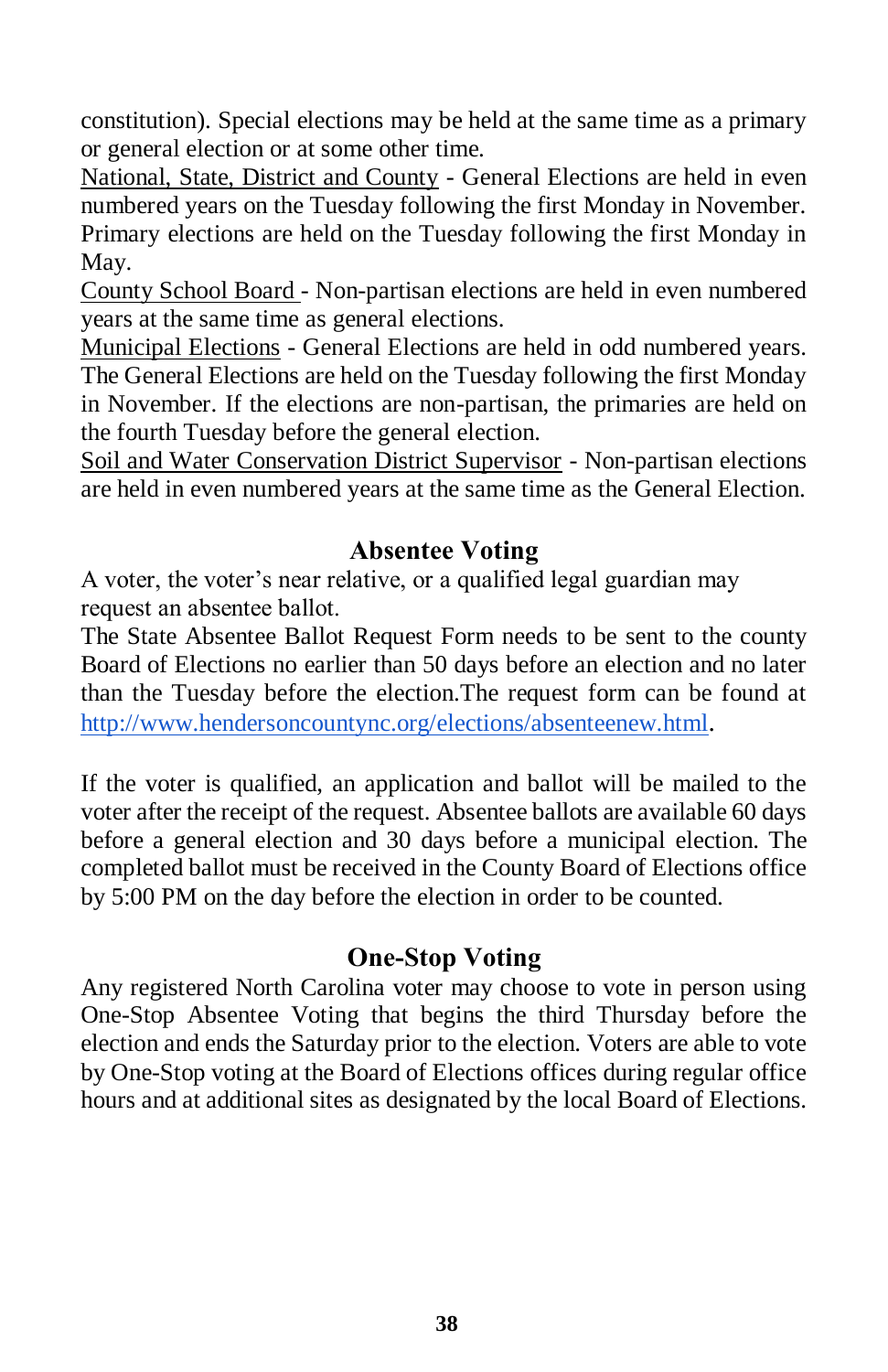#### **PARTY ORGANIZATION**

The two permanently established parties in North Carolina are the Democratic and the Republican parties. Both parties are organized on the precinct, county, district and state levels. There are eight other political parties that are active in the state.

#### **POLITICAL ADDRESSES**

**11th U.S. Congressional District**: All Henderson County precincts **42nd N.C. Senatorial District:** All Henderson County precincts.

**113 N.C. House of Representatives District**: Armory, Atkinson, Crab Creek, East Flat Rock, Etowah South, Flat Rock, Green River, Raven Rock

**117 N.C. House of Representatives District:** Bat Cave, Brickton, Clear Creek, Carolina Village, Edneyville, Etowah Valley, Fletcher, Grimesdale, Hoopers Creek, Horse Shoe, Hendersonville 1, Hendersonville 2, Hendersonville 3, Long John Mountain, Laurel Park, Moore's Grove, North Blue Ridge, Northeast, North Mills River, Northwest, Park Ridge, Pisgah View, Rugby, South Blue Ridge, Southeast, South Mills River, Southwest

**29B Judicial District**: Henderson, Polk, and Transylvania counties.

#### **Citizen Information Web Sites**

North Carolina State Government [www.nc.gov](http://www.northcarolina.gov/) UNC School of Government [www.sog.unc.edu](http://www.sog.unc.edu/) NC Association of County Commissioners [www.ncacc.org](http://www.ncacc.org/) NC League of Municipalities [www.nclm.org](http://www.nclm.org/) NC Courts [www.nccourts.org](http://www.nccourts.org/)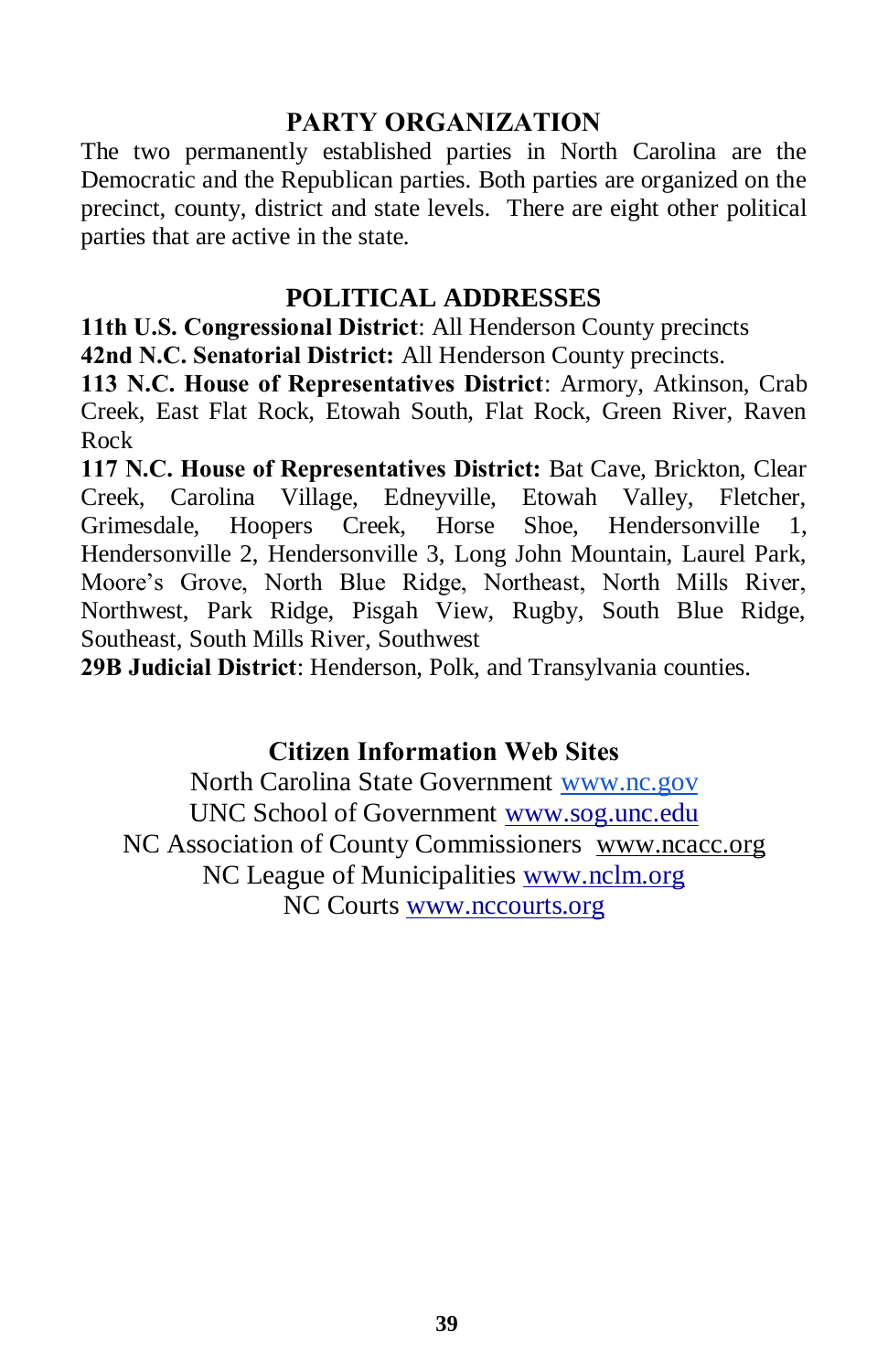#### **TAXES**

#### **County Assessor**

#### **[www.hendersoncountync.org/ca](http://www.hendersoncountync.org/ca)**

#### **200 North Grove Street Suite 102, Hendersonville, NC 28792 828-697-4870**

#### **Financing Local Government**

The largest source of revenue for local governments is the property tax, which supplies over 50% of the total revenues. The other major sources of income are the sales tax and grants from the federal and state governments. Fees, charges and other revenues make up the balance.

Real property is appraised at full market value each four years. Certain personal property, such as vehicles, is also taxed.

Each year the Board of Commissioners sets the property tax rate for the county and the 13 fire districts. There are 5 additional property tax levying bodies within the county: the City of Hendersonville, the Towns of Fletcher, Laurel Park, Mills River and the Village of Flat Rock. There are two (2) special assessment districts within the City of Hendersonville. The Assessor's office also provides data on real and personal property located within the Town of Saluda that is in Henderson County.

#### **County Tax Calendar Tax Collector**

#### **[www.hendersoncountync.org/ca/collectorduties.html](http://www.hendersoncountync.org/ca/collectorduties.html) 200 North Grove Street Suite 102, Hendersonville, NC 28792 828-697-4870**

**January:** The property owner lists personal property with the County Assessor. This is the time to make application for most exemptions and to make application for Present-Use Value.

**January - December**: Classified Motor Vehicles (tagged vehicles) are billed.

**January - December:** Motor Vehicle Valuation Review Board meets to hear appeals from taxpayers concerning assessed real property values.

**April:** The Board of Equalization and Review meets to hear appeals from taxpayers regarding the listing, appraisal, or assessment of their property of others for the current calendar year only.

**September 1:** Property taxes are due and payable to the Tax Collector. If payments are still delinquent after January 5, interest is charged.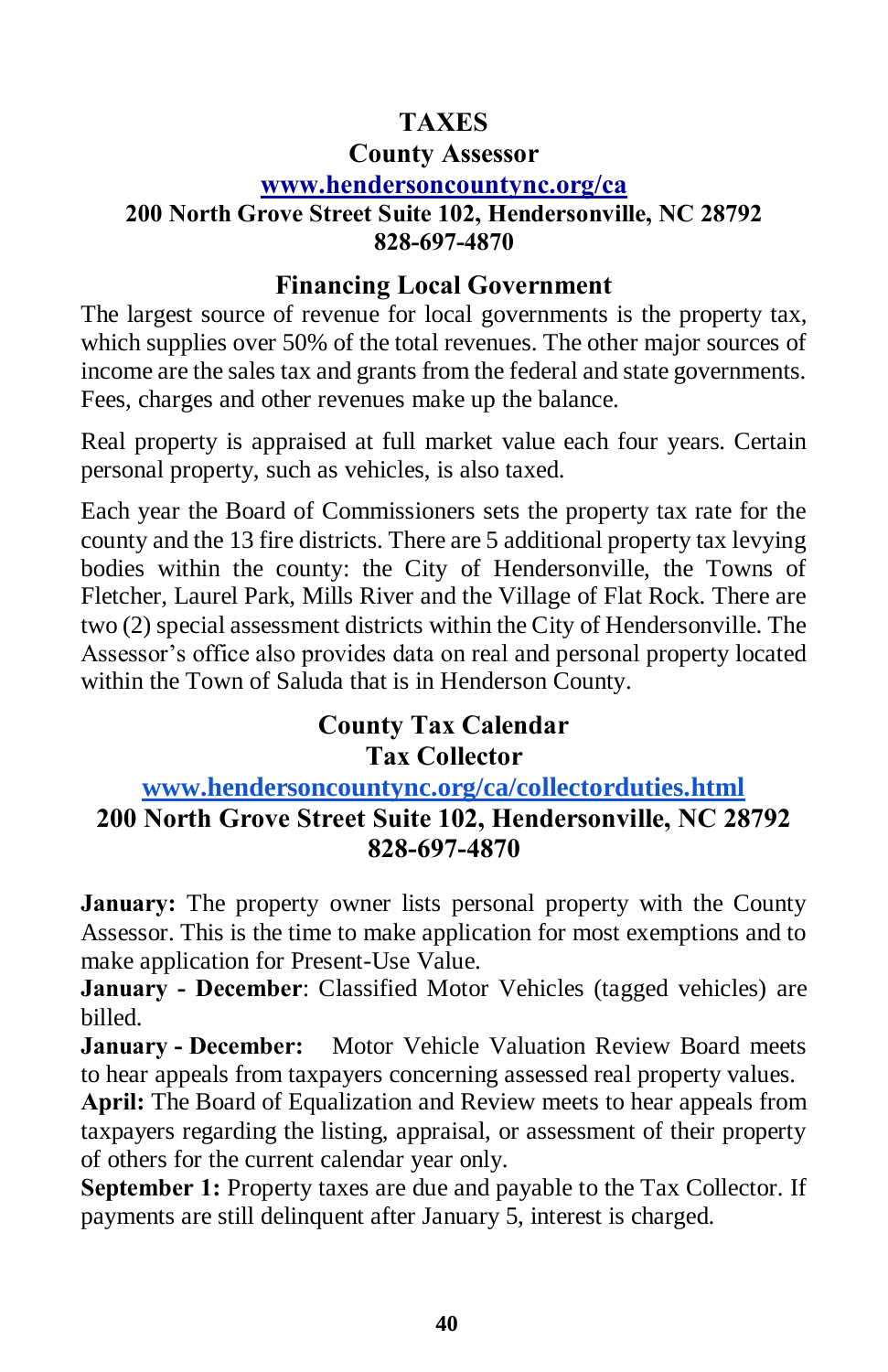### **Public Parks and Recreation Facilities**

#### **National Park Service**

Carl Sandburg Home and National Historic Site

www.nps.gov/carl/index.htm

82 Carl Sandburg Ln

Flat Rock, NC 28731

Includes final furnished home of Carl and Lillian Steichen Sandburg on 246 acres with working goat herd and barn, amphitheater, outbuildings and walking trails.

#### Pisgah National Forest

<https://www.fs.usda.gov/recarea/nfsnc/recarea/?recid=48114>

NW Henderson County is home to a section of the 500,000 acre Pisgah National Forest. Includes the North Mills River Campground, 5289 N. Mills River Road, Mills River, NC 28742

#### **State of North Carolina**

<http://www.ncforestservice.gov/Contacts/dsf.htm> Dupont State Recreational Forest Located between Brevard and Hendersonville, NC Staton Rd/DuPont Rd Includes 10,400 acres of forest with 80 miles of trails, four major waterfalls along the Little River, and 5 lakes.

Holmes Educational State Forest <http://www.ncesf.org/holmes.html> 1299 Crab Creek Rd Hendersonville, NC 28739 Includes walking trails, Outdoor Education Workshops, Picnic Facilities, Ranger Conducted Classes, Trails with "Talking Trees" and exhibits, Group Campground (Youth Groups Only).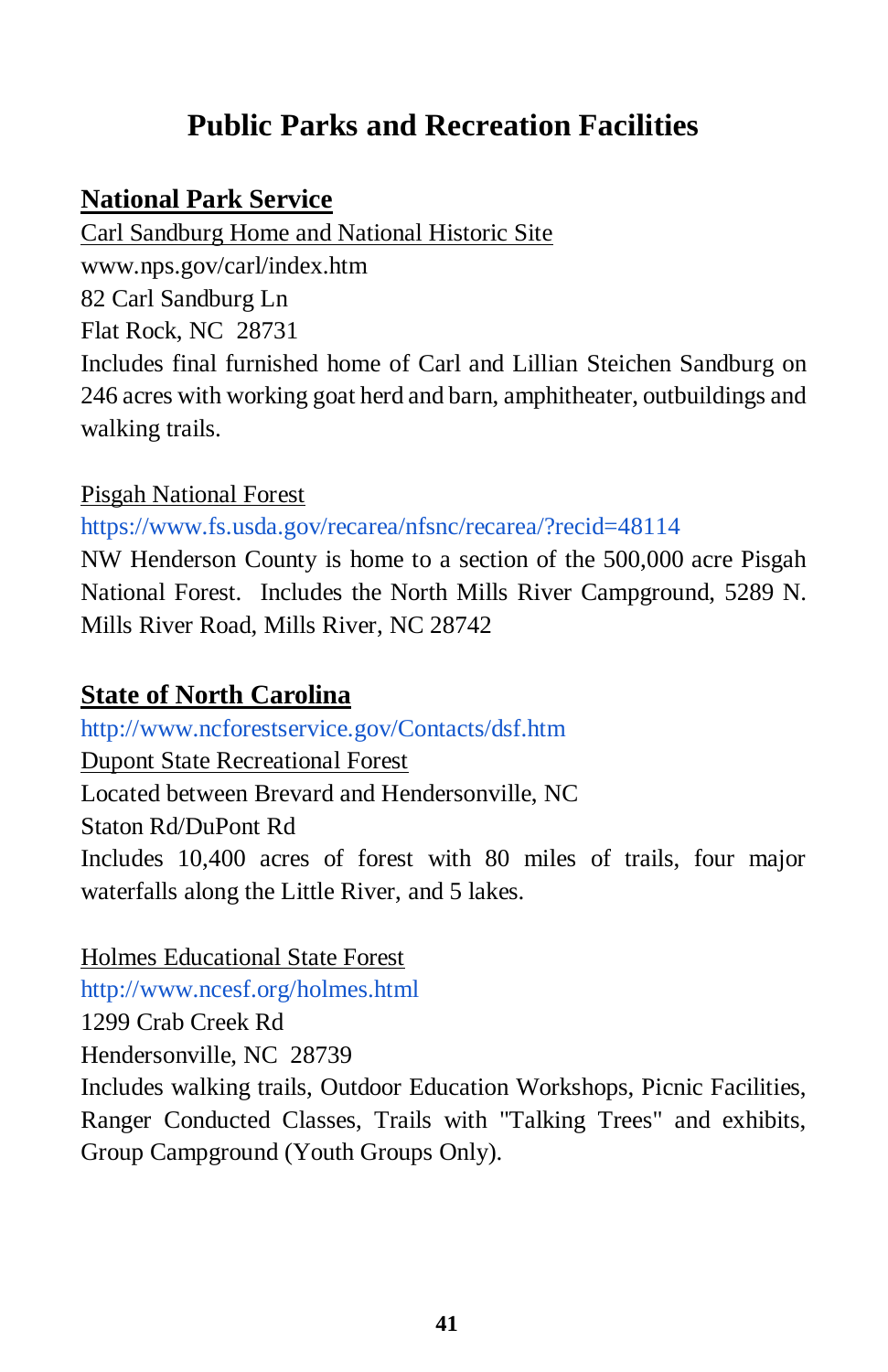#### **Henderson County**

[http://www.hendersoncountync.org/recreation/parks.](http://www.hendersoncountync.org/recreation/parks.html) Facility Reservations can be made by calling the HCPRD Office at 697- 4884.

Henderson County Athletics & Activity Center (AAC) 708 South Grove Street, Hendersonville, NC 28792 (828) 697-4884 or (828) 697-4900 Athletic Center Gym Phone: (828) 694-1611

Blantyre Park - French Broad River access only.

Dana Community Park 2879 Upward Road, Flat Rock, NC 28731 Includes playground, community center, picnic shelter.

East Flat Rock Park 107 East Blue Ridge Rd, East Flat Rock, NC 28726 Includes playground, picnic shelter, walking trail, basketball court, playing field, restrooms.

Edneyville Community Center 15 Ida Rogers Rd, Edneyville, NC 28727 5,335 square-foot center with a meeting room, kitchen and restrooms, with 15.12 acres of land around the center which will include multi-purpose fields, walking trail and playground equipment.

Edneyville Community Park 149 Firehouse Rd, Edneyville, NC 28727 Includes small shelter and playground.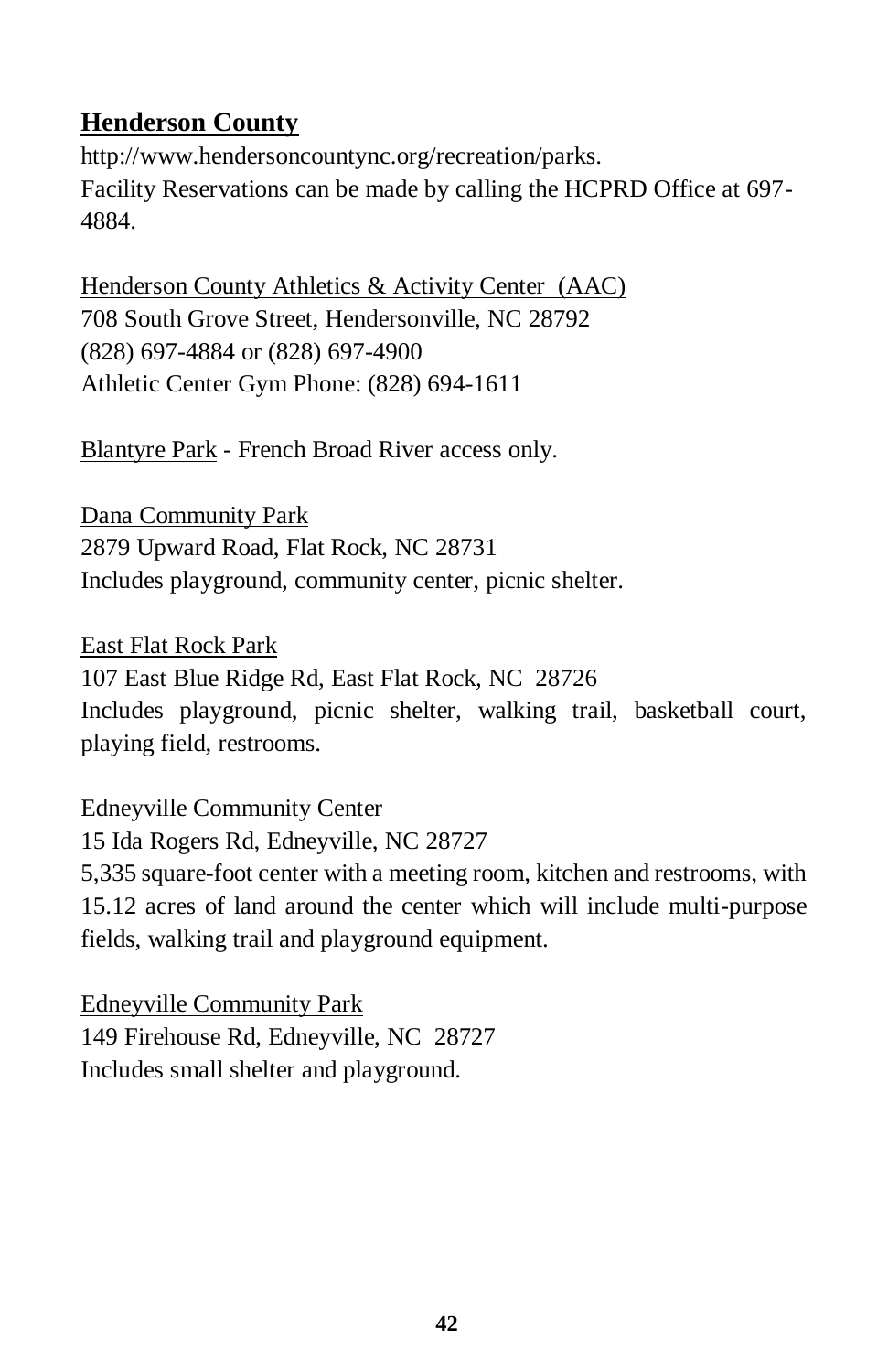#### Etowah Park 447 Etowah School Rd, Etowah NC 28739 Includes a shelter, picnic tables, playground, a walking trail, tennis courts, baseball fields, a soccer field and shuffleboard court, with a Frisbee golf course planned.

#### Jackson Park

#### 801 Glover Street, Hendersonville, NC 28792

Includes 4 picnic shelters, 9 baseball fields, multi-purpose fields for soccer and events, 8 tennis courts, basketball court, disc-golf course, off-leash dog area, playgrounds, and many walking trails, providing a central location for many community sports and activities. The park is home to many species of birds, wildlife, and plants, making the park a great place to observe nature.

#### Tuxedo Park

US 225, Tuxedo, NC

Under development - The plans include playground equipment, shelter, restrooms, open fields, walking trails, tennis courts or basketball.

Upper Hickory Nut Gorge Trailhead 3836 Gerton Hwy, Gerton, NC 28735

US 64 at Cummings Road - River Access Park

Westfeldt Park - River Access Park 83 Old Fanning Bridge Rd Fletcher, NC 28732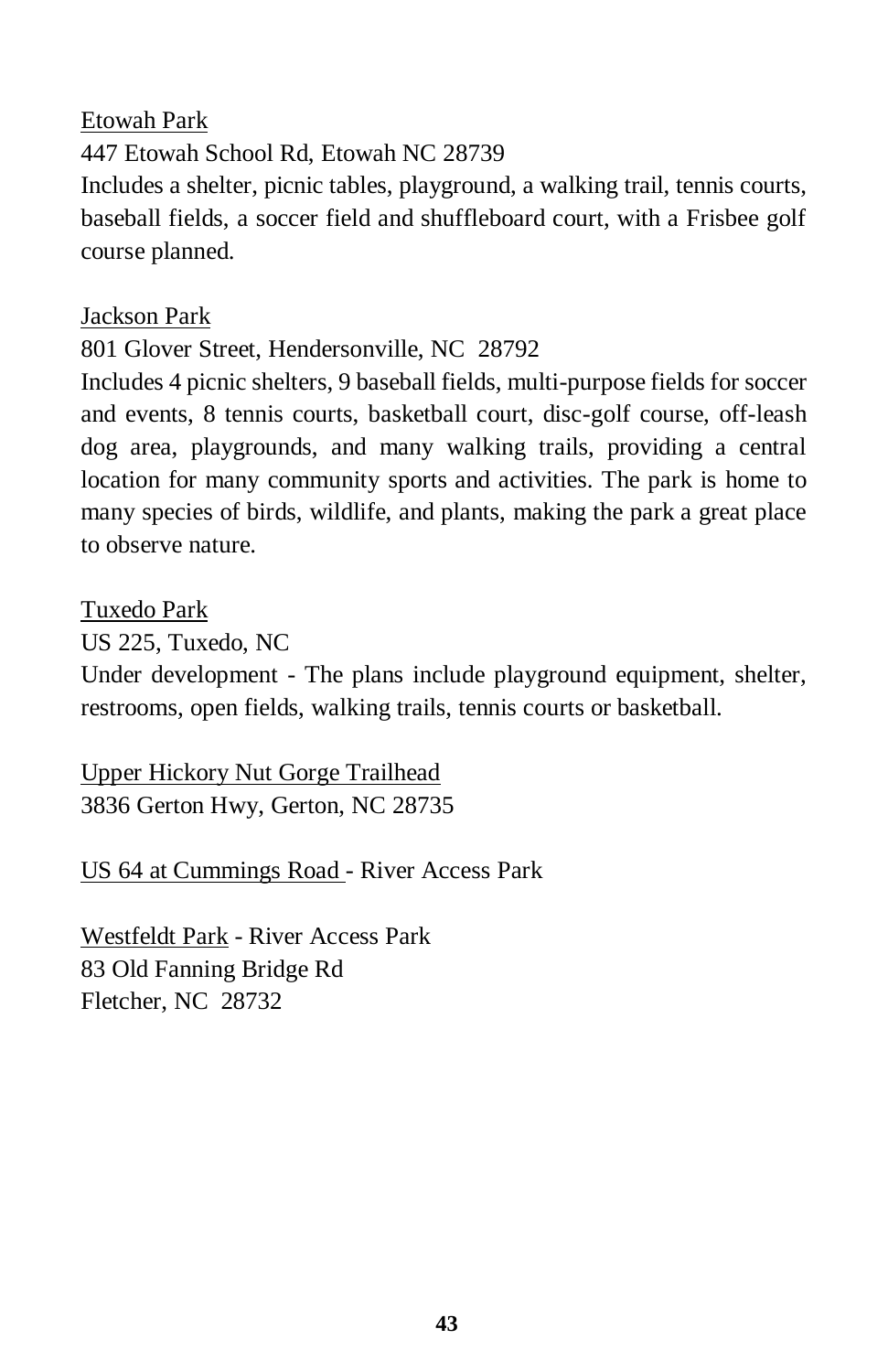### **City of Hendersonville Parks**

<https://www.hendersonvillenc.gov/parks-recreation> Facility Reservations can be made by calling the Office at 697-3084.

#### Berkeley Mills Park

69 Balfour Rd, Hendersonville, NC 28792 Includes baseball park and a large pavilion with restrooms. Plans are being developed for a nature trail.

#### Boyd Park

Between Church St. and N. Main St at Bearcat Blvd. Includes two tennis courts and a miniature golf course (putt-putt).

#### Dr. Martin Luther King Jr. Memorial Park

Located a[t](http://www.google.com/maps/place/398+N+Grove+St,+Hendersonville,+NC+28792/@35.3171366,-82.4584341,19z/data=%214m7%211m4%213m3%211s0x8859c212345ab31f:0x523cb39e268c02%212s4th+Ave+E+%26+N+Grove+St,+Hendersonville,+NC+28792%213b1%213m1%211s0x8859c213ca47683f:0xb3bb9652d07b2624?hl=en) 4th Ave and Grove St. Includes picnic tables, a walking path, and a granite memorial.

#### William H. King Memorial Park

Located on [Seventh Avenue East.](http://www.google.com/maps/place/William+H.+King+Memorial+Park/@35.3238128,-82.4569321,17z/data=%214m5%211m2%212m1%211sking+memorial+park+hendersonville+nc%213m1%211s0x8859c20b54781db7:0xc0c654a0467e756e?hl=en) It is comprised of six acres and includes a baseball field, a one-mile nature trail, and a one-half mile walking trail.

#### Lenox Park

Located on [Lenox Avenue.](http://www.google.com/maps/place/Lennox+Park/@35.3081488,-82.4716682,17z/data=%214m5%211m2%212m1%211sLennox+park+hendersonville+nc%213m1%211s0x8859c22218aed1dd:0x4798c44a38dd980a?hl=en) It is comprised of one-half acre and has picnic tables. It also has a historic natural spring.

#### [Oklawaha Greenway Trail](https://www.hendersonvillenc.gov/Data/Sites/1/media/Departments/publicworks/greenway-directorys-telephone.pdf)

The trail begins near the Henderson County Parks & Recreation building in [Jackson Park](http://www.google.com/maps/place/35%C2%B019%2704.9%22N+82%C2%B026%2747.7%22W/@35.318036,-82.4471232,235m/data=%213m2%211e3%214b1%214m2%213m1%211s0x0:0x0?hl=en) and travels three and a quarter miles t[o](http://www.google.com/maps/place/35%C2%B020%2753.8%22N+82%C2%B028%2713.6%22W/@35.348289,-82.4726447,938m/data=%213m2%211e3%214b1%214m2%213m1%211s0x0:0x0?hl=en) [Berkeley Mills](http://www.google.com/maps/place/35%C2%B020%2753.8%22N+82%C2%B028%2713.6%22W/@35.348289,-82.4726447,938m/data=%213m2%211e3%214b1%214m2%213m1%211s0x0:0x0?hl=en)  [Park](http://www.google.com/maps/place/35%C2%B020%2753.8%22N+82%C2%B028%2713.6%22W/@35.348289,-82.4726447,938m/data=%213m2%211e3%214b1%214m2%213m1%211s0x0:0x0?hl=en) with connections to [Patton Park,](http://www.google.com/maps/place/35%C2%B019%2754.8%22N+82%C2%B027%2755.4%22W/@35.331884,-82.4659342,235m/data=%213m2%211e3%214b1%214m2%213m1%211s0x0:0x0?hl=en) [Sullivan Park,](http://www.google.com/maps/place/35%C2%B019%2737.8%22N+82%C2%B027%2724.2%22W/@35.327174,-82.4572762,235m/data=%213m2%211e3%214b1%214m2%213m1%211s0x0:0x0?hl=en) and [William H. King](http://www.google.com/maps/place/35%C2%B019%2732.2%22N+82%C2%B027%2710.8%22W/@35.325625,-82.4535502,235m/data=%213m2%211e3%214b1%214m2%213m1%211s0x0:0x0?hl=en)  [Memorial Park.](http://www.google.com/maps/place/35%C2%B019%2732.2%22N+82%C2%B027%2710.8%22W/@35.325625,-82.4535502,235m/data=%213m2%211e3%214b1%214m2%213m1%211s0x0:0x0?hl=en) The trail closely follows Mud Creek and is mostly shaded by mature trees along the trail and creek. The trail is ten feet wide with an asphalt surface. Mileage signs are placed every quarter of a mile along the trail to help trail users know how far they have traveled and how much farther it is to their destination. Several benches are placed along the trail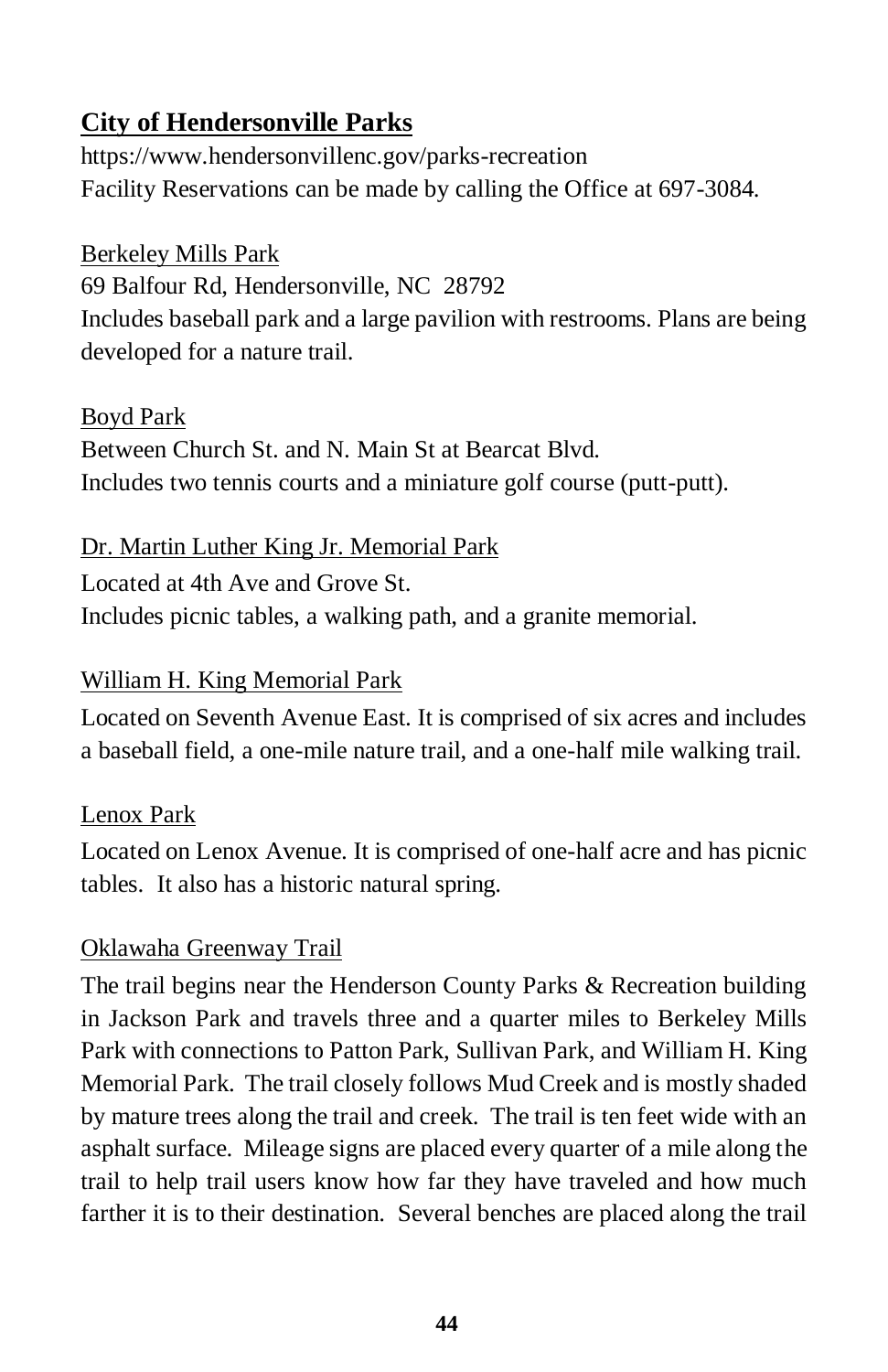for people to stop and take a rest. There are three bike FixIt Stations with common tools for working on bicycles located at Berkeley Mills Park, Patton Park, and Jackson Park. Drinking fountains are located at Berkeley Mills Park and at the 7th Avenue crossing area by the City's dog park, Pets' Own Place. All motorized vehicles and/or equipment including scooters are prohibited from the trail (except for city and county maintenance equipment and Law Enforcement). For more information about the Oklawaha Greenway and Friends of the Oklawaha Greenway, please visit http://www.friendsofoklawaha.org/Oklawaha

#### Patton Park

Located on [Highway 25 North.](http://www.google.com/maps/place/Patton+Park/@35.3329212,-82.4703566,17z/data=%214m5%211m2%212m1%211sPatton+Park+hendersonville+nc%213m1%211s0x8859e9fd90fbd047:0x6256b2d726b3ddc6?hl=en) It is comprised of 19 acres and features: 2 baseball fields, basketball courts, 4 racquetball courts, 2 tennis courts, a football field, two pavilions with picnic tables and grills, 2 gazebos, a playground for tots, a one-half mile lighted walking trail, an Olympicsized swimming pool (open from Memorial Day to Labor Day), restrooms and a skate park.

#### Pets' Own Place on Seventh Avenue

Located at [1019 Seventh Avenue East,](http://www.google.com/maps/place/1019+7th+Ave+E,+Hendersonville,+NC+28792/@35.32562,-82.4528531,19z/data=%213m1%214b1%214m5%211m2%212m1%211sa+pet%27s+own+place+on+7th+avenue+hendersonville+nc%213m1%211s0x8859c274bd77dc8b:0xec4ab5ba0dff6367?hl=en) is a fenced dog park with two separate section for small and large dogs. There is also a waste bag dispenser, trash receptacle and a water spigot. The park is located across Mud Creek at the Oklawaha Greenway trail head. Parking is available off Seventh Avenue.

#### Sullivan Park

Located o[n](http://www.google.com/maps/place/Sullivan+Park/@35.327691,-82.4578873,18z/data=%214m5%211m2%212m1%211sSullivan+Park+hendersonville+nc%213m1%211s0x8859c20bbe010d11:0x716e045bb49deeb3?hl=en) [Ashe Street](http://www.google.com/maps/place/Sullivan+Park/@35.327691,-82.4578873,18z/data=%214m5%211m2%212m1%211sSullivan+Park+hendersonville+nc%213m1%211s0x8859c20bbe010d11:0x716e045bb49deeb3?hl=en) in the Green Meadows subdivision. It is comprised of five acres and features include: two basketball courts, an equipped playground, picnic tables and a public restroom (open seasonally). There is an asphalt connector that connects Sullivan Park with the Oklawaha Greenway Trail.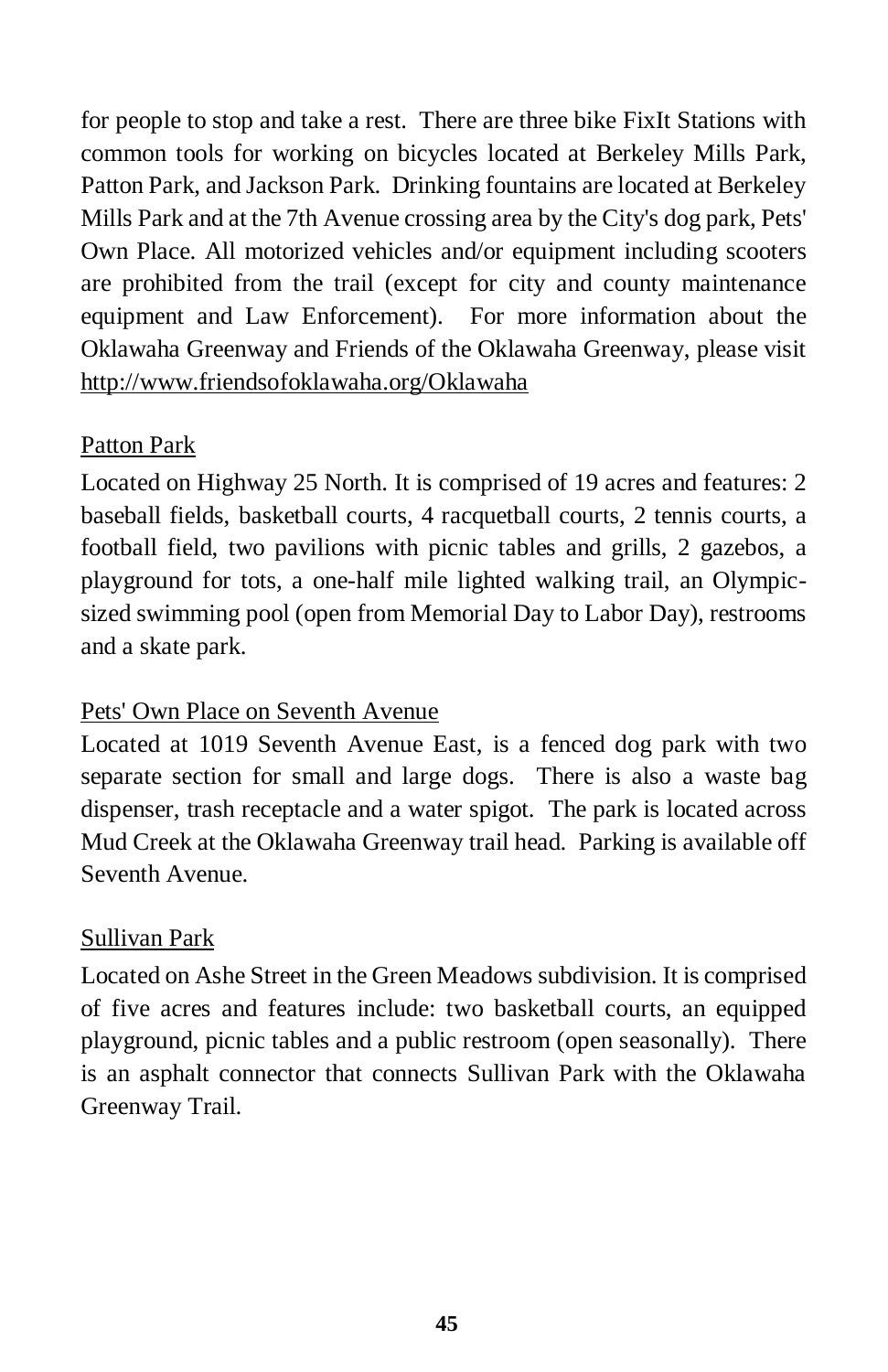Toms Park

Located on Lily Pond Lane off [West Allen Street.](http://www.google.com/maps/place/Tom%27s+Park/@35.3123229,-82.4654484,17z/data=%214m5%211m2%212m1%211sToms+Park+hendersonville+nc%213m1%211s0x8859c21712dd23c1:0x3489c84104d09e00?hl=en) It is comprised of five acres and features: 27 shuffleboard courts, picnic tables, and the Whitmire Activity Building that is currently used by the Hendersonville Bridge Club.

#### **Village of Flat Rock**

<http://villageofflatrock.org/>

The Park at Flat Rock 55 Highland Golf Drive

Hendersonville, NC 28792

Includes 66 acres with playground, perimeter trail, pavillion, welcome center with restrooms.

### **Town of Mills River**

<http://www.millsriver.org/town-park.html>

Town Park 124 Town Center Dr Mills River, NC 28757 Includes 1.2 mile multi-use trail, dog park, playground, restrooms, picnic shelter, tennis/pickleball courts, handicapped accessible fishing pier, and canoe/kayak launch.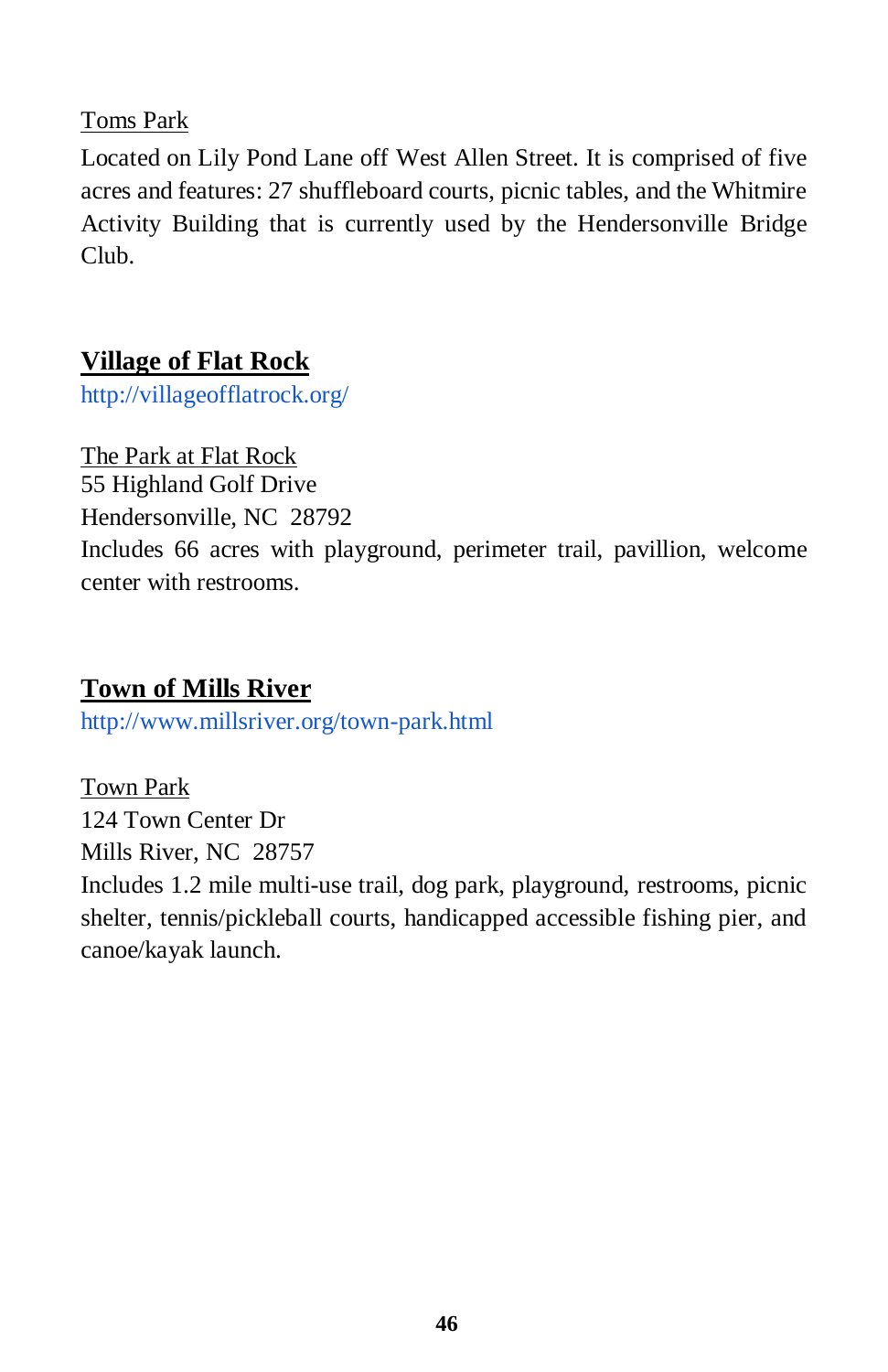#### **Town of Fletcher**

https://www.fletchernc.org/departments/parks-and-recreation/

Bill Moore Community Park

85 Howard Gap Rd

Fletcher, NC 28732

Includes 5 Baseball/Softball Fields, 3 Multi-purpose Fields, Concession Stand, Restrooms, Steelcase Picnic Shelter, Playground, Park Ridge Health Fitness Circuit, Cane Creek Access, 9-hole Disc Golf Course, Arboretum Gardens, Walking Trails, Morris Broadband Dog Park. Facility reservation info at 828-687-0751.

Kate's Park Library Rd Fletcher, NC 28732 Includes playground, paved walking trail, small picnic shelter, and green open space.

### **Town of Laurel Park**

<http://www.laurelpark.org/parks>

Laurel Green Park 440 White Pine Dr, Hendersonville, NC 28739 Includes 4-acre parcel with a playground, meandering walking paths, a pond and a centrally located gazebo.

Jump Off Rock Park End of Laurel Park Highway, Laurel Park Includes scenic overlook and walking trails.

Rhododendron Lake Nature Park Lake Drive, Laurel Park Includes walking trails, exercise stations and a footbridge.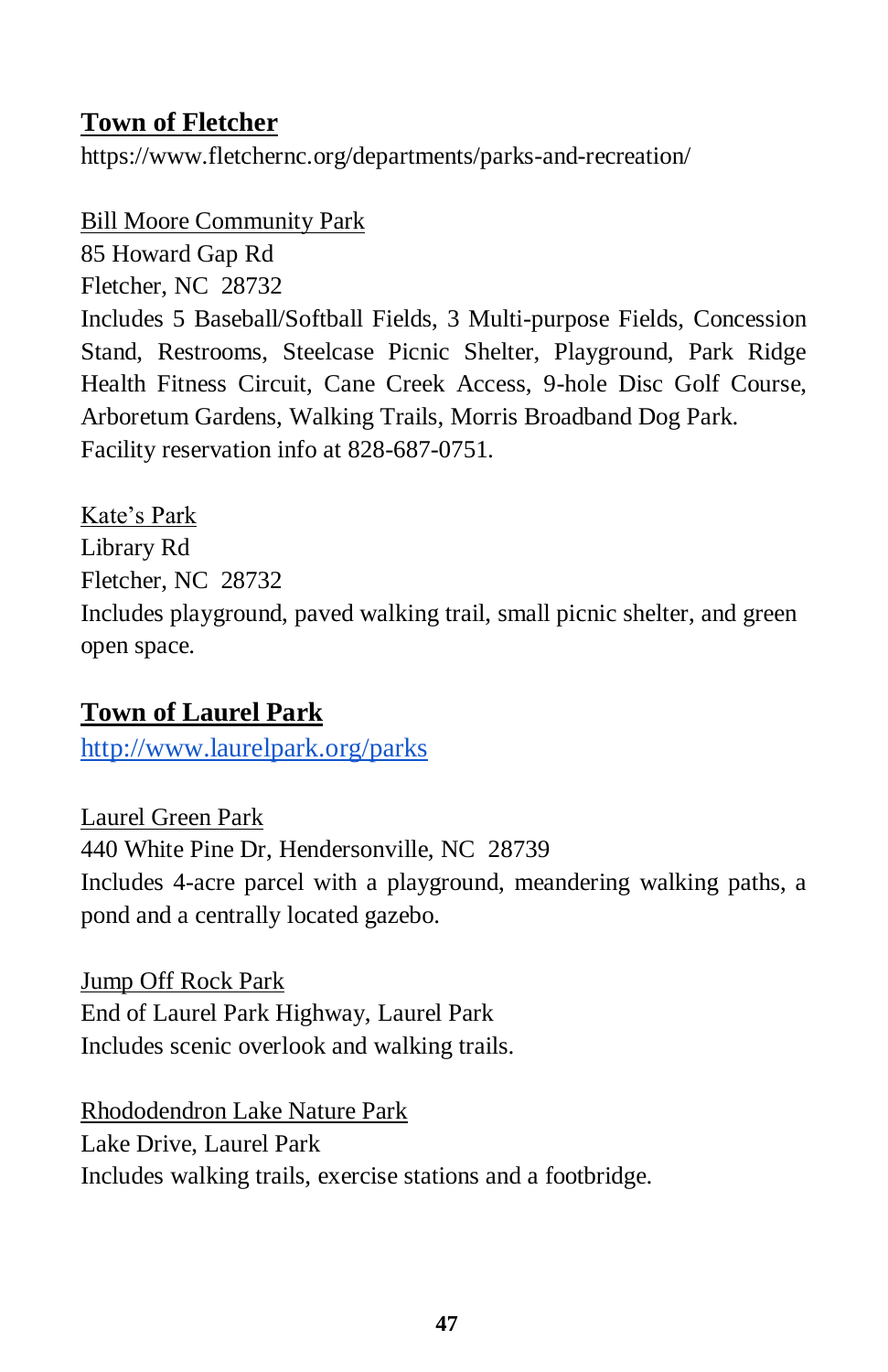#### **GOVERNMENT IN ACTION CALENDAR HENDERSON COUNTY**

| <b>County Commissioners Meetings</b><br><b>Historic Courthouse</b><br><b>Historic Courthouse</b> | 1st Mon<br>3rd Wed | 5:30 pm<br>$9:00$ am |
|--------------------------------------------------------------------------------------------------|--------------------|----------------------|
| <b>Board of Education Meetings</b><br>414 4th Ave. W.                                            | 2nd Mon            | $6:00 \text{ pm}$    |
| Recreation Adv. Board Meetings<br><b>Jackson Park</b>                                            | 3rd Tues           | noon                 |
| Social Service Board Meetings<br>Human Service Bldg.                                             | 3rd Tues           | $2:00$ pm            |
| Board of Health Meetings<br>Human Service Bldg.                                                  | 2nd Tues           | $6:00$ pm            |
| <b>Planning Board Meetings</b><br>County Admin. Bldg                                             | 3rd Thurs          | 5:30 pm              |
| <b>Zoning Board Meetings</b><br>County Admin. Bldg                                               | Last Wed           | $4:00 \text{ pm}$    |
| Pardee Hospital Board Meetings<br>Pardee Hospital                                                | Last Wed           | $3:00 \text{ pm}$    |
| <b>Library Board Meetings</b><br>Main Library                                                    | 2nd Tues           | $9:00 \text{ am}$    |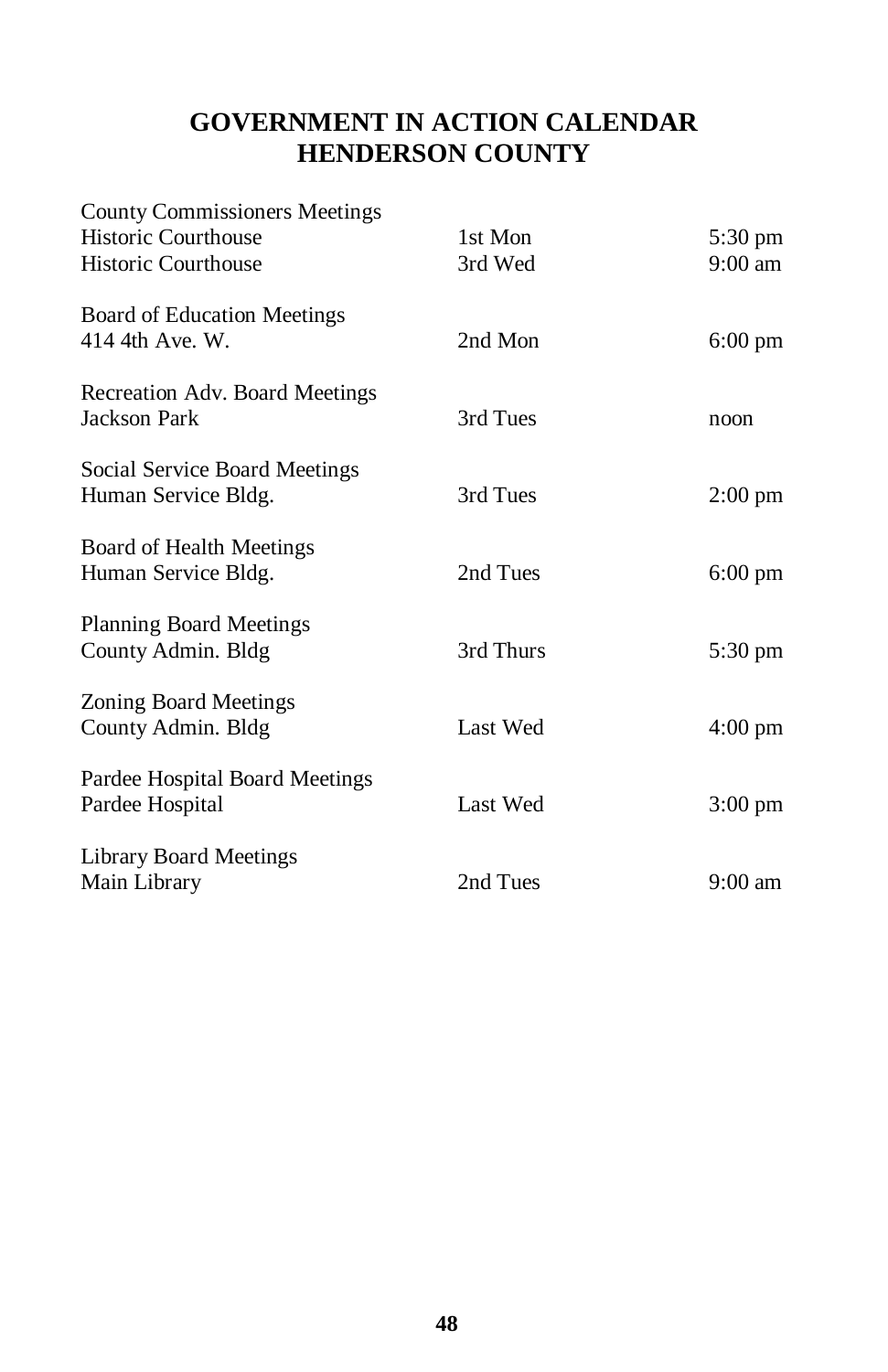#### **CITY OF HENDERSONVILLE**

| City Council<br>Meetings City Hall                | 1st Thurs after 1st Mon    | $5:45 \text{ pm}$    |  |  |  |
|---------------------------------------------------|----------------------------|----------------------|--|--|--|
| <b>Planning Board Meetings</b><br>City Ops Center | 2nd Mon                    | $4:00 \text{ pm}$    |  |  |  |
| Zoning Board of Adj. Meetings<br>City Ops Center  | 2nd Tues                   | $1:30 \text{ pm}$    |  |  |  |
| Historic Preservation City<br>Ops Center          | 3rd Wed                    | $5:00 \text{ pm}$    |  |  |  |
| Tree Board Meetings City<br>Ops Center            | 1st Tues                   | $3:00 \text{ pm}$    |  |  |  |
|                                                   | <b>TOWN OF FLETCHER</b>    |                      |  |  |  |
| <b>Town Council Meetings</b><br>Town Hall         | 2nd Mon                    | $7:00 \text{ pm}$    |  |  |  |
| <b>TOWN OF LAUREL PARK</b>                        |                            |                      |  |  |  |
| <b>Town Council Meetings</b><br>Town Hall         | 3rd Tues                   | $9:30$ am            |  |  |  |
|                                                   | <b>TOWN OF MILLS RIVER</b> |                      |  |  |  |
| <b>Town Council Meetings</b><br>Town Hall         | 2nd Thurs<br>4th Thurs     | 7:00 pm<br>$7:00$ pm |  |  |  |
| <b>VILLAGE OF FLAT ROCK</b>                       |                            |                      |  |  |  |
| Village Council Meetings<br>Village Hall          | 2nd Thurs                  | $9:30$ am            |  |  |  |